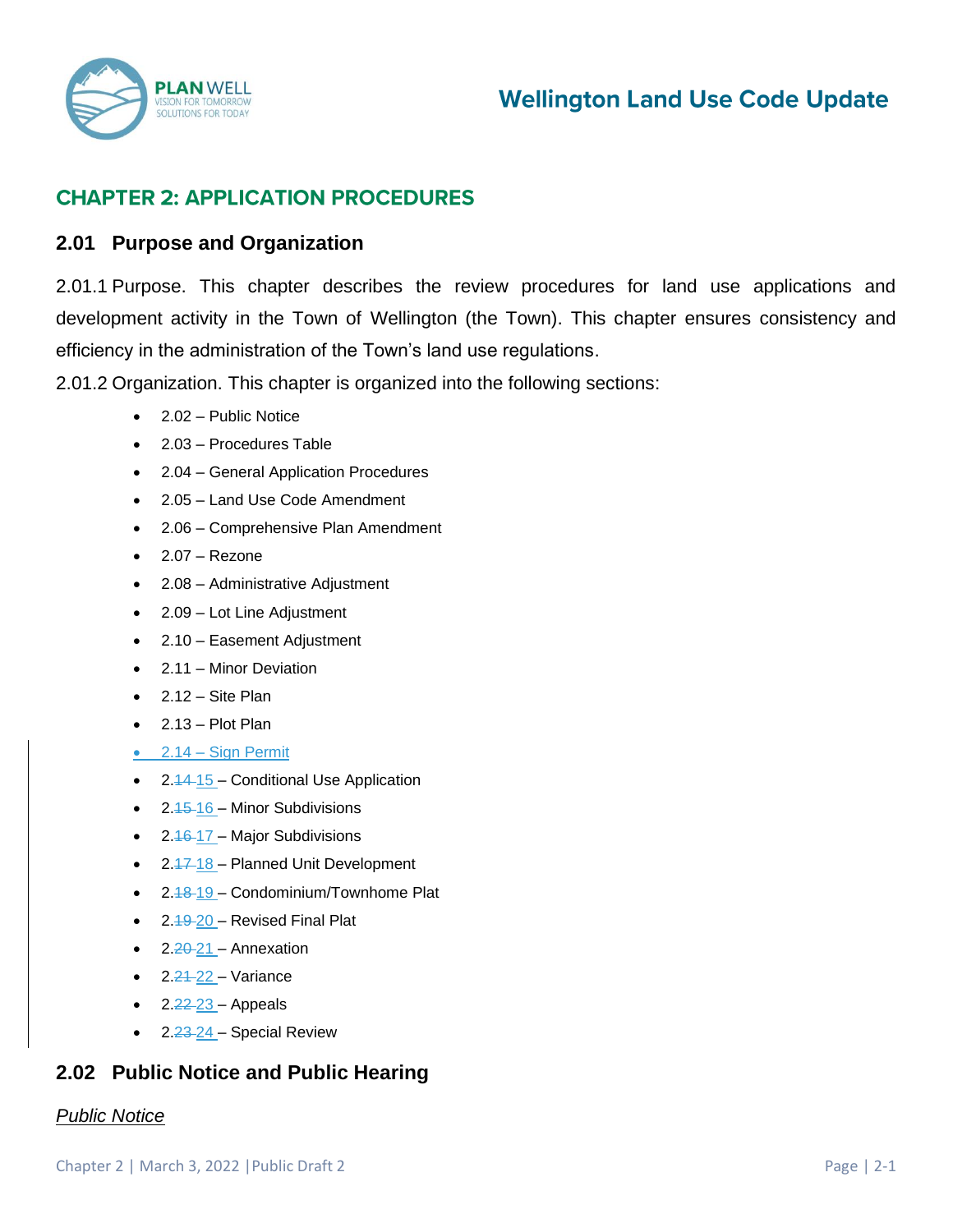- 2.02.2 **Generally**. For every public hearing required by the Land Use Code, the Town shall notify the public of the date, time, and place of that hearing; the address and legal description of the property involved; the purpose of the hearings; the right of interested persons to appear and be heard; the name of the applicant; and where additional information may be obtained by:
	- A. *Published Notice*. Notice shall be published once in a newspaper published with general circulation in the Town at least 15 days prior to all hearings, except for annexation hearings. Noticing requirements apply to each subsequent hearing.
	- B. *Written Notice*. Written notice shall be mailed at least 30-15 days prior to the hearing to all property owners of real propertyrecord, as recorded at the office of the Larimer County assessor, of properties located within 500' of the subject property. The applicant is responsible for providing the list of names and addresses of owners ascertained according to the records of the Larimer County Assessor's Office, unless more current information is made available in writing to the Director prior to the mailing of the notices as they appear in the records of the County Clerk and Recorder. The Town will verify the list of names and addresses prior to noticing.
		- 1. Written notice shall be mailed first-class postage, except subdivision review which shall be by certified mail.
		- 2. The applicant is responsible for obtaining the list of owners and providing it to the Planning Director or designee with the application submittal.
	- C. *Posted Notice*.
		- 1. Notice shall be posted at the Town's designated official posting locations referenced at the Town's website (cite website location), at least five (5) days prior to the hearing.
		- 2. Posting notice on the subject property on a sign approved by the Town of Wellington at least 15 days prior to the hearing. Location approval is required prior to sign placement.
- 2.02.3 **Computation**. In computing a period of days, the first day is excluded and the last day is included. If the last day of any period is a Saturday, Sunday, or legal holiday, the period is extended to include the next day which is not a Saturday, Sunday, or legal holiday.

## *Public Hearing*

## 2.02.4 **Generally**.

- A. All required public hearings shall comply with the procedures adopted by the Town.
- B. The decision-maker conducting the public hearing shall record the public hearing by any appropriate means. A copy of the public hearing may be acquired by any person upon application to the Planning Director or designee and payment of a fee to cover the cost of duplication.
- 2.02.5 **Hearing Continuations**. The Town Board of Trustees, Planning Commission, or Board of Adjustment may continue the hearing to a subsequent meeting at a certain date and time or may close the hearing and continue the meeting to deliberate the issues until a final decision is made.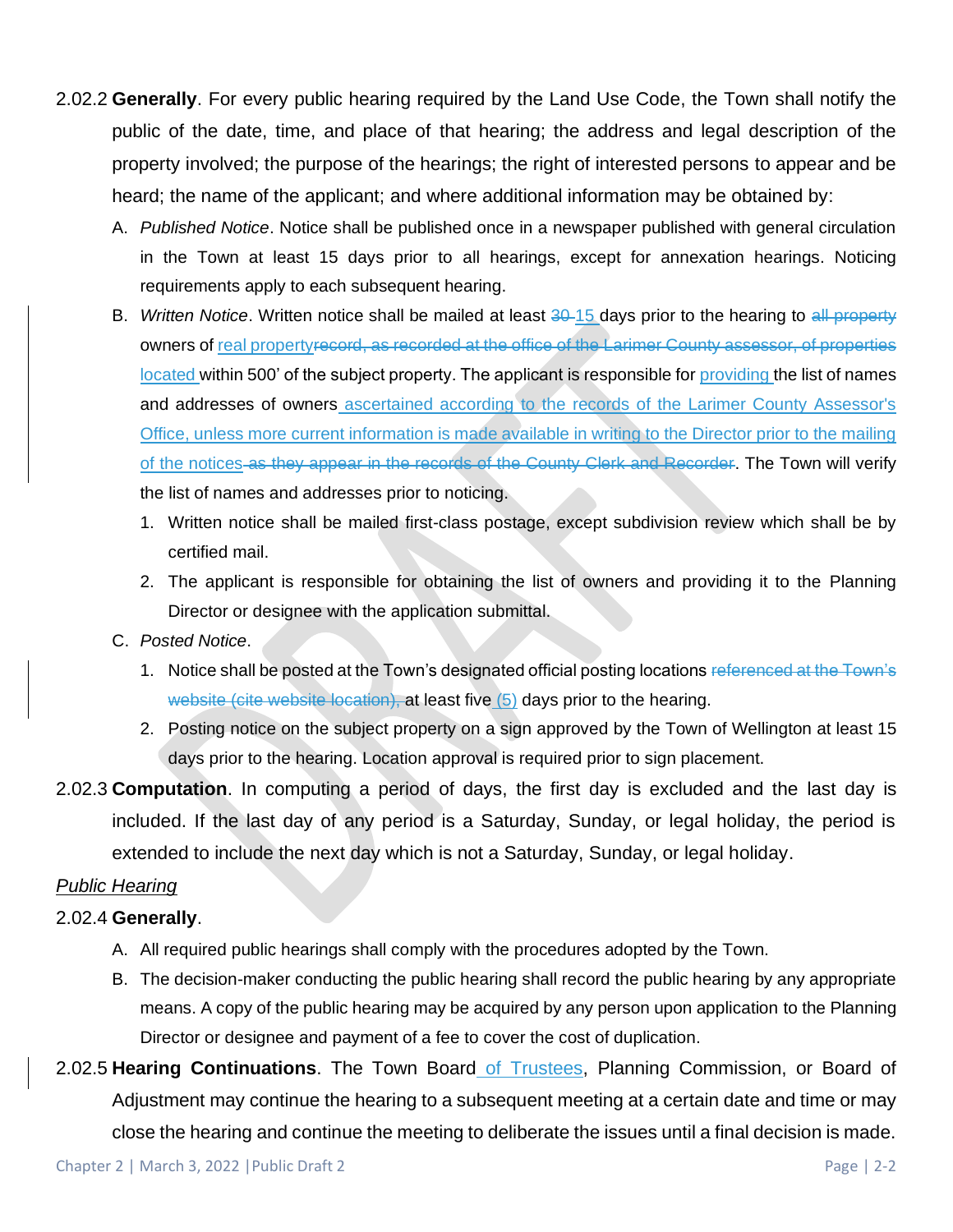If a hearing is continued to a certain date and time, no further notice of a continued hearing or meeting need be published.

## **2.03 Procedures Table**

2.03.2 **Overview**. The following table summarizes the major review procedures for land use applications and development activity in the Town of Wellington. Not all procedures addressed in this chapter are summarized in this table (see subsequent sections of this chapter for additional details on each procedure).

| <b>Application Type</b>      | <b>Pre-application</b><br><b>Conference</b><br><b>Required</b> | <b>Authority</b>        |                                                                             |                 |
|------------------------------|----------------------------------------------------------------|-------------------------|-----------------------------------------------------------------------------|-----------------|
|                              |                                                                |                         | <b>Planning</b>                                                             | Town Board of   |
|                              |                                                                | <b>Staff Review</b>     | <b>Commission</b>                                                           | <b>Trustees</b> |
|                              | $Y = Yes \mid O = Optional$                                    |                         | R= Recommendation   $D = Decision \rvert$ * = Board of Adjustments Decision |                 |
| <b>Entitlements</b>          |                                                                |                         |                                                                             |                 |
| Amendment                    | $\mathbf{o}$                                                   | $\mathsf{R}$            | $\mathsf R$                                                                 | D               |
| Rezone                       | Y                                                              | $\mathsf R$             | ${\sf R}$                                                                   | D               |
| <b>PUD</b>                   | Y                                                              | $\mathsf{R}$            | $\overline{\mathsf{R}}$                                                     | D               |
| <b>Conditional Use</b>       | Y                                                              | $\overline{\mathsf{R}}$ | $\mathsf R$                                                                 | D               |
| Annexation                   | Y                                                              | $\overline{\mathsf{R}}$ | $\mathsf R$                                                                 | D               |
| Variance                     | Y                                                              | $\mathsf R$             | $\mathsf R$                                                                 | $D^*$           |
| <b>Special Review</b>        | Y                                                              | D                       | --                                                                          | --              |
| <b>Plans</b>                 |                                                                |                         |                                                                             |                 |
| Site Plan                    | Y                                                              | $\mathsf R$             | D                                                                           |                 |
| Plot Plan                    | O                                                              | D                       | --                                                                          |                 |
| <b>Administrative</b>        |                                                                |                         |                                                                             |                 |
| Administrative Adjustment    | Y                                                              | D                       | --                                                                          |                 |
| Lot Line Adjustment          | Y                                                              | D                       | --                                                                          |                 |
| <b>Easement Adjustment</b>   | Υ                                                              | D                       | --                                                                          | --              |
| <b>Minor Deviation</b>       | Y                                                              | D                       | --                                                                          |                 |
| <b>Plats</b>                 |                                                                |                         |                                                                             |                 |
| <b>Major Subdivision</b>     |                                                                |                         |                                                                             |                 |
| <b>Preliminary Plat</b>      | Υ                                                              | $\mathsf{R}$            | ${\sf R}$                                                                   | D               |
| <b>Final Plat</b>            | $\mathbf{o}$                                                   | $\mathsf R$             | $\mathsf R$                                                                 | D               |
| Minor Subdivision            | Y                                                              | $\overline{\mathsf{R}}$ | R                                                                           | D               |
| <b>Revised Final Plat</b>    | Υ                                                              | D                       | --                                                                          | --              |
| Condominium/Townhome<br>Plat | Y                                                              | D                       |                                                                             |                 |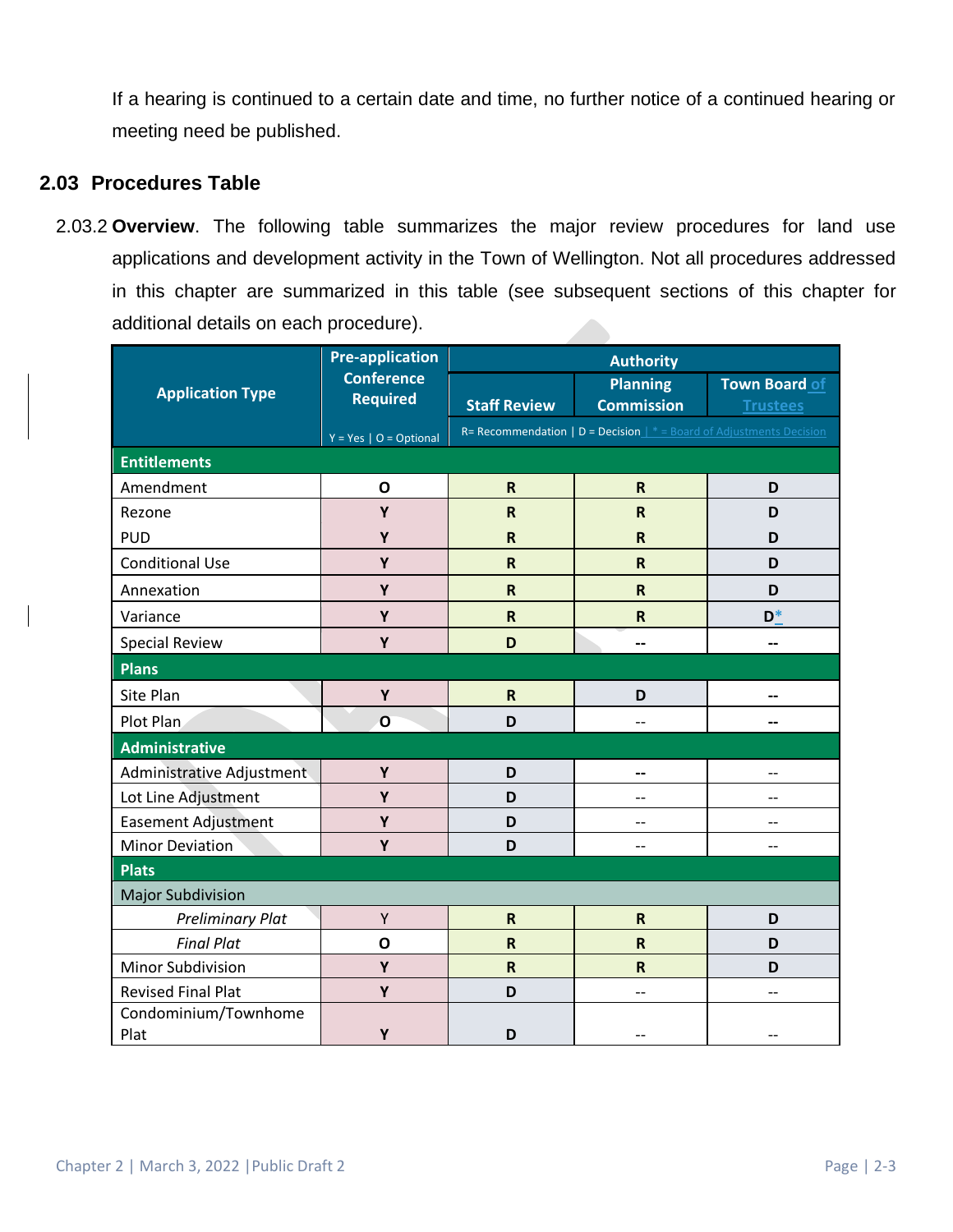## **2.04 General Application Procedures**

### *General Review Procedures*

- 2.04.2 **Purpose**. This section outlines the general application procedures and review process for all land use applications.
- 2.04.3 **Applicability**. This section applies to all land use applications unless an exception to the general procedures is expressly identified in subsequent sections of this chapter.

### 2.04.4 **Procedure.**

- A. *Pre-application Meeting*.
	- 1. Intent. The pre-application conference provides an opportunity for an informal review of an application, and discusses the submittal requirements, development standards, schedule, and approval criteria. The pre-application meeting is not a formal review of the application. The guidance and feedback provided during the pre-application meetings are not considered binding upon the application, applicant, or the Town.
	- 2. Standards.
		- a. The applicant shall request in writing, on the official form provided by the Town, a preapplication meeting with the Planning Director or designee. The applicant shall provide the required information as deemed necessary by the Planning Director or designee to conduct an informal review of the proposed development at least 10 business days in advance of a pre-application meeting.
		- b. A pre-application conference shall be held within 30 days of receipt of all necessary information unless a later date is agreed to by the applicant and the Planning Director or designee.
		- c. The Planning Director or designee may waive the pre-application meeting requirement if determined that the request does not warrant review prior to application.
- B. *Land Use Application Submittal*.
	- 1. Intent. The intent of the land use application is to formally review an application.
	- 2. Standards. Application submittals shall be made on a form provided by the Town and accompanied by all required submittal documents and supporting information identified on the application, checklist and as discussed in the pre-application conference.
		- a. The applicable land use application fees shall be paid at the time of submittal of any land use application.
		- b. Unless otherwise specified in this Land Use Code, applications for review and approval may be initiated by:
			- i. The owner of the property that is subject to the application;
			- ii. The property owner's authorized agent, representative, or contract purchaser; or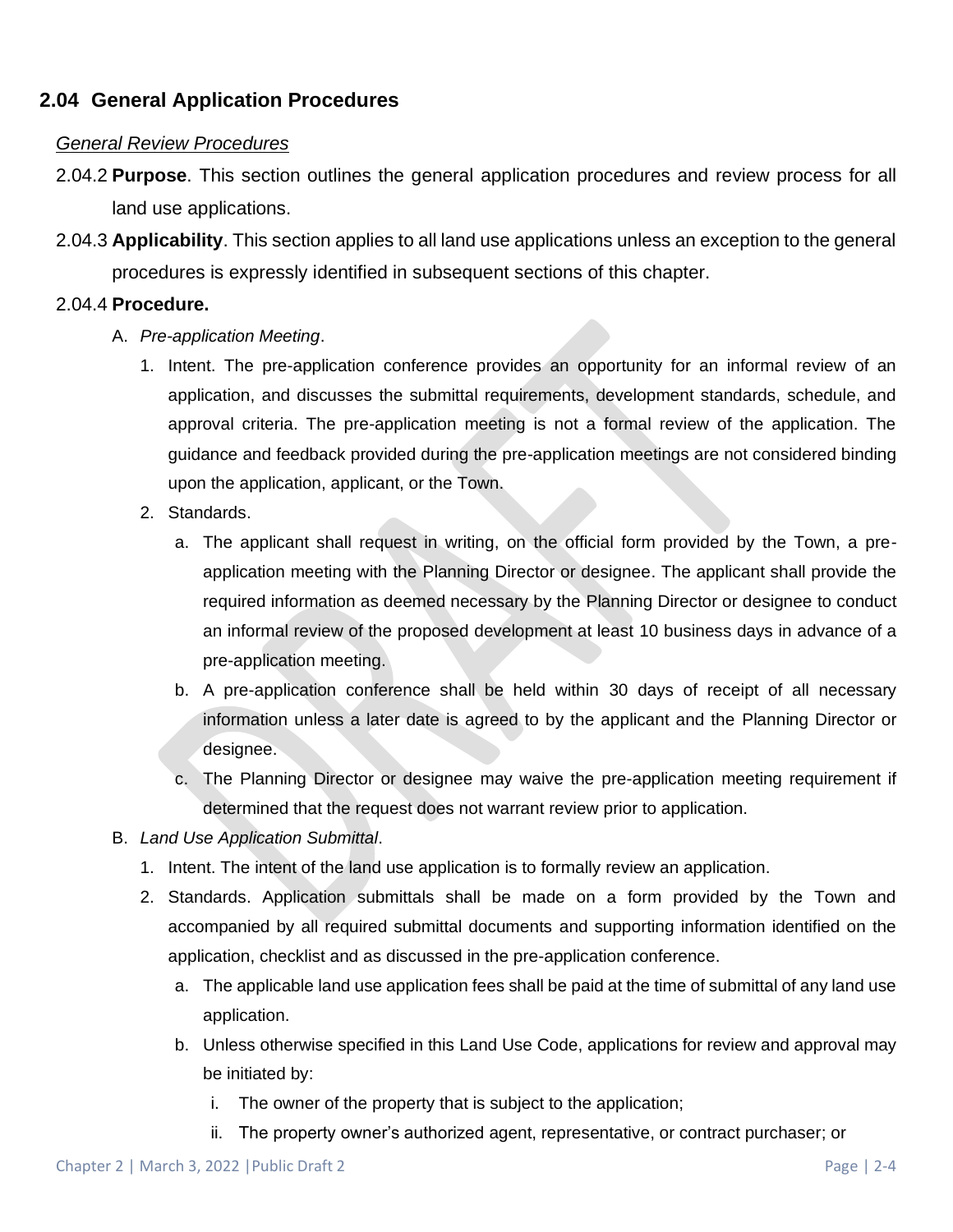- iii. Any review or decision-making body for the Town.
- c. If an authorized agent or representative files an application under this Land Use Code on behalf of the property owner, the representative shall provide the Town with written, notarized documentation that the owner has authorized the filing of said application.
- d. If a review or decision-making body initiates action under this Land Use Code, it shall do so without prejudice toward the outcome.
- 3. Filing Fees. Application filing fees are set by the Town Board by resolution and may be reviewed and updated from time-to-time. Applications will not be processed until fees are paid in full. The fees paid are not refundable in whole or in part for applications withdrawn by an applicant unless recommended by the Planning Director and approved by the Town Administrator. All or a portion of the fees may be refunded depending on the amount of review and processing time already incurred by the Town.
- 4. Additional Fees. If the Town Manager determines that additional funds are needed to complete the application review, including retention of outside professional services, the Town Manager may impose additional application fees, to recover the Town's actual costs in completing review.
	- a. The applicant shall be billed by the Town for all additional costs and any other fees incurred by the Town on a as needed basis per the Town's D-5 form;
	- b. Costs shall be a lien upon the property, and the Town reserves the right to stop work on a project and/or withhold approvals and permits if costs are not paid within 30 days after written notice. For withdrawn applications, any unused deposit shall be returned to the applicant within 60 days less any incurred "pass through" costs, as of the date of the formal withdrawal request.
- C. *Completeness Determination*.
	- 1. Following receipt of a development application, the Planning Director or designee shall certify that the development application submittal is complete.
	- 2. If the application is determined to be incomplete, the Planning Director or designee shall return the application to the applicant and provide a statement in writing specifying the additional information required. No further review activities will proceed until a completed application is accepted. Returned applications that are not resubmitted and accepted within 60 days shall be determined to be abandoned and of no further effect. A new application may be submitted, including applicable fees.
- D. *Application Review and Preparation of a Staff Report*.
	- 1. Following a completeness determination, the Planning Director or designee circulates the application to staff and appropriate referral entities for review.
	- 2. The Planning Director or designee may also refer applications to other boards, commissions, government agencies, and non-governmental agencies not referenced in this chapter.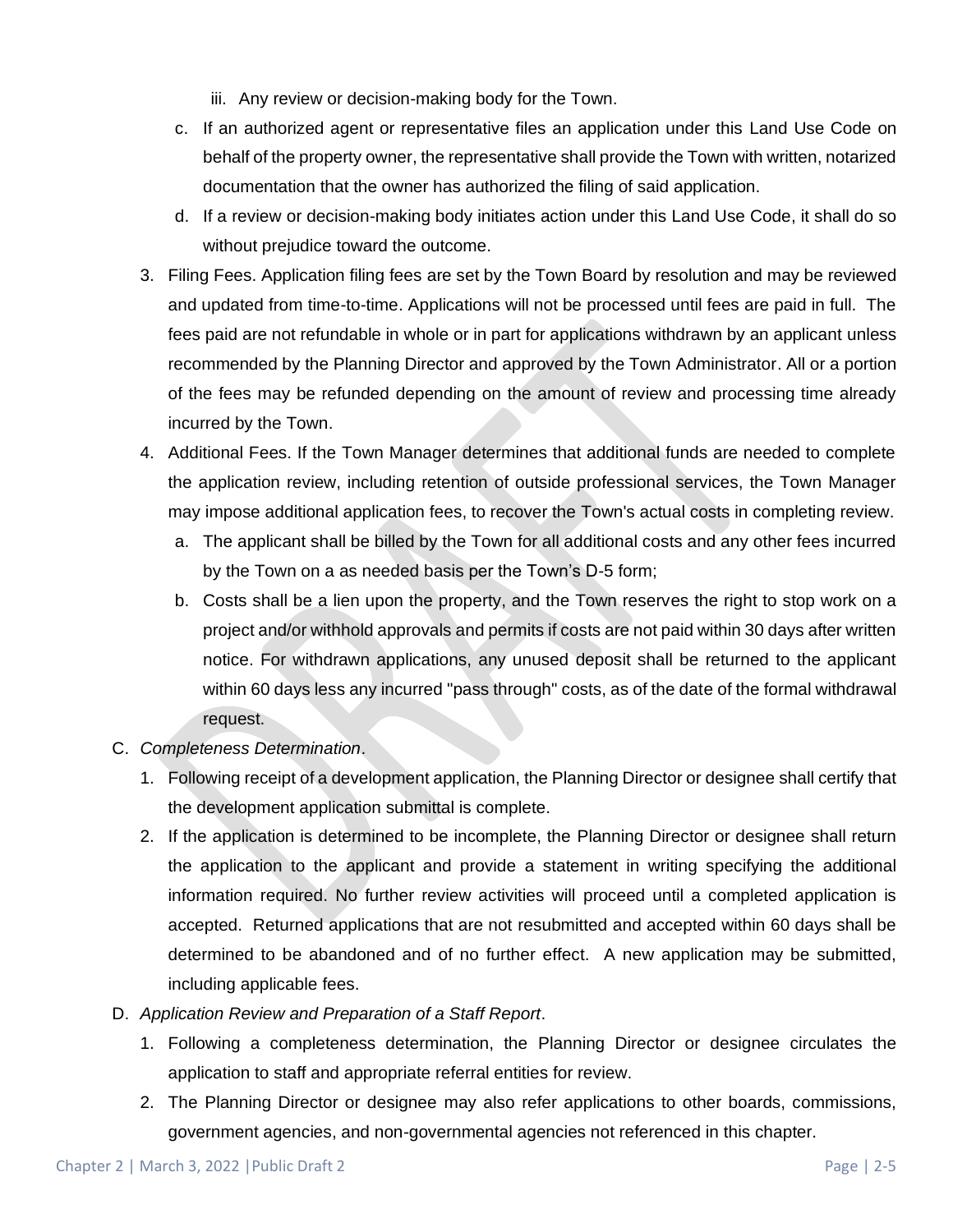- 3. The Planning Director or designee may request a meeting with the applicant to discuss the application and any written comments. Based on the written comments, the applicant may request an opportunity to revise the application prior to further processing. Additional submittals and review may be subject to additional fees, as determined by the Planning Director or designee.
- 4. If the application requires review and approval by the Planning Commission or Town Board, the Planning Director or designee shall prepare a staff report once written comments have been adequately addressed. The staff report shall be made available to the applicant and the public, prior to the scheduled hearing on the application. The staff report shall indicate if the application complies with all applicable standards of this Land Use Code.
- E. *Public Notice*. Public noticing requirements, when required, must meet the requirements established in Section 2.02.
- F. *Public Hearings*. Public hearing requirements, when required, must meet the requirements established in Section 2.02.3.
- G. *Final Approvals*.
	- 1. Decision. After consideration of the application, the staff report, comments received by the public and other reviewers, and the public hearing, the decision-making body shall either approve, approve with conditions, or deny the application based on the applicable approval criteria. Written notification of the decision shall be provided by the Planning Director or designee to the applicant within 10 business days following the decision and shall become part of the public record. All decisions shall include:
		- a. A clear written statement of approval, approval with conditions, or denial (whichever is appropriate); and
		- b. A clear statement of the basis upon which the decision was made, including specific findings of fact with reference to the relevant standards.
	- 2. Approval Criteria. The decision-making body shall find that the application complies with all applicable standards of the Land Use Code and applicable approval criteria.
	- 3. Conditions of Approval. The decision-making body may approve the application with conditions as necessary to bring the proposed development into compliance with this Land Use Code or other regulations, or to mitigate the impacts of that development to the surrounding properties and streets.
		- a. All conditions of approval shall be reasonably related to the anticipated impacts of the proposed development or use or shall be based upon standards duly adopted by the Town.
		- b. Any condition of approval that requires an applicant to dedicate land or pay money to a public entity in an amount that is not calculated according to a formula applicable to a broad class of applicants shall be roughly proportional in nature and extent to the anticipated impacts of the proposed development, as shown through an individualized determination of impacts.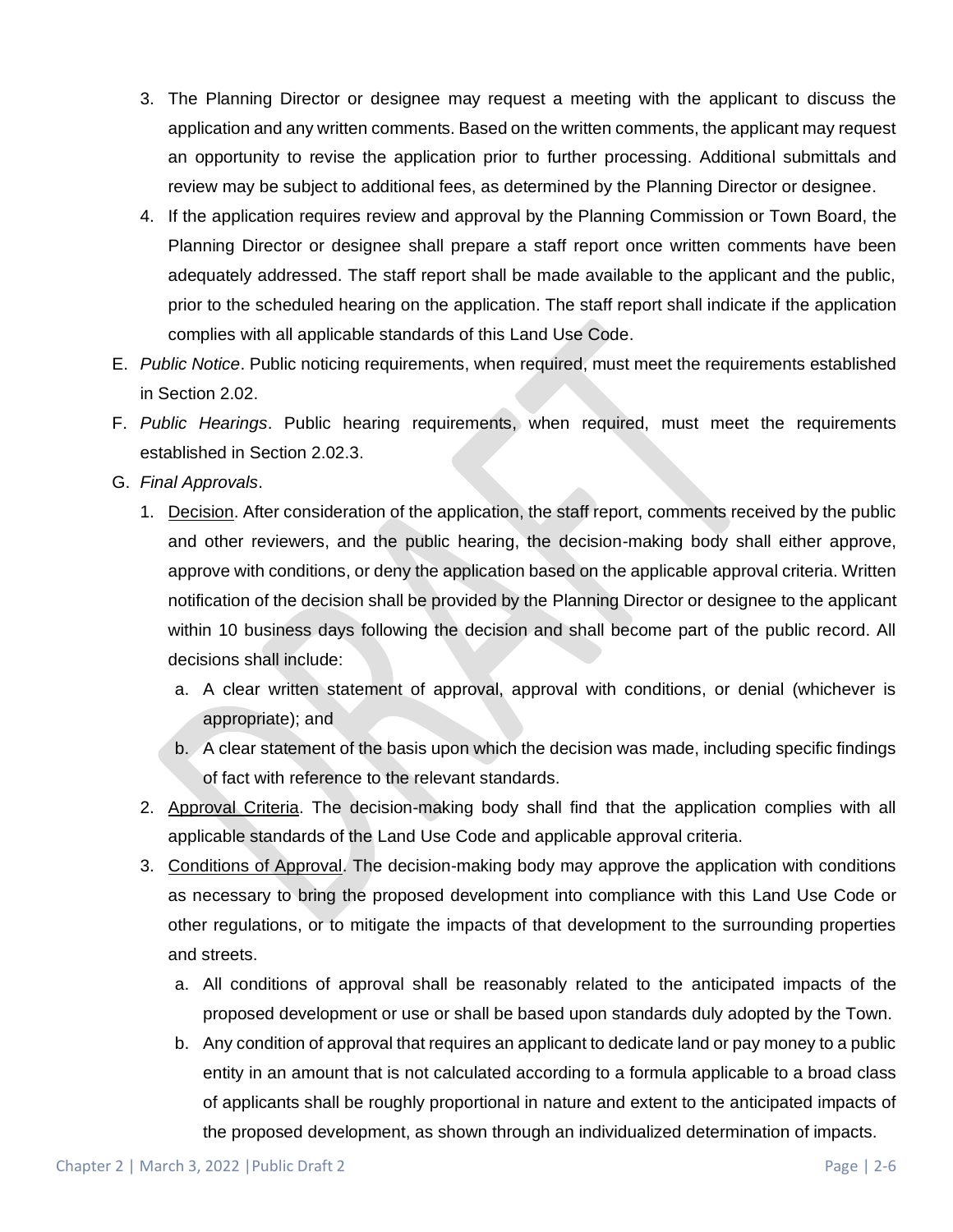- c. Unless otherwise provided in this Land Use Code, any representations of the applicant in submittal materials or during public hearings shall be binding as conditions of approval.
- H. *Post Decision Actions*.
	- 1. Modification or Amendment of Approval. Unless otherwise permitted in this Land Use Code, any modification of approved plans, permits, or conditions of approval shall require a new application to be submitted and reviewed in accordance with the full procedure and fee requirements applicable to the application type.
	- 2. Recording of Decisions. Once approved, the resolution, ordinance, or notice of decision shall be filed with the Town Clerk and recorded in the Office of the Larimer County Clerk and Recorder at the expense of the applicant.
		- a. For applications approved by the Planning Director or designee or Planning Commission, a notice of land use decision shall be issued by the Planning Director or designee or Town Clerk.
		- b. For applications approved by the Town Board, an ordinance or resolution shall be issued as determined by application type.
	- 3. Lapse of Approval. Application approval shall be valid for a period of one year from the date of approval. Unless otherwise noted, authority to grant extensions shall reside with the decisionmaking body that granted the original approval. Extensions to the approval time frames may be granted only when all the following conditions have been met:
		- a. The provisions of this Land Use Code expressly allow the extension;
		- b. An extension request must be filed 10 days prior to the lapse-of-approval deadline with adequate justification; and
		- c. Any applicable conditions of approval have been met.
	- 4. Revocation. Application approval may be revoked or suspended upon finding that the use, building, or site for which the permit was issued is substantially different than what was represented in the application or that one or more of the conditions or requirements contained in the application approval has been violated.
	- 5. Denial and Reapplication. No application that is substantially similar shall be submitted within a period of one year.
- I. *Effect of Inaction*. If a review or decision–making body fails to take action on an application within the specified timeframe, such inaction shall be deemed a denial of the application unless the decisionmaking body grants an extension. Continuation of a public hearing or continuation of a meeting is not automatically deemed an extension. An extension may be granted by separate motion, or if desired, included in a motion to continue.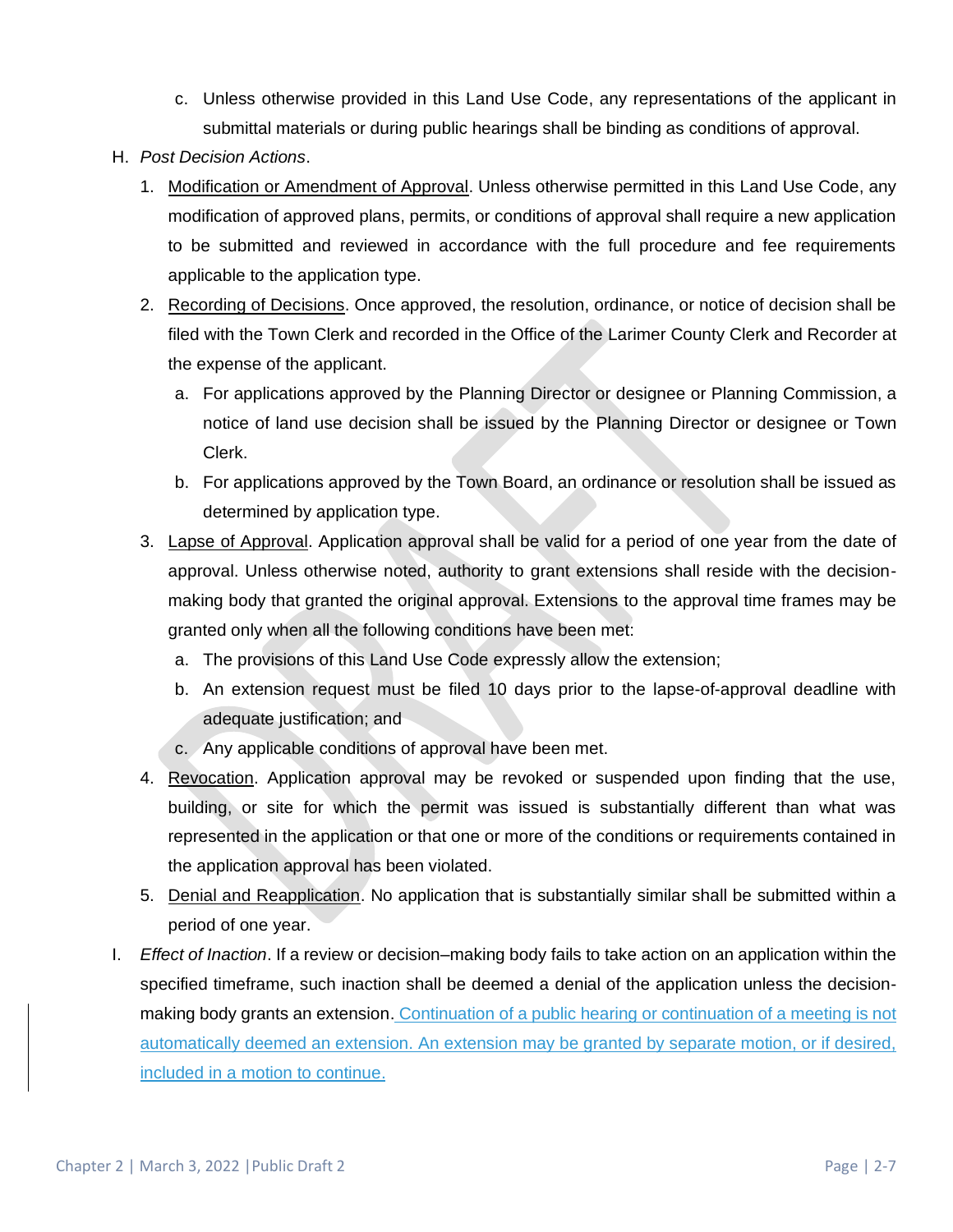#### *Administrative Review Procedures*.

- 2.04.5 **Purpose**. This section outlines the review process for all administrative land use applications which do not require a public hearing.
- 2.04.6 **Applicability**. This section applies to all administrative land use applications not requiring a public hearing unless an exception is expressly identified in subsequent sections of this chapter.

### 2.04.7 **Procedure.**

- A. *Pre-application Meeting*. Same as referenced in Section 2.04.3.
- B. *Land Use Application Submittal*. Same as referenced in Section 2.04.3.
- C. *Application Fees*. Same as referenced in Section 2.04.3.
- D. *Completeness Determination*. Same as referenced in Section 2.04.3.
- E. *Application Review*. Same as referenced in Section 2.04.3.

### F. *Final Approvals*.

- 1. Decision. After consideration of the application, the Planning Director or designee shall either approve, approve with conditions, or deny the application based on the applicable approval criteria. Written notification of the decision shall be provided by the Planning Director or designee to the applicant following the decision.
	- a. All decisions shall include a clear written statement of approval, approval with conditions, or denial (whichever is appropriate).
	- b. A clear statement of the basis upon which the decision was made, including specific findings of fact with reference to the relevant standards shall be provided to the applicant and included in the public record.
- 2. Approval Criteria. The Planning Director or designee shall find that the application complies with all applicable standards of the Land Use Code and applicable approval criteria.
- 3. Conditions of Approval. The Planning Director or designee may approve the application with conditions as necessary to bring the proposed development into compliance with this Land Use Code or other regulations, or to mitigate the impacts of that development to the surrounding properties and streets.
	- a. All conditions of approval shall be reasonably related to the anticipated impacts of the proposed development or use or shall be based upon standards duly adopted by the Town.
	- b. Any condition of approval that requires an applicant to dedicate land or pay money to a public entity in an amount that is not calculated according to a formula applicable to a broad class of applicants shall be roughly proportional in nature and extent to the anticipated impacts of the proposed development, as shown through an individualized determination of impacts.
	- c. Unless otherwise provided in this Land Use Code, any representations of the applicant in submittal materials shall be binding as conditions of approval.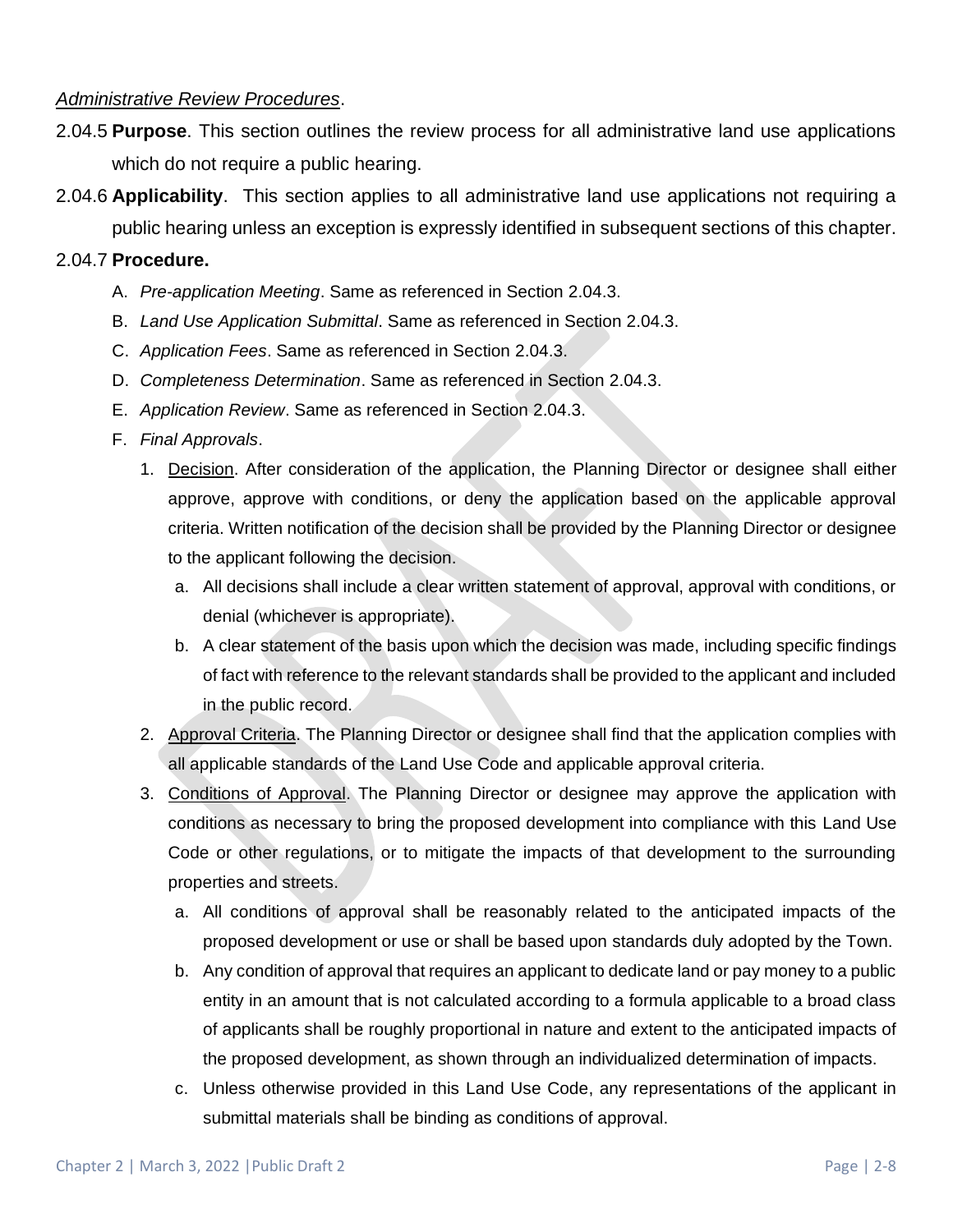- G. *Post Decision Actions*. Same as referenced in Section 2.04.2
- H. *Effect of Inaction*. If the Planning Director or designee fails to take action on an application within the specified timeframe of 30 days, such inaction shall be deemed a denial of the application unless the applicant and the Planning Director agree to an extension.

### *Review and Decision-Making Bodies*.

2.04.8 **Purpose**. This section outlines the review and decision-making bodies and their roles. Full duties and responsibilities for each decision-making body can be found in Sections 2.04.6 – 9 of this Land Use Code.

### 2.04.9 **Planning Director**

- A. The Planning Director or their duly authorized designee shall review and prepare a staff report for all applications requiring a public hearing. The Planning Director or designee shall also present the application and their recommendation of approval, approval with conditions, or denial at the public hearing for the application.
- B. In the event of an administrative review, the Planning Director or designee shall make the final determination of an application. Applications undergoing administrative review shall follow the procedure for administrative review outlined in section 2.04.06 the specific review procedures for the application.
- C. Decisions made by the Planning Director or designee are appealable to the Planning Commission Board of Adjustments. See Section 2.22 23 for appeal standards and procedure.

## 2.04.10 **Town Planning Commission**

- A. The Town Planning Commission (Planning Commission) shall review all applications at a public hearing held during a regular meeting, including the staff report, information from the applicant, and any public comment. This hearing will provide a recommendation of approval, approval with conditions, or denial to the Town Board for all applications requiring Town Board approval.
- B. All applications requiring Planning Commission review or approval shall follow the general review procedures set forth in Section 2.02 and Section 2.04.3 and the specific review procedures for the application.
- C. Decisions made by the Town Planning Commission are appealable to the Town Board. See Section 2.22-23 for appeal standards and procedure.

## 2.04.11 **Town Board of Trustees**

A. The Town Board of Trustees (Town Board) shall review an application at a public hearing held during a regular meeting including the recommendation of the Planning Commission, the staff report, information from the applicant, and any public comment. This hearing will provide a final decision of approval, approval with conditions, or denial of an application.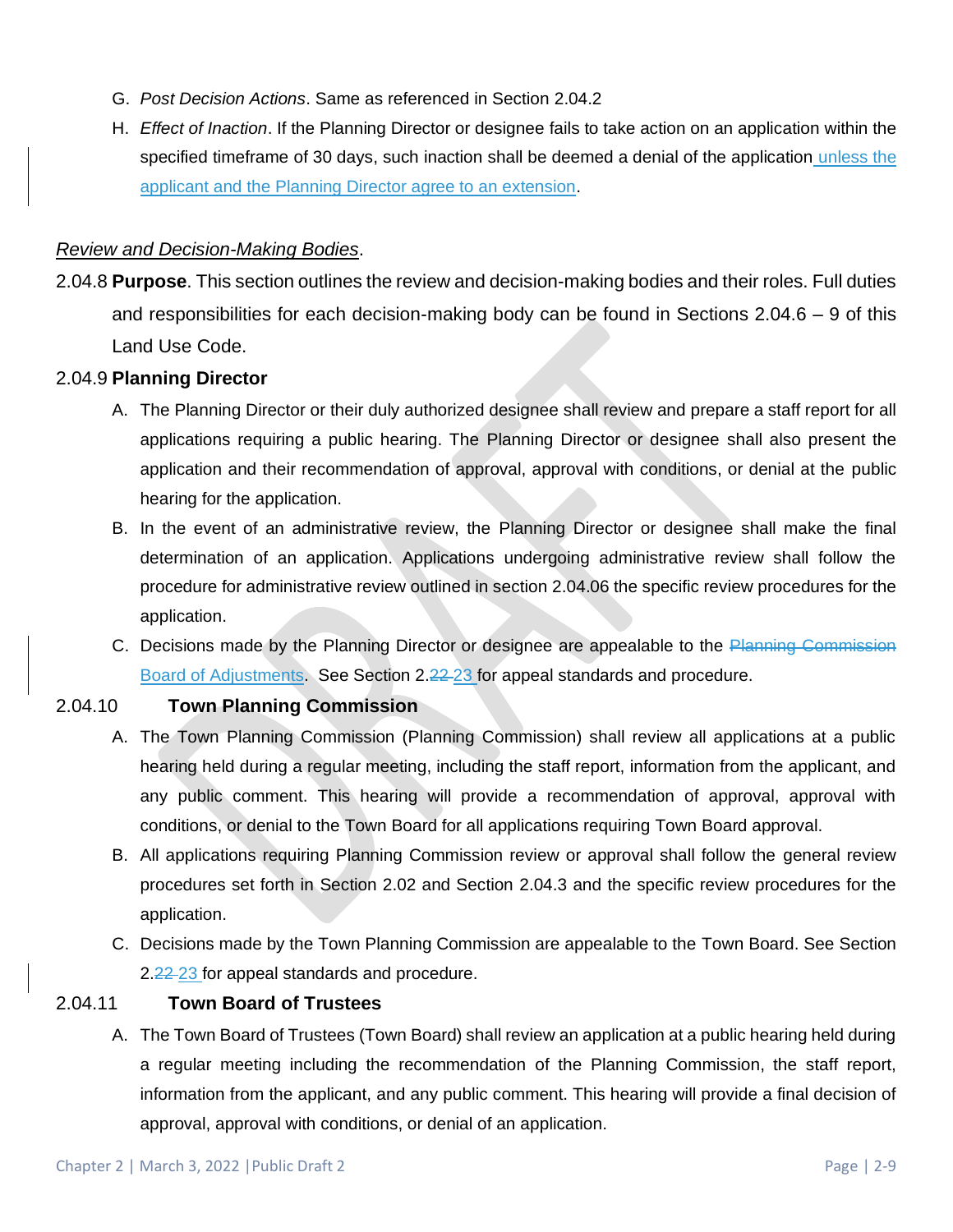- B. Applications requiring Town Board approval shall follow the general review procedures set forth in Section 2.02 and Section 2.04.3 and the specific review procedures for the application.
- C. Decisions made by the Town Board are appealable to the District Court. See Section 2.22-23 for appeal standards and procedure.

## 2.04.12 **Town Board of Adjustment**

- A. Any application obtaining Town Board approval shall follow the general review procedures set forth in Section 2.02 and Section 2.04.3 and the specific review procedures for the application.
- B. Decisions made by the Town Board of Adjustment are appealable to the District Court. See Section 2.22-23 for appeal standards and procedure.

## **2.05 Land Use Code Amendment**

- 2.05.2 **Purpose**. The text of this Land Use Code may be amended pursuant to this section to respond to a change in conditions or public policy, or to advance the general health, safety, welfare, and morals of the Town.
- 2.05.3 **Applicability**. The Planning Commission or Town Board of Trustees may initiate an amendment to the text of this Land Use Code. Any person may suggest to the Planning Commission that an amendment be given consideration. The Planning Director or designee shall prepare the application at the requestupon motion and vote of the Planning Commission.
- 2.05.4 **Procedure**. All Land Use Code amendment applications shall comply with the following specific procedures in addition to the general procedures in Section 2.04.3.
	- A. *Pre-application Conference*. A pre-application conference is not required for a Land Use Code amendment.
	- B. *Land Use Application Submittal*. In addition to the requirements set forth in Section 2.04.3, a Land Use Code amendment application shall include:
		- 1. A narrative of the proposed Land Use Code amendment;
		- 2. The existing text in the Land Use Code;
		- 3. An analysis of the proposed impact on residents, if applicable; and
		- 4. Any other information identified by the Planning Director or designee.
	- C. *Review and Approval.*
		- 1. Planning Commission Recommendation.
			- a. The Planning Commission shall hold a public hearing and review the application at a regular meeting. Public notice shall be given pursuant to Section 2.02. Staff shall present the staff report and recommendation.
			- b. The Planning Commission shall either recommend approval, approval with conditions, or denial of the amendment to the Town Board, or continue the hearing pursuant to Section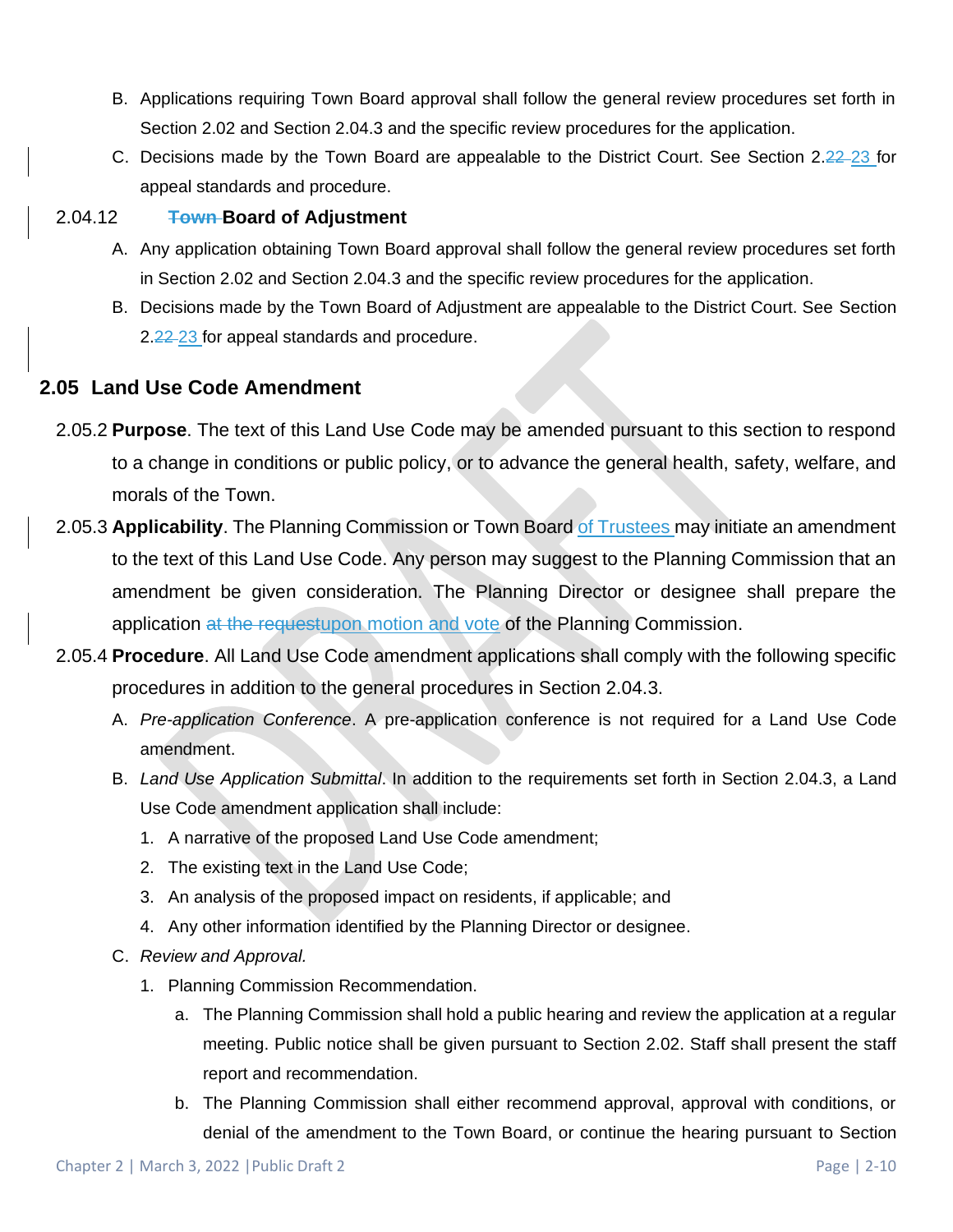2.02.4, with the requirement to submit additional information which they find necessary to determine whether the application complies with the Town's regulations, goals, and policies.

- c. A copy of the Planning Commission recommendation shall be sent to the Town Board to be reviewed during a public hearing by the Town Board at a regularly scheduled board meeting.
- 2. Town Board Approval.
	- a. The Town Board shall hold a public hearing and review the amendment at a regular meeting. Public notice shall be given pursuant to Section 2.02. Staff shall present the staff report and recommendation.
	- b. The Town Board shall either approve, approve with conditions, or deny the amendment, or continue the hearing pursuant to Section 2.02.4, with the requirement that the applicant submit changes or additional information which they find necessary to determine whether the amendment complies with the Town's regulations, goals, and policies.

### 2.05.5 **Findings for Approval**.

- A. The amendment is not likely to result in significant adverse impacts upon the natural environment (including air, water, noise, stormwater management, wildlife, and vegetation) or such impacts will be substantially mitigated;
- B. The amendment is necessary for the protection of health, safety, welfare, and morals of the community;
- C. The amendment is consistent with the Comprehensive Plan and the intent stated in this Land Use Code; and
- D. The amendment is consistent with any other prior approvals and official plans and policies created under the guidance of that plan for these areas.

## **2.06 Comprehensive Plan Amendment**

- 2.06.2 **Purpose**. The Comprehensive Plan may be amended pursuant to this section to respond to a change in conditions or public policy, or to advance the general health, safety, welfare, and morals of the Town.
- 2.06.3 **Applicability**. The Planning Commission may initiate an amendment to the Comprehensive Plan. Any person or the Town Board of Trustees may suggest to the Planning Commission that an amendment be given consideration. The Planning Director or designee shall prepare the application at the requestupon motion and vote of the Planning Commission.
- 2.06.4 **Procedure**. All Comprehensive Plan amendment applications shall comply with the following specific procedures in addition to the general procedures in Section 2.04.3.
	- A. *Pre-application Conference*. A pre-application conference is not required for a Comprehensive Plan amendment.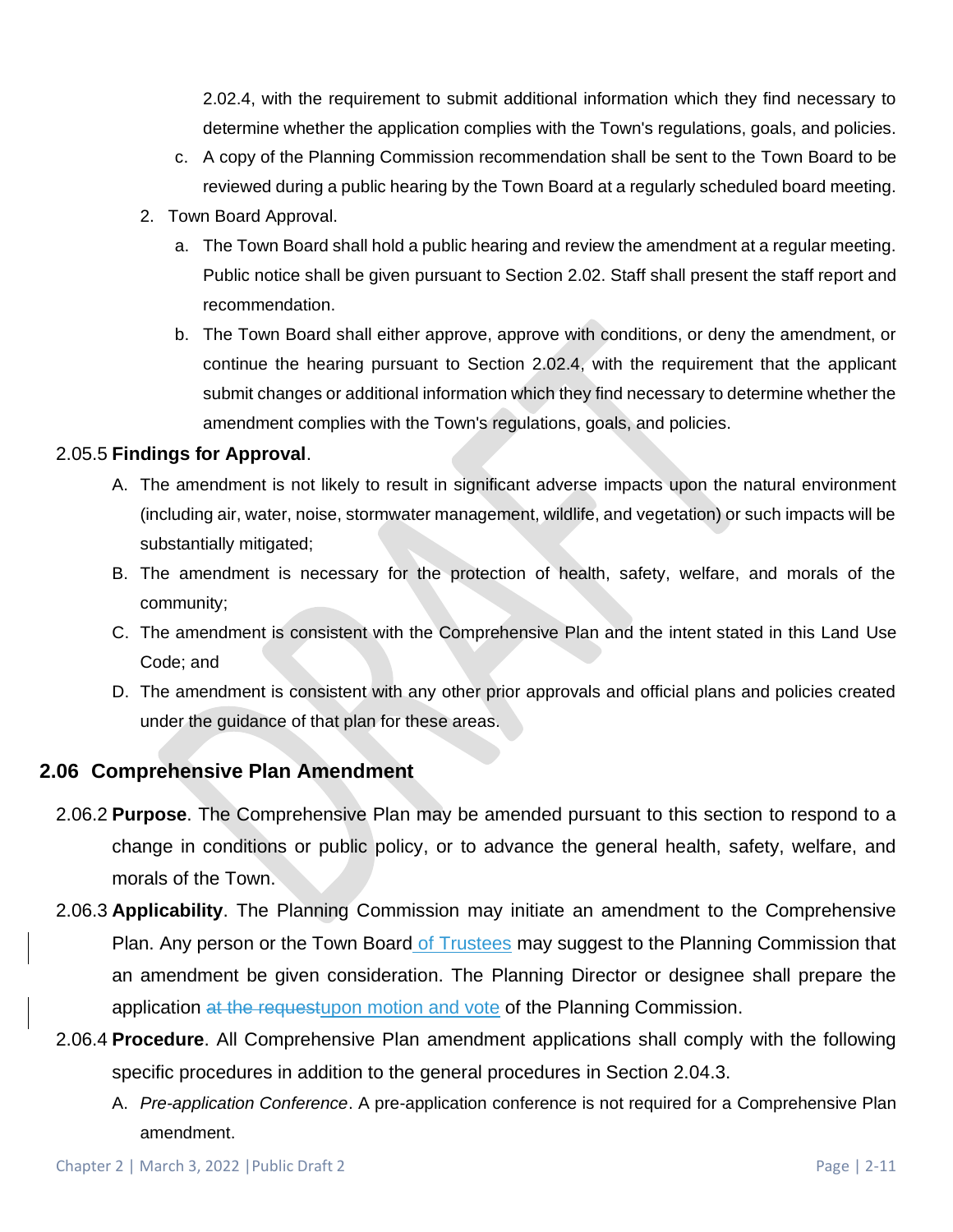- B. *Land Use Application Submittal*. In addition to the requirements set forth in Section 2.04.3, a Comprehensive Plan amendment application shall include:
	- 1. A narrative of the proposed Comprehensive Plan amendment;
	- 2. The existing text in the Comprehensive Plan;
	- 3. An analysis of the proposed impact on residents, if applicable.
- C. *Review and Approval.*
	- 1. Planning Commission Approval.
		- a. The Planning Commission shall hold a public hearing and review the application at a regular meeting. Public notice shall be given pursuant to Section 2.02.3. Staff shall present their staff report and recommendation.
		- b. The Planning Commission shall either approve, approve with conditions, or deny the amendment, or continue the hearing pursuant to Section 2.02.4, with the requirement to submit additional information which they find necessary to determine whether the application complies with the Town's regulations, goals, and policies.

### 2.06.5 **Findings for Approval**.

- A. The amendment is not likely to result in significant adverse impacts upon the natural environment (including air, water, noise, stormwater management, wildlife, and vegetation);
- B. The amendment is necessary for the protection of health, safety, welfare, and morals of the community; and
- C. The amendment is consistent with the Town's goals and policies.

## **2.07 Rezone**

- 2.07.2 **Purpose**. The boundaries of any zoning district may be changed or the zoning classification of any parcel of land may be changed pursuant to this section.
	- A. The intent is to make adjustments to the official zoning map that are necessary as a result of a change in conditions or public policy, or to advance the general health, safety, welfare, and morals of the Town.
	- B. A rezone is not intended to relieve particular hardships, nor confer special privileges or rights to any person or party.
- 2.07.3 **Applicability**. Rezone applications may be initiated by the Planning Commission, the Town Board, or the owner(s) of the property to be rezoned. Any person may suggest to the Planning Commission that a rezone be given consideration.
	- A. A rezone application shall not be made when a variance, or administrative adjustment could be used to achieve the same result.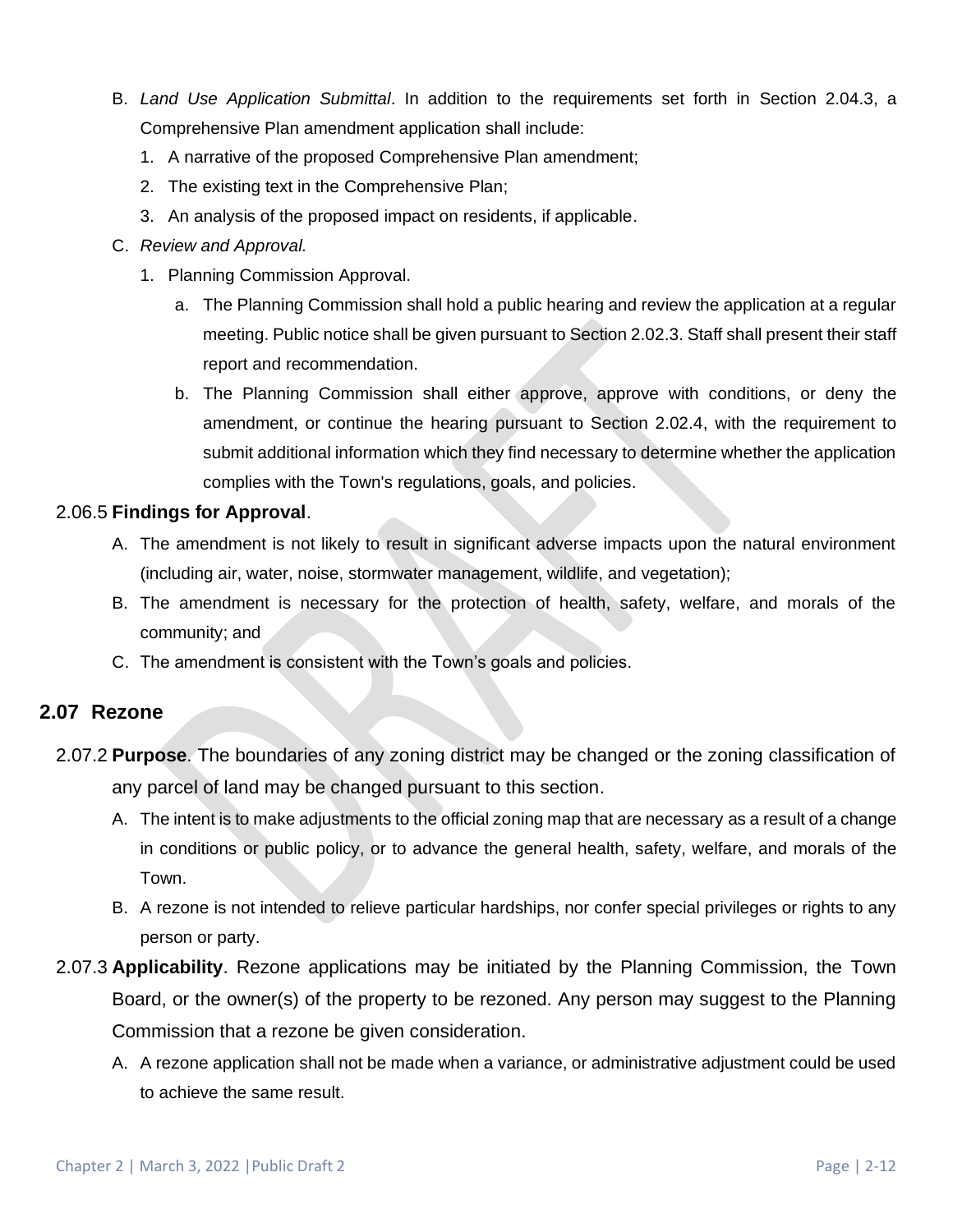- B. Changes to the standards or characteristics of zoning districts (such as floor area ratio or setbacks) shall be processed as text amendments to the Land Use Code.
- 2.07.4 **Procedure**. All rezone applications shall comply with the following specific procedures in addition to the general procedures in Section 2.04.3.
	- A. *Pre-application Conference*. A pre-application conference is required for a rezone application to discuss specific application procedures, criteria, and requirements for a formal application.
	- B. *Land Use Application Submittal*. In addition to the requirements set forth in Section 2.04.3, a rezone application shall include:
		- 1. A site plan depicting the property lines, location of existing buildings, parking, utilities and easements, and any other details required to demonstrate rezone request;
		- 2. A written narrative justifying why the proposed zoning fits in with the surrounding neighborhood and is more appropriate for the property than the existing zoning;
		- 3. A list of all property owners within 500';
		- 4. A map showing all zoning districts within 500';
		- 5. Proof of ownership or a letter of authorization from the owner; and
		- 6. Any other information identified in the pre-application meeting.
	- C. *Review and Approval*.
		- 1. Planning Commission Recommendation.
			- a. The Planning Commission shall hold a public hearing and review the application at a regular meeting. Public notice shall be given pursuant to Section 2.02. The applicant or their representative may be present at the meeting to present the proposal. Staff shall present the staff report and recommendation.
			- b. The Planning Commission shall either recommend approval, approval with conditions, or denial of the application to the Town Board, or continue the hearing pursuant to Section 2.02.4, with the requirement that the applicant submit changes or additional information necessary to determine whether the application complies with the Town's regulations, goals, and policies.
			- c. A copy of the Planning Commission recommendation shall be sent to the Town Board with the applicant to be reviewed during a public hearing by the Town Board at a regularly scheduled board meeting.
		- 2. Town Board Approval.
			- a. The Town Board shall hold a public hearing and review the application at a regular meeting. Public notice shall be given pursuant to Section 2.02. The applicant or their representative shall be present at the meeting to present the proposal. Staff shall present the staff report and recommendation.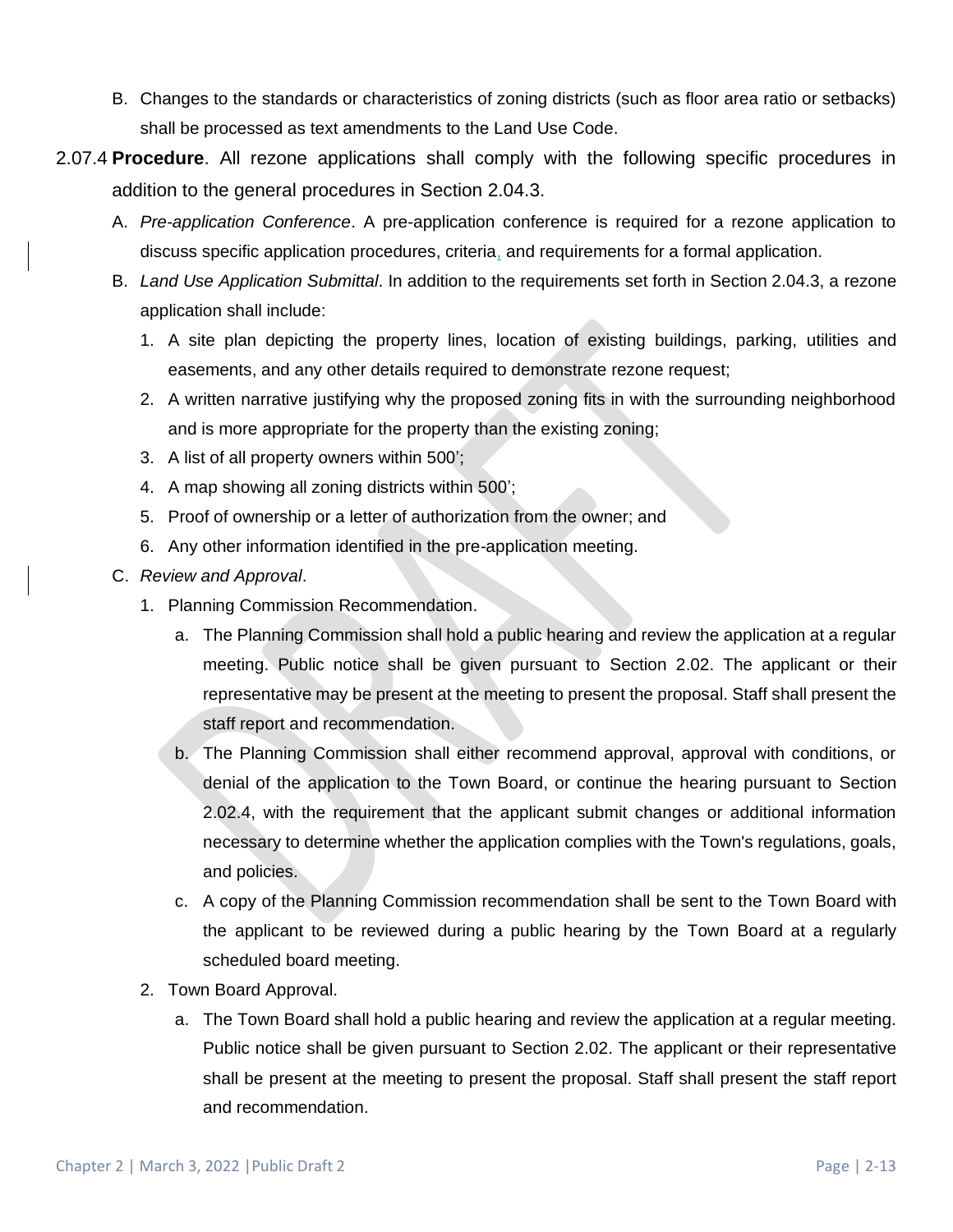- b. The Town Board shall either approve, approve with conditions, or deny the application, or continue the hearing pursuant to Section 2.02.4, with the requirement that the applicant submit changes or additional information necessary to determine whether the application complies with the Town's regulations, goals, and policies.
- c. Any information, exhibits, plans or elevations, whether conceptual or detailed, that are part of the application approved by the Town Board shall be considered a part of and inseparable from the approval. All development shall conform to the approved plans, unless otherwise provided for within this Land Use Code.
- *D. Post Decision Actionsrotest.* Same as referenced in Section 2.04.3, General Application Procedures in addition to the following: Is the protest petition post-decision if the Town Board hasn't voted yet?
	- 1. Protests. A protest against a rezone application must be submitted to the Town Clerk at least 44 days24 hours before the Town Board of Trustees's vote on the rezone application.
	- 2. Validation. If a valid protest is submitted, the amendment shall only become effective upon approval by threetwo-fourths thirds of the entire membership of the Town Board of Trustees, whether present or not. For a protest to be valid, it must be signed by either:
		- a. The owners of 20% or more of the area included in the proposed rezone application; or
		- b. The owners of 20% or more of the land within  $\frac{500-100}{2}$  feet of the land included in the proposed rezone application.
	- 3. Criteria. The following criteria may result in protest consideration:
		- a. The rezone for the subject property causes detrimental effects to the adjacent property owners.
		- b. The rezone for the subject property is inconsistent with the Comprehensive Plan.
		- 3.c.The rezone for the subject property creates a conflict of interest between the Town, the adjacent property owners, or other specified Town Policy goals.

## 2.07.5 **Findings for Approval**.

- A. The rezone is consistent with the Comprehensive Plan and the intent stated in this Land Use Code;
- B. The rezone is consistent with the stated intent of the proposed zoning district(s);
- C. The rezone will not result in adverse impacts to the natural environment (including air, water, noise, stormwater management, wildlife, and vegetation) or such impacts will be mitigated;
- D. The rezone of the subject property will not result in material adverse impacts to the surrounding properties;
- E. Facilities and services (roads, transportation, water, gas, electricity, police, fire protection, and sewage and waste disposal) are available to serve the subject property while maintaining adequate levels of service to existing development; and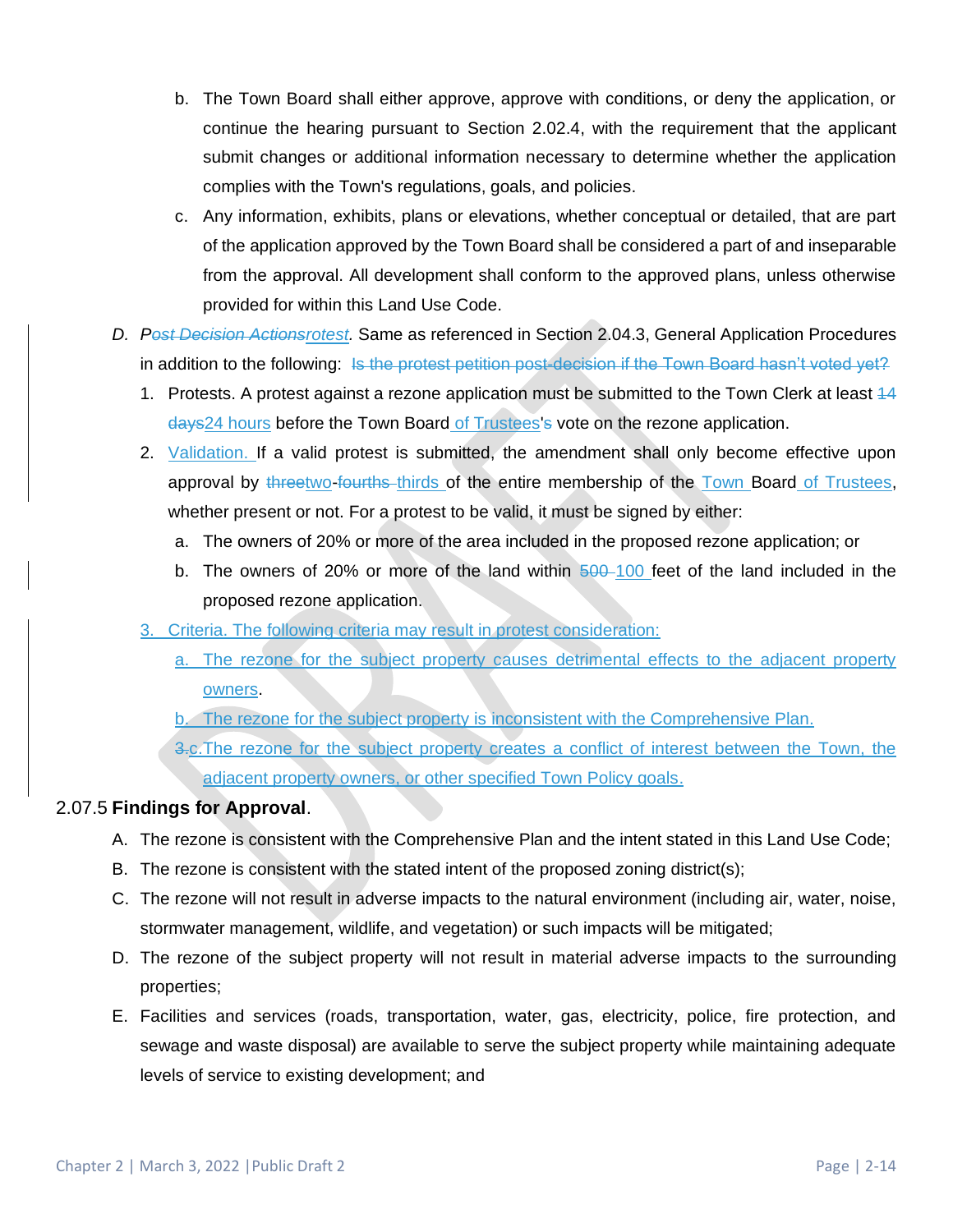F. The rezone is consistent with any other prior approvals and official plans and policies created under the guidance of that plan for those areas (e.g., The Comprehensive Plan, specific area plans like a Downtown Corridor Study, etc.).

## **2.08 Administrative Adjustment**

- 2.08.2 **Purpose**. This Section allows for greater flexibility as necessary without requiring a formal zoning amendment, Land Use Code amendment, or variance. The administrative adjustment procedure is not intended to serve as a waiver of Land Use Code standards or to circumvent the variance procedure.
- 2.08.3 **Applicability**. The administrative adjustment procedure allows for minor modifications or deviations from the dimensional or numeric standards of The Land Use Code up to 10% with approval by the Planning Director or designee.
	- A. Changes to the following standards cannot be approved through the administrative adjustments procedure and must be approved through the original application process.
		- 1. Deviations from the dimensional or numeric standards beyond 10%;
		- 2. Amendments to approved Planned Unit Developments;
		- 3. Conditions of approval;
		- 4. An increase in the overall project density or floor area;
		- 5. A change in permitted use intensity;
		- 6. A deviation from the use-specific standards;
		- 7. A change to a development standard already modified through a separate administrative adjustment or variance;
		- 8. Building materials or aesthetic elements; or
		- 9. Requirements for public roadways, utilities, or other public infrastructure or facilities.
- 2.08.4 **Procedure**. All applications for administrative adjustments shall comply with the following specific procedures in addition to the administrative review procedures set forth in Section 2.04.6.
	- A. *Pre-application Conference*. A pre-application conference is required for an administrative adjustment application to discuss specific application procedures, criteria and requirements for a formal application.
	- B. *Land Use Application Submittal*. In addition to the requirements set forth in Section 2.04.3, an administrative adjustment application shall include:
		- 1. A site plan detailing property boundaries, footprints of all existing and proposed buildings, parking configuration, location of all utilities and easements, and any other details required to demonstrate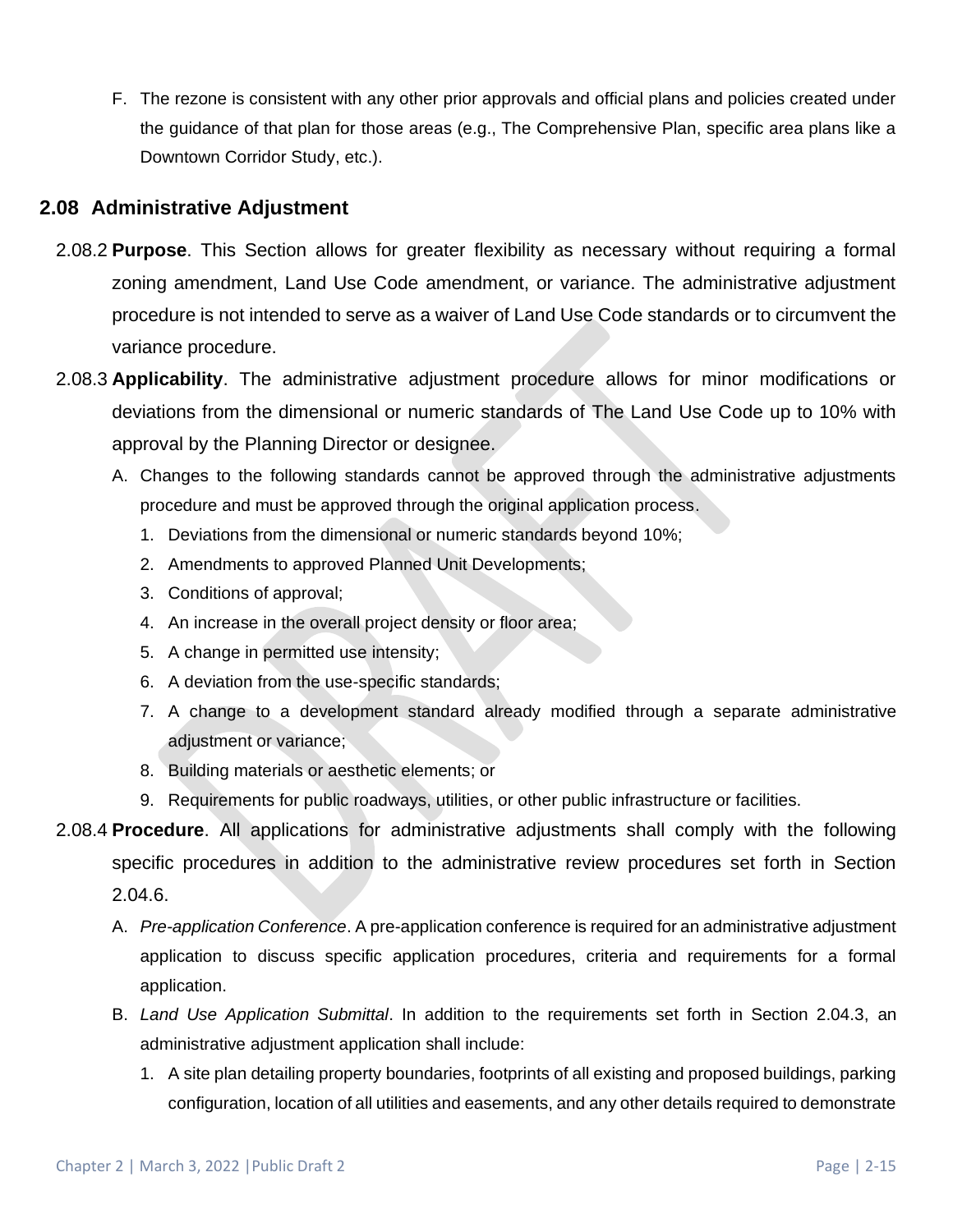conformance with all regulations and development standards applicable to the proposed zoning district;

- 2. A written narrative justifying why the proposed use fits in with the surrounding neighborhood and detailing existing uses on neighboring properties;
- 3. Conceptual building plans, including elevations, exterior materials, doors, decks, etc., if applicable;
- 4. Any other information identified in the pre-application meeting.
- C. *Review and Approval*.
	- 1. Administrative Approval.
		- a. The Planning Director or designee shall either approve, approve with conditions, or deny the application.
		- b. Any information, exhibits, plans or elevations, whether conceptual or detailed, that are part of the application approved by the Planning Director or designee shall be considered a part of, and inseparable from the approval. All development shall conform to the approved plans, unless otherwise provided for within this Land Use Code.

### 2.08.5 **Findings for Approval**.

- A. The relief requested is consistent with the Comprehensive Plan and the intent stated in this Land Use Code;
- B. The relief requested is compatible with the character of the surrounding area in terms of building scale, form, landscape, and site design;
- C. The relief requested is based upon sound planning or urban design principles that are professionally recognized and shall not result in new or increased nonconformities;
- D. The relief requested is based on the context of the property, is not solely for the convenience of one particular application on the site, and is not generally applicable to other sites in the area;
- E. The relief requested is the minimum necessary to meet the intent and applicability of the zoning district and the intent of the administrative adjustment process; and
- F. The relief requested is consistent with any other prior approvals and official plans and policies created under the guidance of that plan for those areas (e.g., The Comprehensive Plan, specific area plans like a Downtown Corridor Study, etc.).

## **2.09 Lot Line Adjustment**

2.09.2 **Purpose**. This section is intended to provide administrative review for minor adjustments to legal boundaries and title of property for proper recording. These adjustments have little or no impacts on public facilities and infrastructure and are within ownership patterns or development patterns that have otherwise been determined in accordance with the Wellington Comprehensive Plan.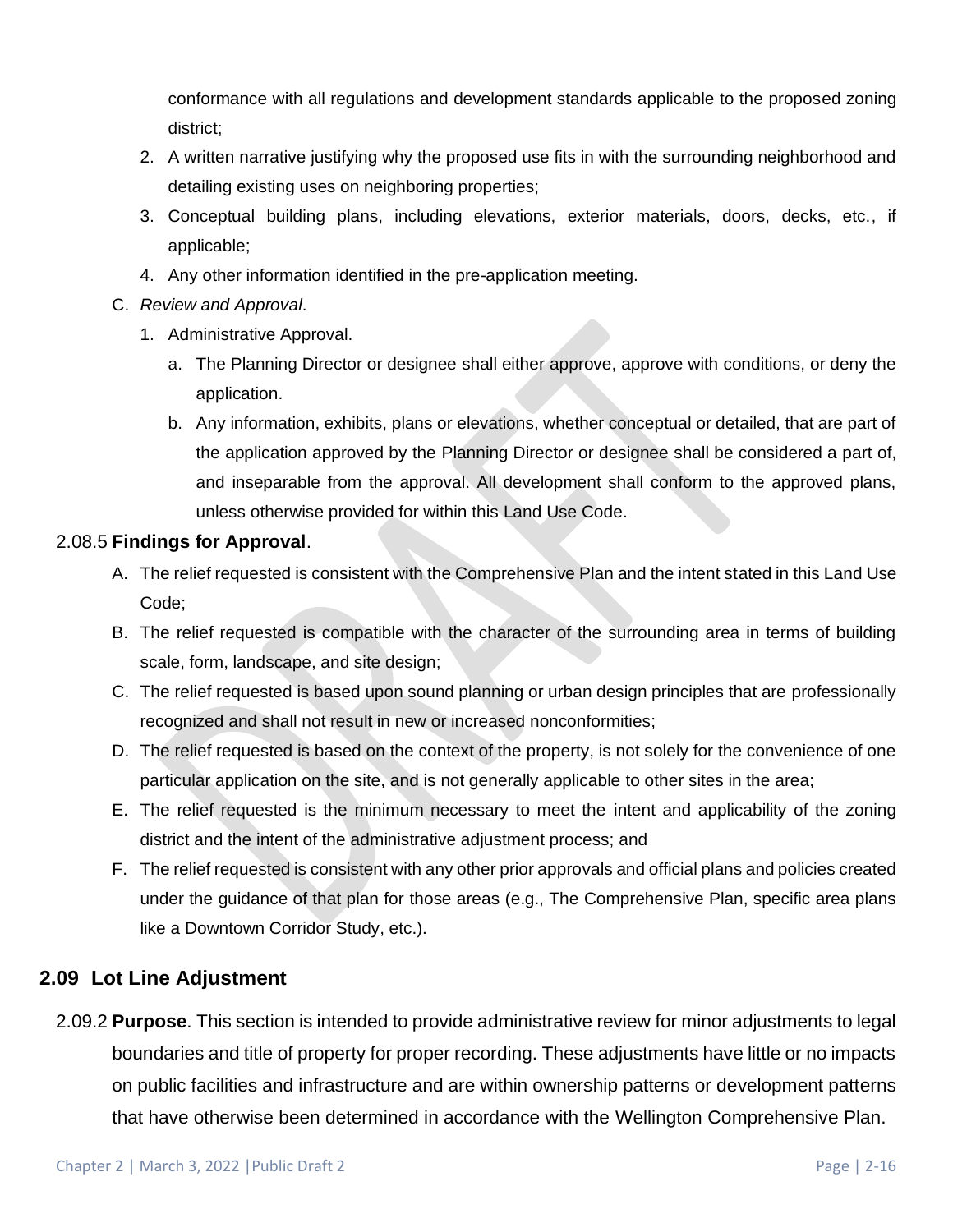# 2.09.3 **Applicability**. Adjustments to previously platted lots may be eligible for lot line adjustment where:

- A. The adjustment affects no more than 4 lots;
- B. The adjustment results in no additional lots;
- C. The adjustment does not affect public right-of-way or easement dedications that would adversely impact provision of public services unless a separate instrument can be recorded to provide necessary connectivity;
- D. The adjustment does not result in a vacation request; and
- E. The adjustment does not create nonconformities on any lot.
- 2.09.4 **Procedure**. All applications for lot line adjustment shall comply with the following specific procedures in addition to the administrative review procedures set forth in Section 2.04.6 and shall meet all requirements for a final subdivision plat as set forth in Section 2.16.
	- A. *Pre-application Conference*. A pre-application conference is required for a lot line adjustment application to discuss specific application procedures, criteria, and requirements for a formal application.
	- B. *Land Use Application Submittal*. In addition to the requirements set forth in Section 2.04.3, a lot line adjustment application shall include:
		- 1. A site plan detailing property boundaries, footprints of all existing and proposed buildings, parking configuration, location of all utilities and easements, and any other details required to demonstrate conformance with all regulations and development standards applicable to the proposed zoning district;
		- 2. A written narrative justifying why the proposed use fits in with the surrounding neighborhood and detailing existing uses on neighboring properties;
		- 3. Conceptual building plans, including elevations, exterior materials, doors, decks, etc., if applicable;
		- 4. Any other information identified in the pre-application meeting.
	- C. *Review and Approval*.
		- 1. Administrative Approval.
			- a. The Planning Director or designee shall either approve, approve with conditions, or deny the application.
			- b. Any information, exhibits, plans or elevations, whether conceptual or detailed, that are part of the application approved by the Planning Director or designee shall be considered a part of, and inseparable from, the approval. All development shall conform to the approved plans, unless otherwise provided for within this Land Use Code.

#### 2.09.5 **Findings for Approval**.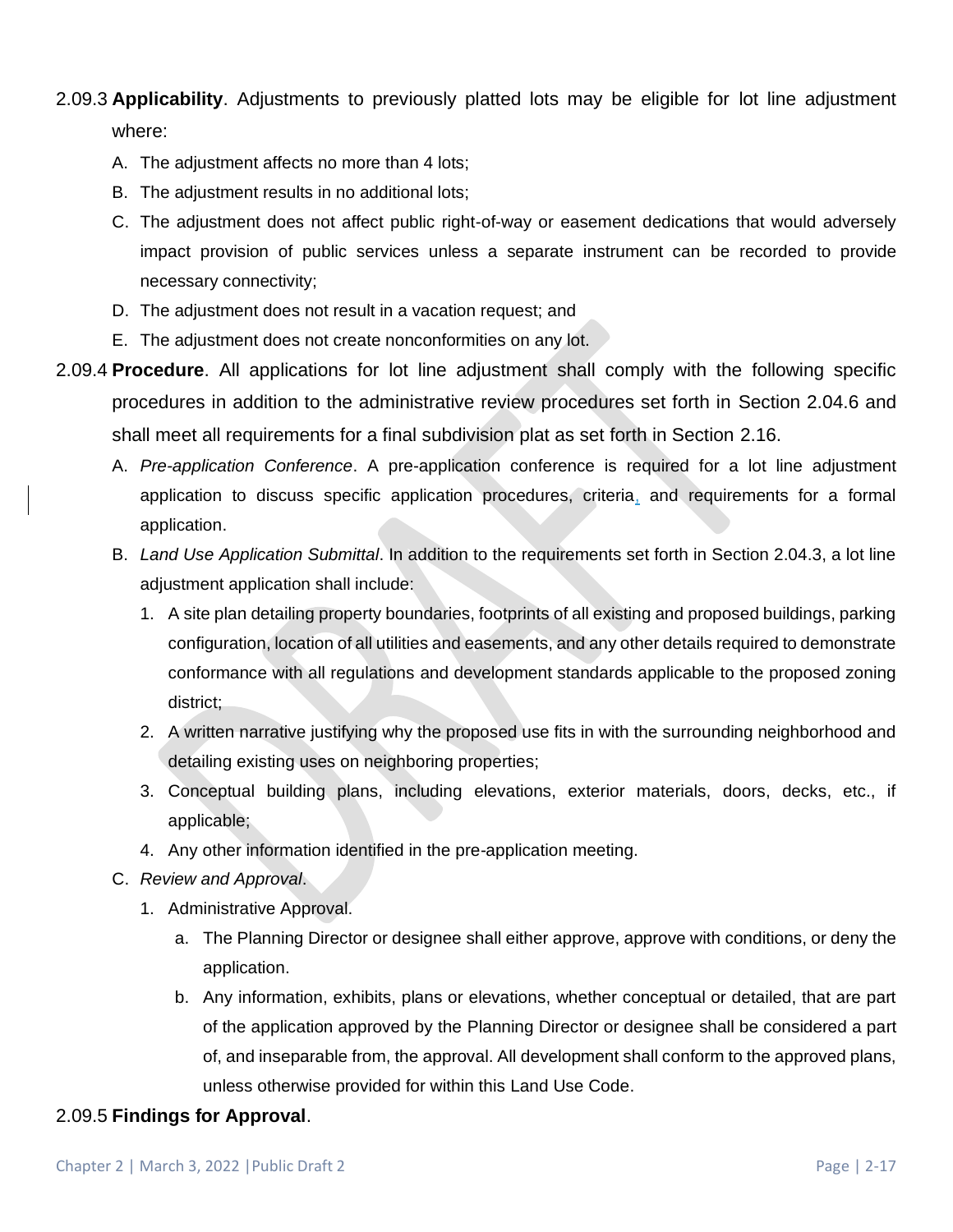- A. The lot line adjustment is consistent with the Comprehensive Plan and the intent stated in this Land Use Code;
- B. The lot line adjustment shall meet the intent of the zone district in which it is located and all criteria and regulations specified in that zone district, including but not limited to minimum lot size and setbacks;
- C. The lot line adjustment shall not result in new or increased nonconformities;
- D. The lot line adjustment shall mitigate, to the maximum extent possible, any negative impacts on existing and planned public facilities;
- E. The lot line adjustment has no effect on the conditions applied to the approval and does not violate any Code requirement; and
- F. The lot line adjustment is consistent with any other prior approvals and official plans and policies created under the guidance of that plan for those areas (e.g., The Comprehensive Plan, specific area plans like a Downtown Corridor Study, etc.).

## **2.10 Easement Adjustment**

- 2.10.2 **Purpose**. This section is intended to provide administrative review for minor adjustments to public easements for proper recordingrequired upon or proposed upon development applications or for existing dedicated public easements. These adjustments have little or no impacts on public facilities and infrastructure and are within ownership patterns or development patterns that have otherwise been determined in accordance with the Wellington Comprehensive Plan.
- 2.10.3 **Applicability**. Easement adjustments, vacations, or additions may be eligible for administrative approval where:
	- A. The revisions are due to field conditions that could not have been reasonably anticipated or were discovered at the time of the final plat which result in no material change to the application;
	- B. The revisions are due to changes in the development program, and these changes will impact public facilities the same or similarly to the previously approved application; or
	- C. The application contains sufficient documentation showing the easement holder concurs with a proposed adjustment or vacation.
- 2.10.4 **Procedure**. All applications for easement adjustment shall comply with the following specific procedures in addition to the administrative review procedures set forth in Section 2.04.6 and shall meet all requirements for a final subdivision plat as set forth in Section 2.16.
	- A. *Pre-application Conference*. A pre-application conference is required for an easement adjustment application to discuss specific application procedures, criteria, and requirements for a formal application.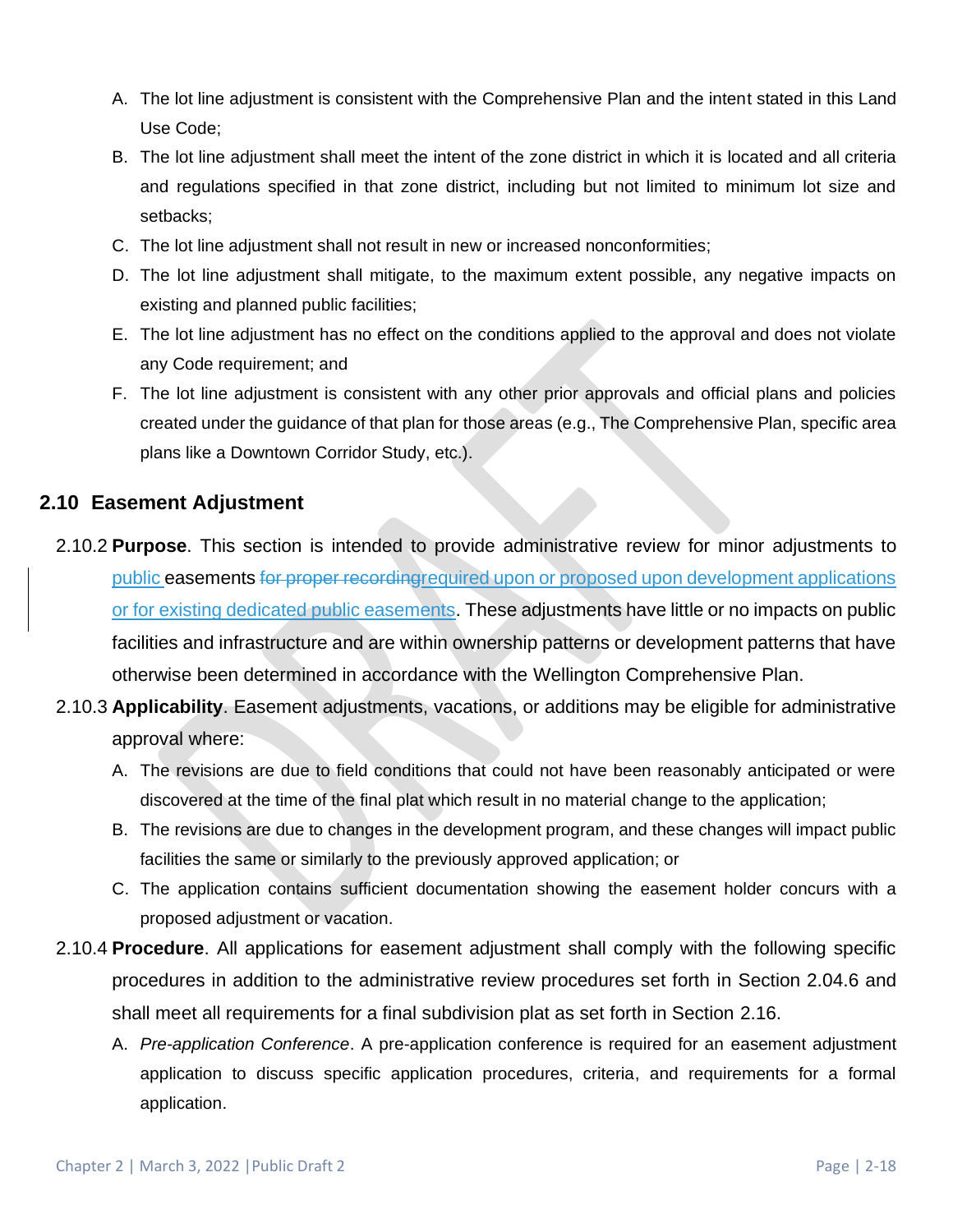- B. *Land Use Application Submittal*. In addition to the requirements set forth in Section 2.04.3, an easement adjustment application shall include:
	- 1. A site plan detailing property boundaries, footprints of all existing and proposed buildings, parking configuration, location of all utilities and easements, and any other details required to demonstrate conformance with all applicable regulations and development standards applicable to the proposed zoning district;
	- 2. A written narrative justifying why the proposed use easement fits in with the surrounding neighborhood context and how it does not adversely affect the detailing existing uses on neighboring properties;
	- 3. Conceptual building plans, including elevations, exterior materials, doors, decks, etc., if applicable;
	- 4.3. Any other information identified in the pre-application meeting.
- C. *Review and Approval*.
	- 1. Administrative Approval.
		- a. The Planning Director or designee shall either approve, approve with conditions, or deny the application.
		- b. Any information, exhibits, plans or elevations, whether conceptual or detailed, thatinformation that are is part of the application approved by the Planning Director or designee shall be considered a part of, and inseparable from, the approval. All development shall conform to the approved plans, unless otherwise provided for within this Land Use Code.

## 2.10.5 **Findings for Approval**.

- D. The easement adjustment is consistent with the Comprehensive Plan and the intent stated in this Land Use Code;
- A. The easement adjustment shall meet the intent of the zone district in which it will be located and all criteria and regulations specified in that zone district, including but not limited to minimum lot size and setbacks;
- B. The easement adjustment shall not result in new or increased nonconformities;
- C. The easement adjustment shall mitigate, to the maximum extent possible, any negative impacts on existing and planned public facilities in surrounding neighborhood;
- D. The easement adjustment has no effect on the conditions applied to the approval and does not violate any Code requirement; and
- E. The easement adjustment is consistent with any other prior approvals and official plans and policies created under the guidance of that plan for these areas (e.g., The Comprehensive Plan, specific area plans like a Downtown Corridor Study, etc.).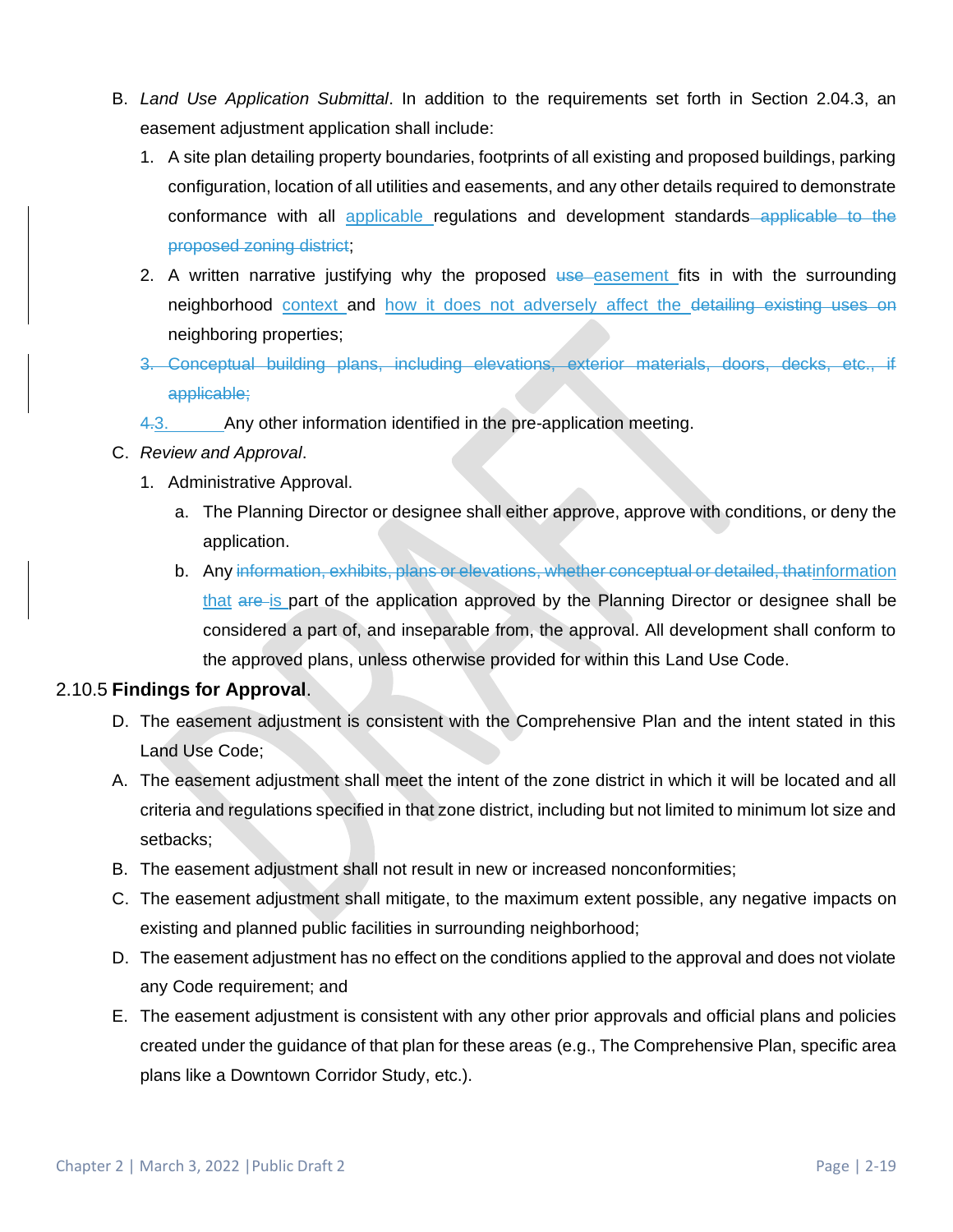## **2.11 Minor Deviation**

- 2.11.2 **Purpose**. This section is intended to allow minor deviation from approved permits/approvals for changes that are determined necessary to address technical or engineering considerations first discovered during development or use that were not reasonably anticipated during the initial approval process.
- 2.11.3 **Applicability**. Minor Deviations may not be sought for the following approved applications:
	- A. Amendments to Land Use Code:
	- B. Rezone Applications;
	- C. Administrative Adjustments;
	- D. Lot Line Adjustments;
	- E. Easement Adjustments;
	- F. Variances; or
	- G. Appeals.
- 2.11.4 **Procedure**. All applications for Minor Deviations shall comply with the following specific procedures in addition to the administrative review procedures set forth in Section 2.04.6.
	- A. *Pre-application Conference*. A pre-application conference is required for a minor deviation application to discuss specific application procedures, criteria, and requirements for a formal application.
	- B. *Land Use Application Submittal*. In addition to the requirements set forth in Section 2.04.3, a minor deviation application shall include:
		- 1. A site plan detailing property boundaries, footprints of all existing and proposed buildings, parking configuration, location of all utilities and easements, and any other details required to demonstrate conformance with all regulations and development standards applicable to the proposed zoning district;
		- 2. A written narrative justifying why the proposed use fits in with the surrounding neighborhood and detailing existing uses on neighboring properties;
		- 3. Conceptual building plans, including elevations, exterior materials, doors, decks, etc., if applicable;
		- 4. Any other information identified in the pre-application meeting.
	- C. *Review and Approval*.
		- 1. Administrative Approval.
			- a. The Planning Director or designee shall either approve, approve with conditions, or deny the application.
			- b. Any information, exhibits, plans or elevations, whether conceptual or detailed, that are part of the application approved by the Planning Director or designee shall be considered a part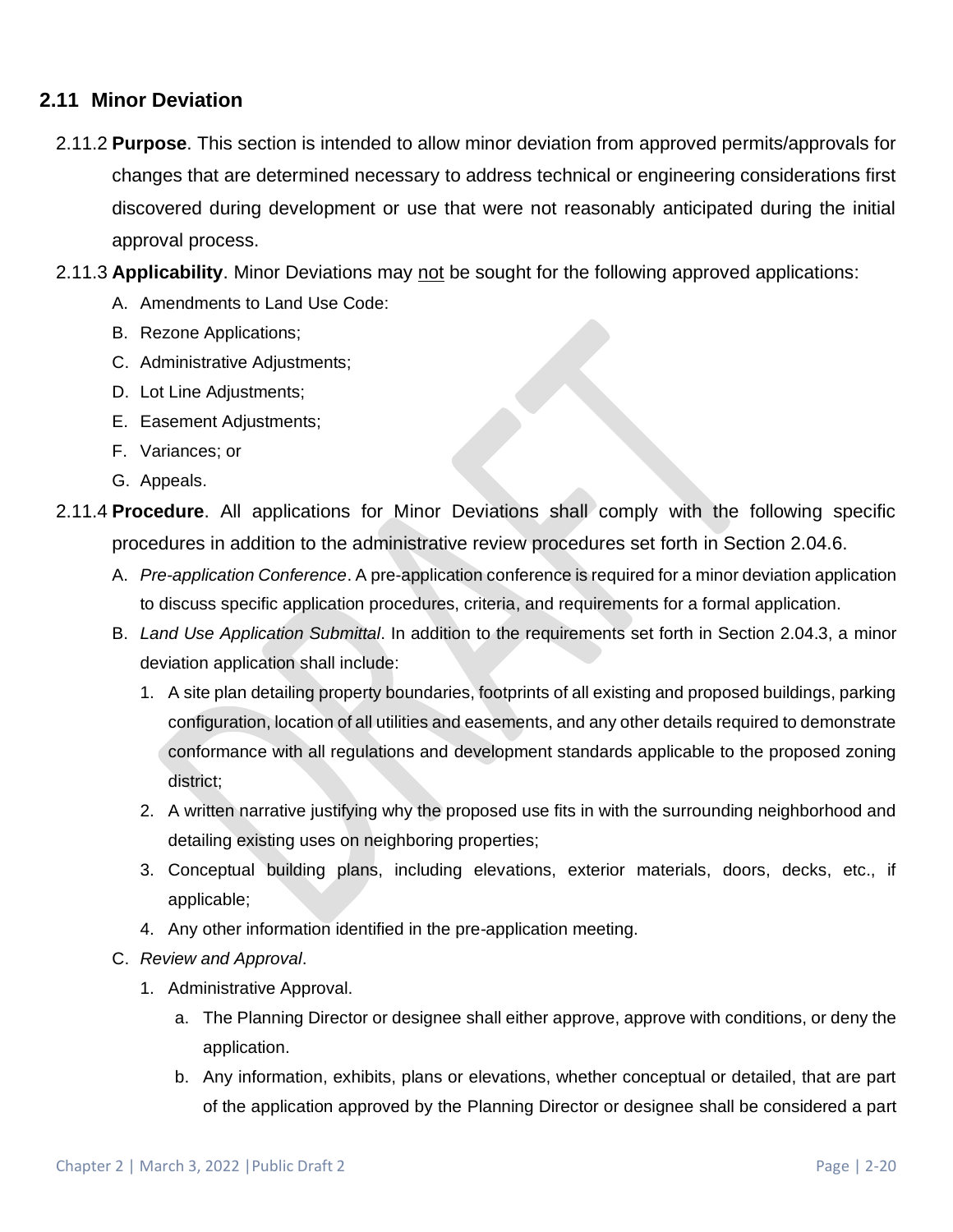of, and inseparable from, the approval. All development shall conform to the approved plans, unless otherwise provided for within this Land Use Code.

### 2.11.5 **Findings for Approval**.

- A. The relief requested is consistent with the Comprehensive Plan and the intent stated in this Land Use Code;
- B. The relief requested does not include increases in the amount of building floor area or reduction of the amount of open space set aside;
- C. The relief requested is based upon sound planning or urban design principles that are professionally recognized and shall not result in new or increased nonconformities;
- D. The relief requested is based on the context of the property, is not solely for the convenience of one particular application on the site, and is not generally applicable to other sites in the area;
- E. The relief requested is the minimum necessary to meet the intent and applicability of the zoning district and the intent of the minor deviation process; and
- F. The relief requested is consistent with any other prior approvals and official plans and policies created under the guidance of that plan for those areas. (e.g., The Comprehensive Plan, specific area plans like a Downtown Corridor Study, etc.).

## **2.12 Site Plan**

- 2.12.2 **Purpose and Applicability**. The site plan shall be submitted to apply for a building permit for all permitted principal uses of multi-family, commercial and industrial developments. The site plan shows lot arrangement and site design so the Town can make sure the site plan complies with all Town regulations. A site plan shall also be submitted for any re-development, substantial changes to an existing site, changes that affect site circulation or access, and for any exterior modifications to an existing building within the C-2, Downtown Commercial District to show compliance with the Cleveland Avenue Architectural Standards. When a development requires approval as a conditional use, the site plan approval process shall be processed concurrently with the conditional use application. (Ord. 11-2007 §1) (Ord. No. 2-2013, § 2, 3-26-13)
- 2.12.3 **Procedure**. All site plan applications shall comply with the following specific procedures in addition to the general procedures in Section 2.04.2
	- A. *Preapplication Conference.* A pre-application conference is required for a site plan application to discuss specific application procedures, criteria, and requirements for a formal application. This requirement may be waived at the discretion of the Planning Director or designee.
	- B. *Land Use Application Submittal*. In addition to the requirements set forth in Section 2.04.3, a site plan application shall include: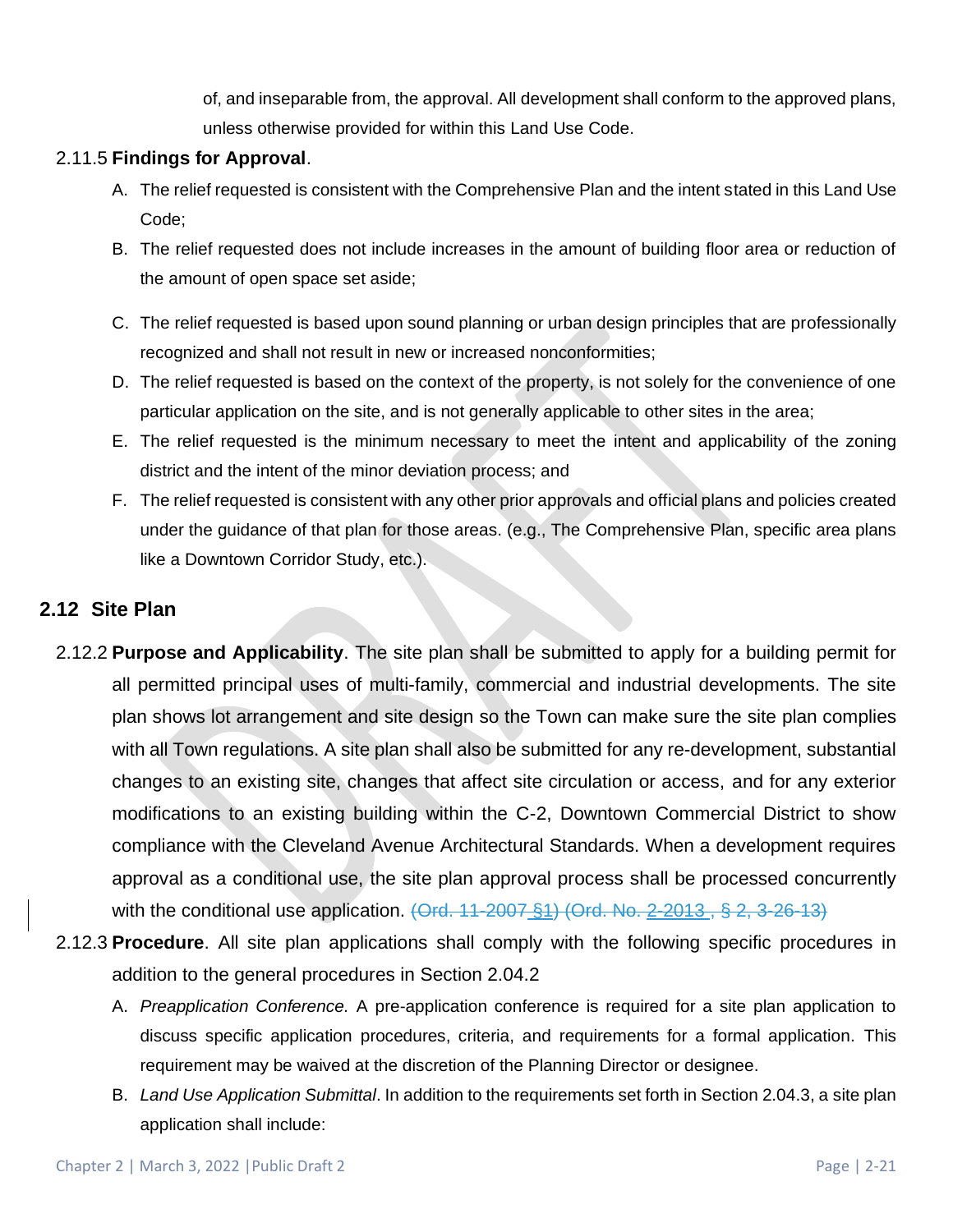- 1. Traffic study or waiver request. In accordance with the Standard Design Criteria and Standard Construction Requirements.
- 2. Site plan map. The site plan map shall provide information per the site plan application checklist provided by the Planning Director or designee.
- 3. Demonstrate, in written or graphic form, how the proposed structure is consistent with the Design and Development Standards found in Article 3 of this Chapter 16 of this Code.
- 4. Final landscape plan per Section 5.04.
- 5. Provide complete building elevations and perspective rendering, drawn to scale, with illustrations of all colors and identifying major materials to be used in the structures. In addition, Town staff may require building floor plans, sectional drawings, additional perspective drawings, models and/or computer visualizations when the impacts of a proposal warrant such information.

#### C. *Review and Approval*.

- 1. Planning Commission Approval.
	- a. The Planning Commission shall review the application at a regular meeting. Staff shall present their staff report and recommendation.
	- b. The Planning Commission shall either approve, approve with conditions, or deny the application.
- 2. Town Board consideration of appeals.
	- a. The Town Board shall consider any appeal within forty-five (45) days of the close of the appeal period, except an appeal associated with a concurrent development application requiring Town Board review or approval, which the Town Board shall consider with final action on the concurrent development application. The Town Board shall apply the site plan review criteria to either uphold, modify, or reverse the Planning Commission's decision.
- *D. Post Decision Actions.* Same as referenced in Section 2.04.3, in addition to the following:
	- 1. Any aggrieved party, who wishes to appeal the action shall file a written appeal stating the reasons why the Planning Commission action is incorrect. The applicant shall file the appeal with the Town Administrator/Clerk within seven (7) days of the meeting at which such action was taken.
- *E. Post Decision Actions.* Same as referenced in Section 2.04.3, in addition to the following:
	- 1. Memorandum of Agreement for Public Improvements. Staff may require that the applicant execute a MOAPI to assure the construction of on-site and off-site improvements as a condition of approval of the site plan. Guarantees in the site plan agreement shall be secured by an irrevocable letter of credit in an amount determined appropriate by Town staff.
	- 2. Building permit. A building permit shall be issued only when final site plan plans have been submitted, reviewed, and approved by the Department directors.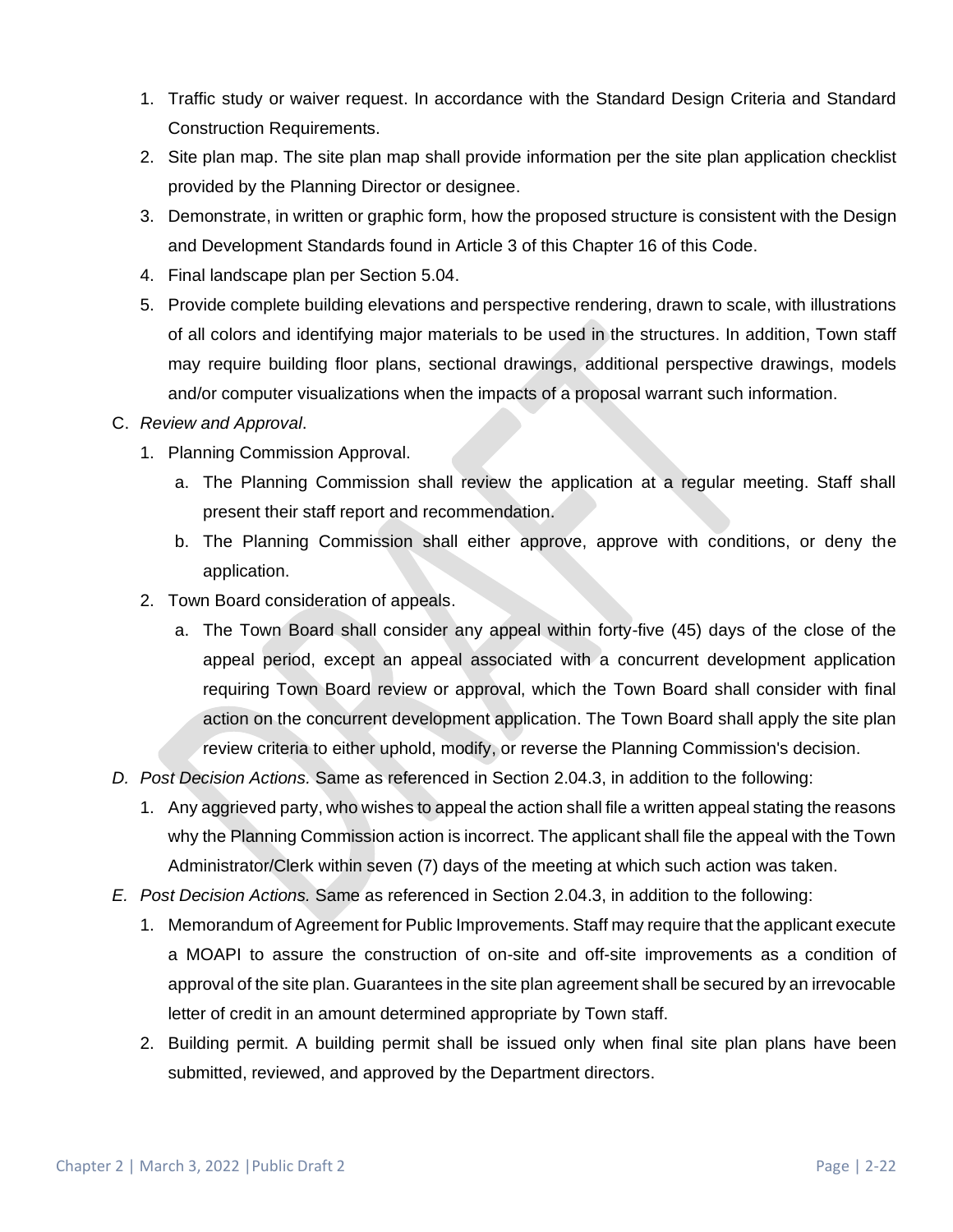- a. Exception. A building permit may be issued for the construction of a foundation and shell only for commercial and industrial uses to allow for the partial construction of a speculation building with unknown tenant and use.
- 3. Certificate of Occupancy. When building construction and site development are completed in accordance with the approved site plan and building permits, a Certificate of Occupancy may be issued.
- 4. Phasing and expiration of approval. The site plan shall be effective for a period of three (3) years from the date of approval, unless stated otherwise in the written site plan approval. Building permits shall not be issued based on site plans that have an approval date more than three (3) years old. For multi-phased plans, building permits shall not be issued based on an approval date more than three (3) years from the date of Phase I approval. (Ord. 11-2007 §1) (Ord. No. 13- 2011, § 1, 11-22-11)

### 2.12.4 **Findings for Approval**.

- A. The site plan is consistent with the Comprehensive Plan and the intent stated in this Land Use Code.
- B. The lot size and lot dimensions are consistent with what is shown on the approved final plat.
- C. No buildings or structures infringe on any easements.
- D. The proposed site grading is consistent with the requirements of \_\_\_\_\_\_\_\_\_(insert reference to any applicable adopted storm drainage criteria or master drainage plans).
- E. The density and dimensions shown conform with Article 5 of Chapter 16 of this Code, Density and Dimensional Standards, or the approved PUD requirements.
- F. The applicable Design and Development Standards have been adequately addressed and the proposed improvements conform with Article 3 of Chapter 16 of this Code. (Ord. 11-2007 §1)

## 2.12.5 **Amendments to Approved Site Plans**.

- A. Minor variations in the location of structures, improvements or open space areas caused by engineering or other unforeseen difficulties may be reviewed and approved by the Town staff. Such changes shall not exceed ten percent (10%) of any measurable standard or modify the use, character, or density of an approved site plan. All plans so modified shall be revised to show the authorized changes and shall become a part of the permanent records of the Town.
- A. Changes to approved site plans that exceed the ten percent (10%) threshold, or other major modifications (such as changes in building size or footprint, relocation of access points, changes to required parking, etc.), shall be considered as a new site plan application. Such amendments shall require Planning Commission review and approval to become effective. A complete site plan application shall be prepared and submitted in compliance with the requirements set forth in this Section. (Ord. 11-2007 §1)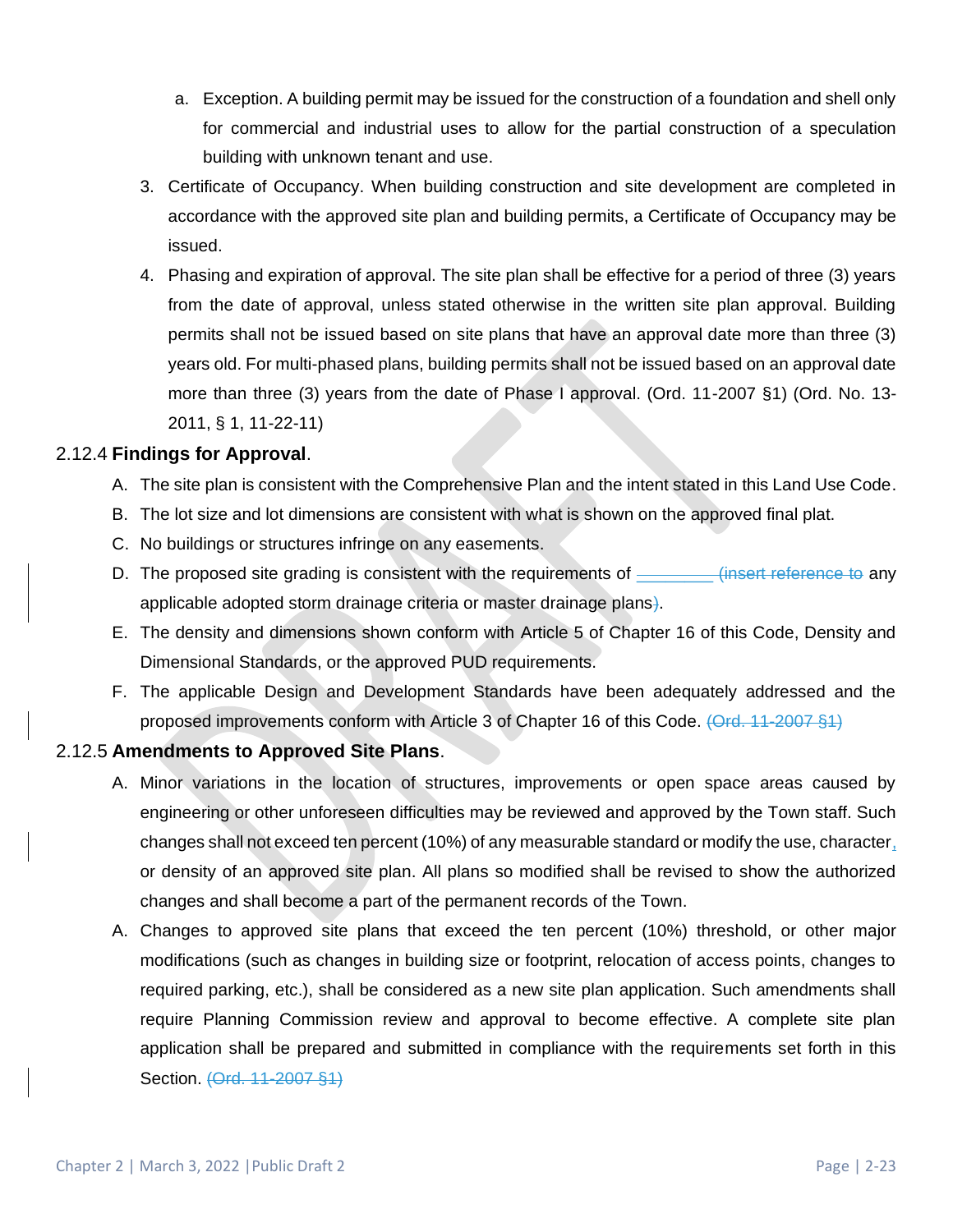## **2.13 Plot Plan**

- 2.13.2 **Purpose and Applicability**. The plot plan shall be submitted to apply for a building permit for any building or structure constructed on a single-family home or duplex lot. The plot plan shows where the proposed building or structure will be located on the lot so the Town can make verify compliance with all Town regulations. (Ord. 11-2007 §1)
- 2.13.3 **Procedure**. All plot plan applications shall comply with the following specific procedures in addition of the general procedures in Section 2.04.2
	- B. *Pre-application Conference*. A pre-application conference is not required for a plot plan application.
	- A. *Land Use Application Submittal*. In addition to the requirements set forth in Section 2.04.3, a plot plan application shall include:
		- 1. Plot plan map.
		- 2. Drainage information. Provide the Town with information regarding how the lot will drain, if requested by the Planning Director or designee. Submit a copy of the subdivision master drainage plan for the area of the lot, if available.
	- B. *Review and Approval*. The Planning Director or designee shall review the plot plan map and determine if it is consistent with the findings for approval. The Planning Director or designee will submit their determination to the Building Department to accompany the building permit application. (Ord. 11-2007 §1)

#### 2.13.4 **Findings for Approval**.

- A. The plot plan is consistent with the Comprehensive Plan and the intent stated in this Land Use Code.
- B. The lot size and lot dimensions are consistent with what is shown on the approved final plat.
- C. No buildings or structures infringe on any easements.
- D. The proposed site grading is consistent with the subdivision grading and drainage plan, if applicable; otherwise, it shall meet the Town's approval.
- E. The density and dimensions shown conform with the Density and Dimensional Standards (Article 5 of Chapter 16 of this Code) or the approved PUD requirements.
- F. The applicable Design and Development Standards have been adequately addressed. (Ord. 11-2007 §1)

## **2.14 Sign Permit**

- A. Applications. Each sign permit requires a separate application. The applicant must file the application on a form furnished by the Building and Planning Department and include payment of the nonrefundable permit fee. The applicant must submit all information requested on the application form if applicable.
- B. Review.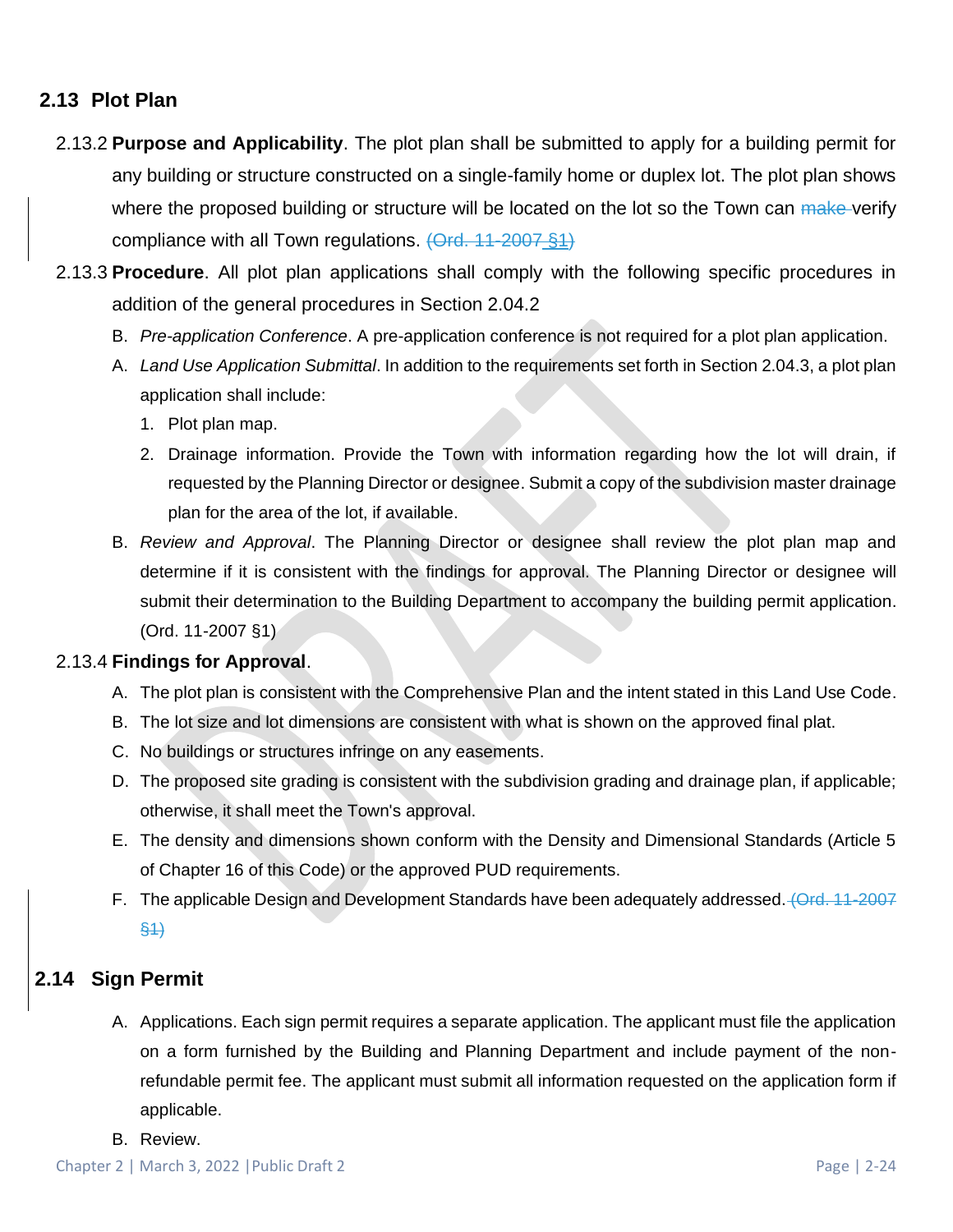- 1. The Building and Planning Department will review a sign permit application to determine if it is complete. If the application is incomplete, the Building and Planning Department will provide a list of items necessary to complete the application within 7 business days after the application was submitted.
- 2. The Building and Planning Department will review a complete sign permit application for compliance with this Section and render an administrative decision.
- 3. The Building and Planning Department will act on an application by approving, approving with conditions, or denying the application within 30 days of the date the application is deemed complete.
- C. Approval Criteria. The Building and Planning Department will issue a sign permit if the proposed sign conforms with all applicable provisions of this Section and any conditions or stipulations of any applicable rezoning, special use permit, site plan, or development plan.
- D. Expiration. A sign permit becomes null and void if installation does not commence within  $420-180$ days from the date of permit approval. If work authorized by the permit is suspended or abandoned for  $\frac{420-180}{2}$  days from the date the work commences, a new permit is required to complete the installation work, even if no changes are made to the original sign plan.
- E. Revocation. The Building and Planning Department may revoke a sign permit if:
	- 1. It is issued in error; or
	- 2. The sign or sign supporting structure is installed contrary to the approved plans or in violation of this Section.

## **2.15 Conditional Uses**

- 2.15.2 **Purpose**. Conditional Use approval provides flexibility and helps diversify uses within a zoning district. Specific conditional uses for each zone district are listed in Article 6.
- 2.15.3 **Applicability**. Because of their unusual or special characteristics, conditional uses require review and evaluation so that they may be located properly with respect to their effects on surrounding properties. The review process prescribed in this section assures compatibility and harmonious development between conditional uses, surrounding properties and the Town's goals and policies. Conditional uses may be permitted subject to conditions and limitations as the Town may prescribe to ensure that the location and operation of the conditional uses will be in accordance with the conditional use criteria. The scope and elements of any conditional use may be limited or qualified by the conditions applicable to the specific property. Where conditions cannot be devised to achieve these objectives, applications for conditional use permits shall be denied.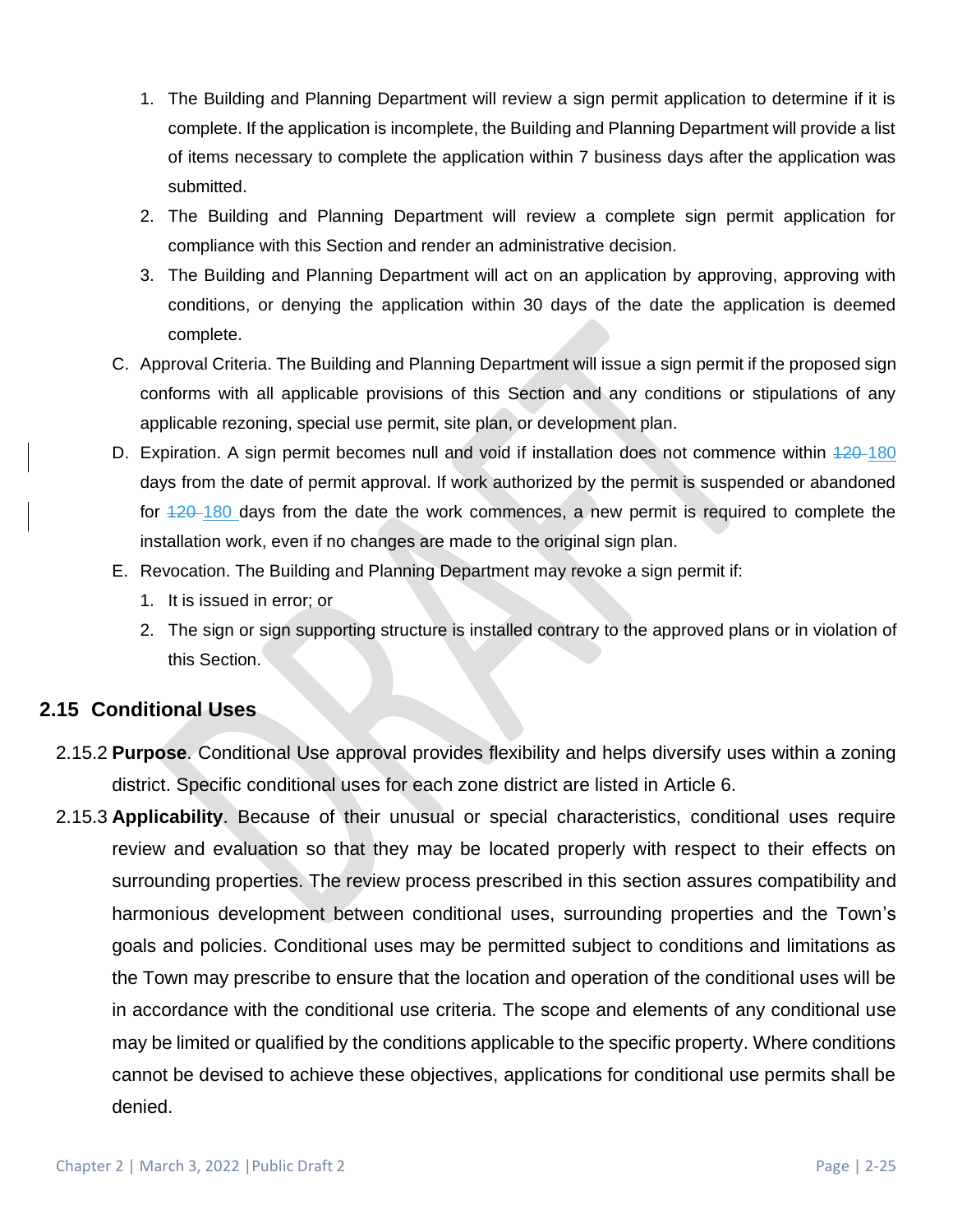- 2.15.4 **Procedure.** All conditional use applications shall comply with the following specific procedures in addition to the general application procedures in Section 2.04.3.
	- A. *Pre-application Conference*. A pre-application conference is optional required for a conditional use application to discuss specific application procedures, criteria, and requirements for a formal application.
	- B. *Land Use Application Submittal*. In addition to the requirements set forth in Section 2.04.3, a conditional use application shall include the following:
		- 1. A written statement and any graphics necessary to describe the precise nature of the proposed use and its operating characteristics and to illustrate how all conditional use review criteria have been satisfied.
		- 2. A map showing the proposed development of the site, including any applicable topography, building locations, parking, traffic circulation, usable open space, landscaped area and utilities and drainage features.
		- 3. Preliminary building plans and elevations sufficient to indicate the dimensions, general appearance, and scale of all buildings.
		- 4. Such additional material as the Planning Director or designee may prescribe or the applicant may submit pertinent to the application.
	- *C. Review and Approval.* 
		- 1. Planning Commission Recommendation.
			- a. The Planning Commission shall hold a public hearing and review the application at a regular meeting. Public notice shall be given pursuant to Section 2.02. The applicant or their representative may be present at the meeting to present the proposal. Staff shall present their staff report and recommendation.
			- b. The Planning Commission shall either recommend approval, approval with conditions, or denial of the application to the Town Board, or continue the hearing pursuant to Section 2.02.4, with the requirement that the applicant submit changes or additional information which they find necessary to determine whether the application complies with the Town's regulations, goals, and policies.
			- c. A copy of the Planning Commission recommendation shall be sent to the Town Board with the applicant to be reviewed during a public hearing by the Town Board at a regularly scheduled board meeting.
		- 2. Town Board Approval.
			- a. The Town Board shall hold a public hearing and review the application at a regular meeting. Public notice shall be given pursuant to Section 2.02. The applicant or their representative may be present at the meeting to present the proposal. Staff shall present their staff report and recommendation.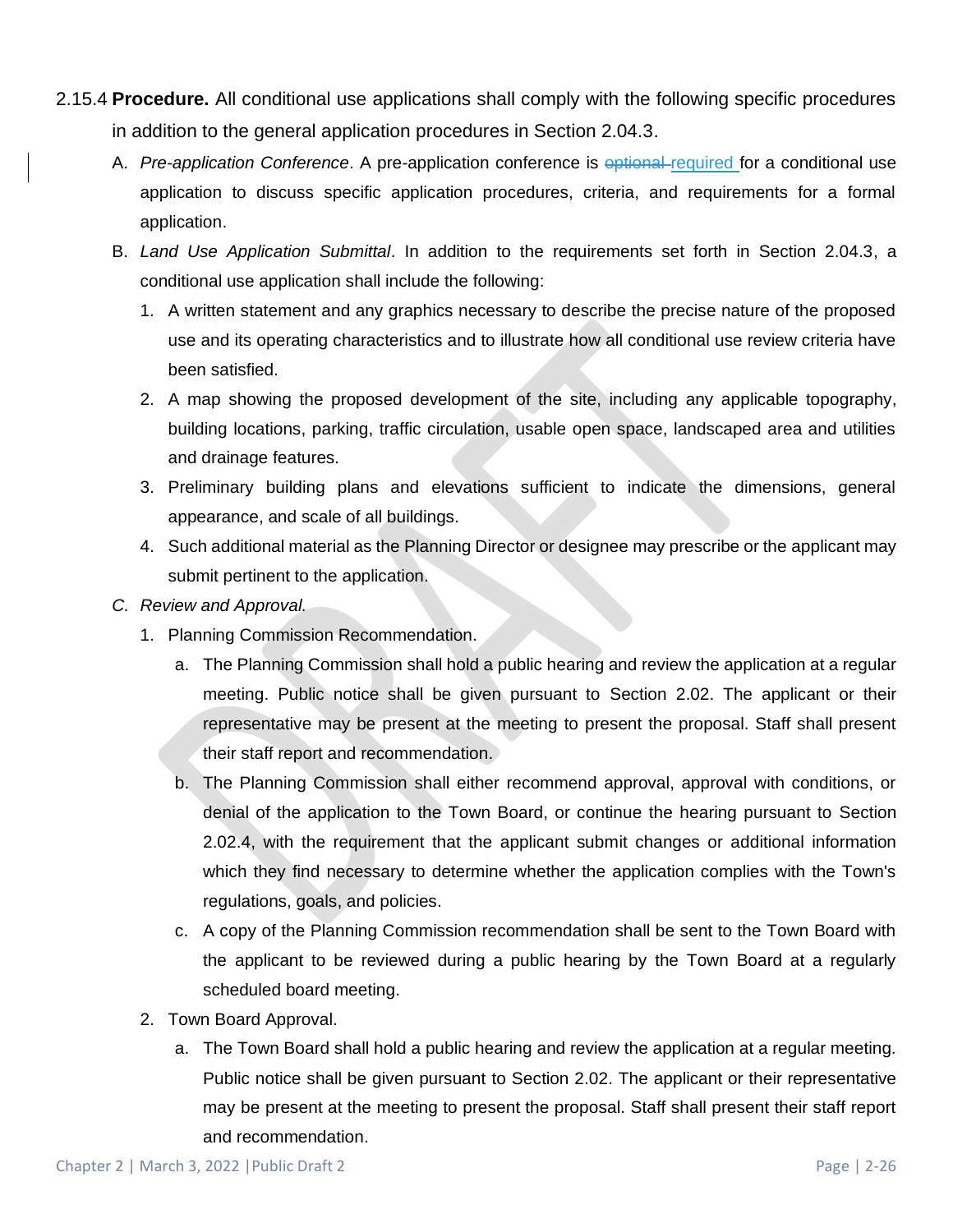- b. The Town Board shall either approve, approve with conditions, or deny the application, or continue the hearing pursuant to Section 2.02.4, with the requirement that the applicant submit changes or additional information which they find necessary to determine whether the application complies with the Town's regulations, goals, and policies.
- c. Any information, exhibits, plans or elevations, whether conceptual or detailed, that are part of the application approved by the Town Board shall be considered a part of and inseparable from the approval. All development shall conform to the approved plans, unless otherwise provided for within this Land Use Code.

### 2.15.5 **Findings for Approval**.

- A. The conditional use is consistent with the Comprehensive Plan and the intent stated in this Land Use Code;
- B. The conditional use will be adequately served with public utilities, services and facilities (i.e., water, sewer, electric, schools, street system, fire protection, public transit, storm drainage, refuse collection, parks system, etc.) and not impose an undue burden above and beyond those of the permitted uses of the district.
- C. The conditional use will not substantially alter the basic character of the district in which it is in or jeopardize the development or redevelopment potential of the district.
- D. The conditional use will result in efficient on- and off-site traffic circulation which will not have a significant adverse impact on the adjacent uses or result in hazardous conditions for pedestrians or vehicles in or adjacent to the site.
- E. Potential negative impacts of the conditional use on the rest of the neighborhood or of the neighborhood on the conditional use have been mitigated through setbacks, architecture, screen walls, landscaping, site arrangement or other methods. The applicant shall satisfactorily address the following impacts or state a negligible impact:
	- 1. Traffic;
	- 2. Activity levels;
	- 3. Light;
	- 4. Noise;
	- 5. Odor;
	- 6. Building type, style and scale;
	- 7. Hours of operation;
	- 8. Dust; and
	- 9. Erosion control.
- F. The applicant has submitted evidence that all applicable local, state, and federal permits have been or will be obtained.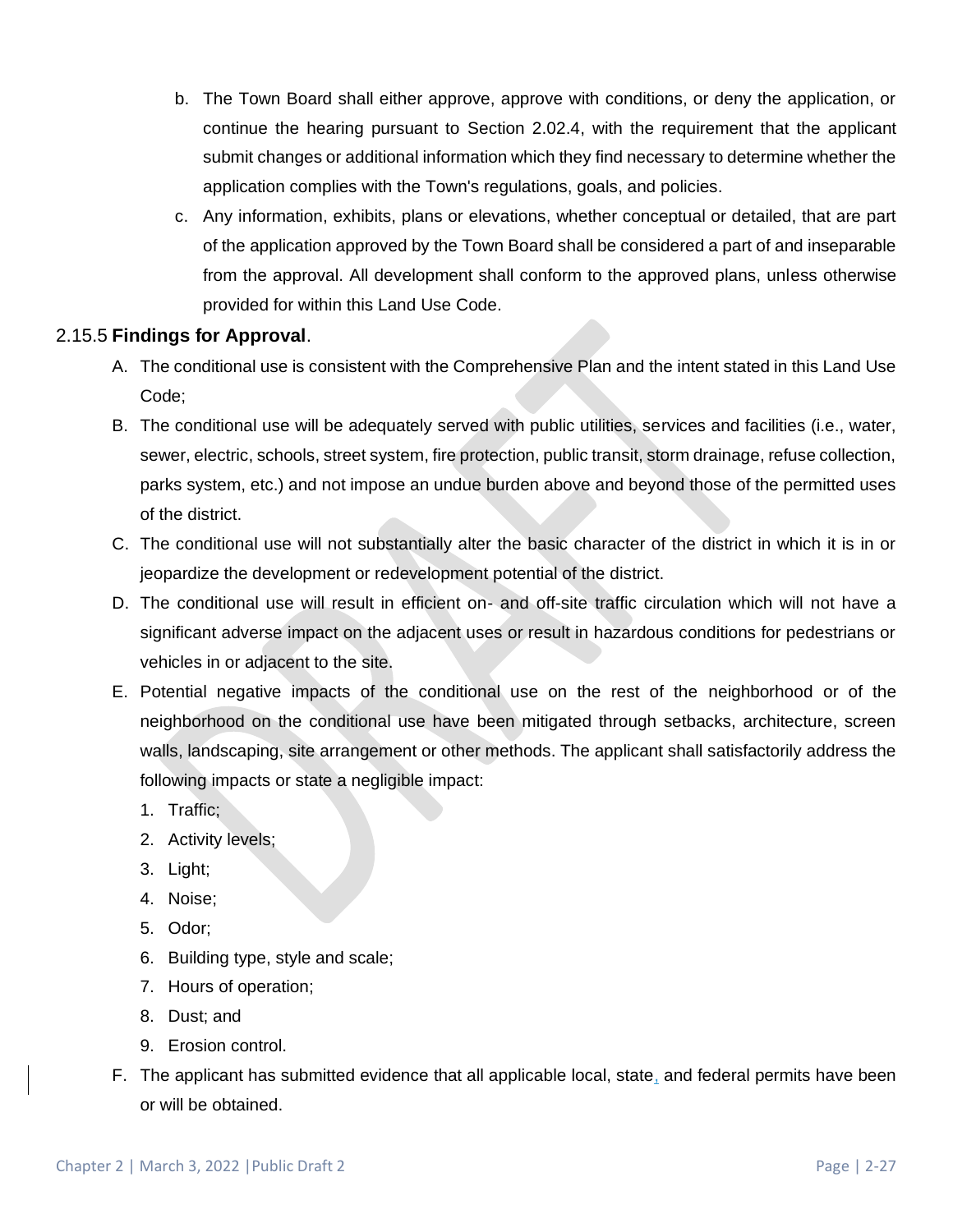## **2.16 Minor Subdivisions**

### *Minor Subdivision Plat*

- 2.16.2 **Purpose**. The purpose of the minor subdivision plat is to provide an administrative process for subdivision of land that meets the requirements of the applicability section below.
- 2.16.3 **Applicability.** A minor subdivision shall be defined as a subdivision of land that meets the following conditions:
	- A. The property has previously been platted within the Town;
	- B. The entire tract to be subdivided is five (5) acres or less in size;
	- C. The resulting subdivision will produce four (4) or fewer additional lots; and
	- D. There will be no exceptions to the Subdivision Design Standards. (Ord. 11-2007 §1)
- 2.16.4 **Procedure**. All minor subdivisions shall comply with the following specific procedures in addition
	- to the general procedures in Section 2.04.3
	- A. *Pre-application Conference*. A pre-application conference is required for a minor subdivision application to discuss specific application procedures, criteria, and requirements for a formal application.
	- B. *Land Use Application Submittal*. In addition to the requirements set forth in Section 2.04.3, a minor subdivision application shall include:
		- 1. Minor subdivision plat.
		- 2. General development information. Provide a written description addressing how the proposed development conforms with the Design and Development Standards, Chapters 16 and 17 of this Code and the Comprehensive Plan.
	- C. *Review and Approval*.
		- 1. Administrative Approval.
			- a. The Planning Director or designee shall either approve, approve with conditions, or deny the application.
			- b. Any information, exhibits, plans or elevations, whether conceptual or detailed, that are part of the application approved by the Planning Director or designee shall be considered a part of, and inseparable from, the approval. All development shall conform to the approved plans, unless otherwise provided for within this Land Use Code.

#### 2.16.5 **Findings for Approval**.

- 1. The minor subdivision is consistent with the Comprehensive Plan and the intent stated in this Land Use Code;
- 2. The minor subdivision meets the intent of the zone district in which it will be located and all criteria and regulations specified in that zone district, including but not limited to minimum lot size and setbacks;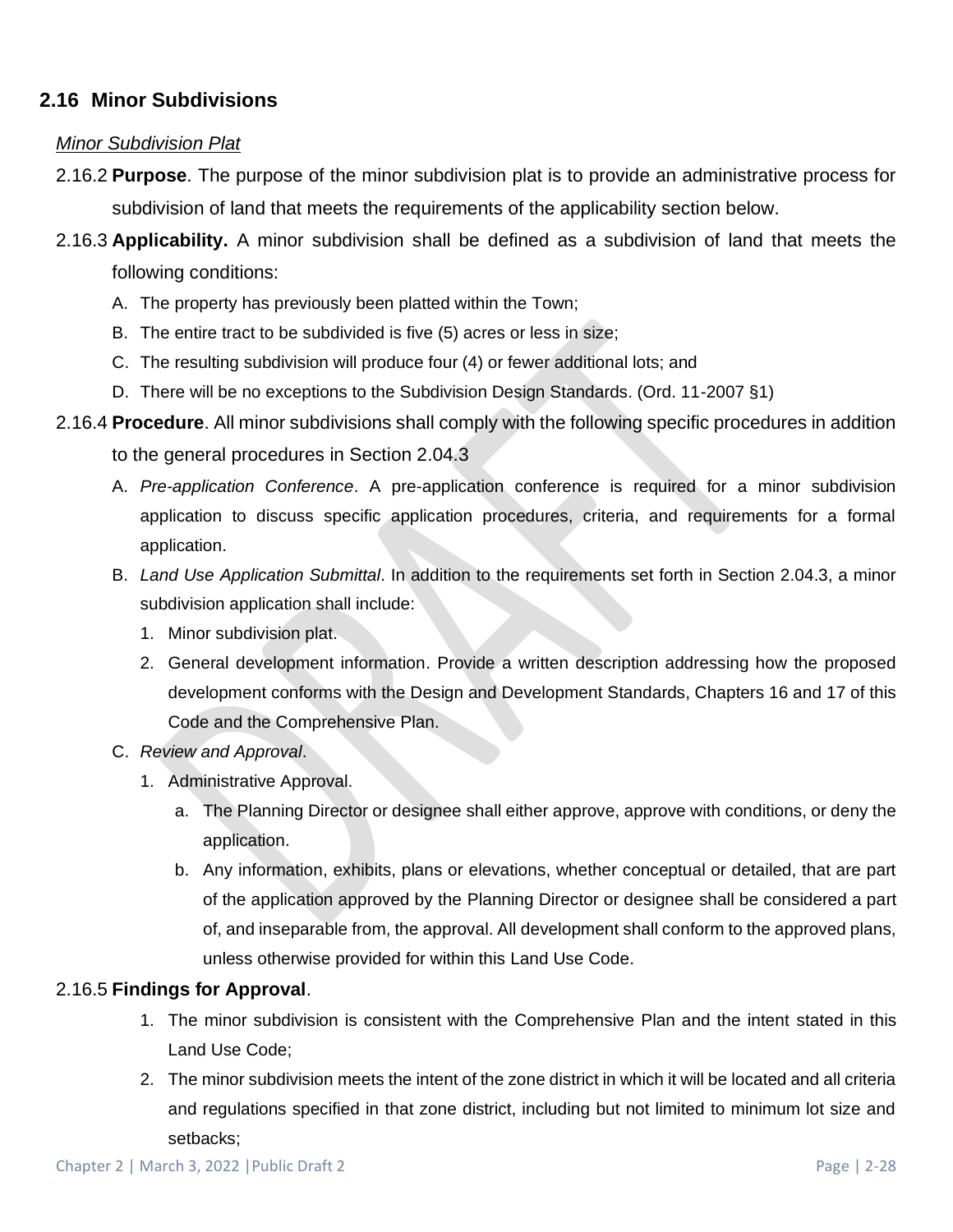- 3. The minor subdivision does not result in new or increased nonconformities;
- 4. The minor amendment mitigates, to the maximum extent possible, any negative impacts on existing and planned public facilities in surrounding neighborhood;
- 5. The minor amendment has no effect on the conditions applied to the approval of the plat and does not violate any requirement of the Code; and
- 6. The administrative plat is consistent with any other prior approvals and official plans and policies created under the guidance of that plan for these areas (e.g., The Comprehensive Plan, specific area plans like a Downtown Corridor Study, etc.).

## **2.17 Major Subdivisions**

## *Preliminary Plat*

- 2.17.2 **Purpose**. The purpose of the major subdivision preliminary plat is to provide the Town with an overall master plan for the proposed development. (Ord. 11-2007 §1)
- 2.17.3 **Applicability**. A major subdivision shall be defined as a subdivision of land results in more than four (4) additional lots.
- 2.17.4 **Procedure**. All major subdivision preliminary plat applications shall comply with the following specific procedures in addition to the general procedures in Section 2.04.3.
	- A. *Pre-application Conference*. A pre-application conference is required for a major subdivision preliminary plat application to discuss specific application procedures, criteria, and requirements for a formal application.
	- B. *Land Use Application Submittal*. In addition to the requirements set forth in Section 2.04.3, a major subdivision application shall include:
		- 1. Preliminary plat.
		- 2. General development information. Provide a written description of the existing conditions on the site and the proposed development, including an explanation of how the plan is consistent with the Land Use Code and Comprehensive Plan.
		- 3. Preliminary grading and drainage plan and report. This plan and report must be certified by a Colorado-registered professional engineer, including storm drainage concepts such as locations for on-site detention or downstream structural improvements and soil erosion and sedimentation control plans and specifications. It must also discuss the impacts on and to any existing floodways and/or floodplains on and adjacent to the site as well as any FEMA applications required.
		- 4. Preliminary utility plan. This plan shall be prepared by a registered professional engineer. It is necessary that the engineer consult with the appropriate utility service providers regarding the design of all utilities through the subdivision. Town utilities shall be designed in conformance with the Town's Standard Design Criteria and Standard Construction Requirements.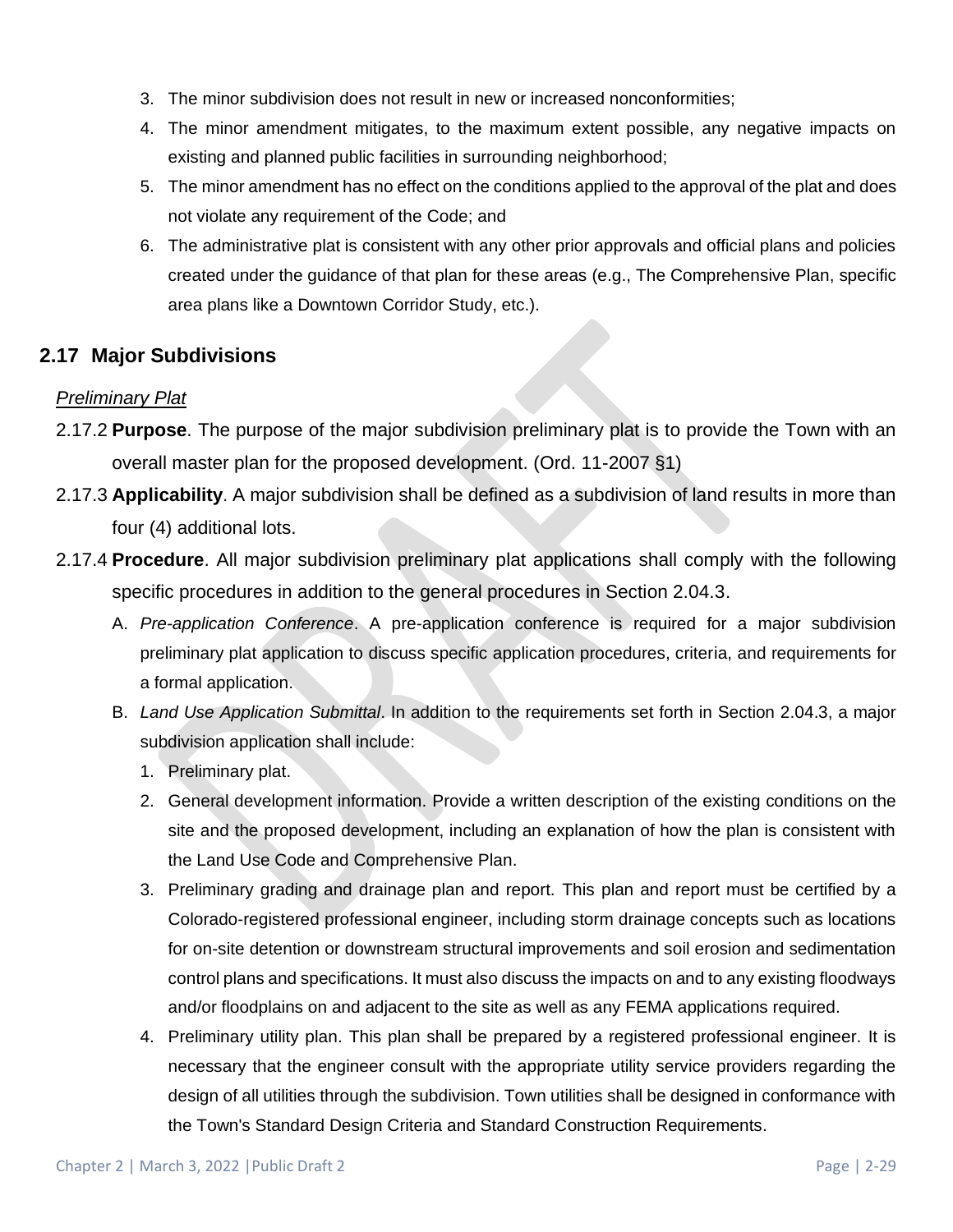- 5. Preliminary landscape and open space plan per Section 5.04.
- 6. Traffic study. This study must be prepared by a professional traffic engineer in conformance with the Division 1 Section 01300 Standard Design Criteria and Standard Construction Requirements.
- 7. Draft of proposed covenants and architectural design guidelines.
- 8. Mineral, oil and gas rights documentation. Evidence that the surface owner has contacted all lessees of mineral, oil and gas rights associated with the site and is working towards resolution. Included in the evidence must be the name of the current contact person, their phone number and mailing address.
- 9. Soils report.
- C. *Review and Approval*.
	- 1. Planning Commission Recommendation.
		- a. The Planning Commission shall hold a public hearing and review the application at a regular meeting. Public notice shall be given pursuant to Section 2.02. The applicant or their representative may be present at the meeting to present the proposal. Staff shall present their staff report and recommendation.
		- b. The Planning Commission shall either recommend approval, approval with conditions, or denial of the application to the Town Board, or continue the hearing pursuant to Section 2.02.4, with the requirement that the applicant submit changes or additional information which they find necessary to determine whether the application complies with the Town's regulations, goals, and policies.
		- c. A copy of the Planning Commission recommendation shall be sent to the Town Board with the applicant to be reviewed during a public hearing by the Town Board at a regularly scheduled board meeting.
	- 2. Town Board Approval.
		- a. The Town Board shall hold a public hearing and review the application at a regular meeting. Public notice shall be given pursuant to Section 2.02. The applicant or their representative may be present at the meeting to present the proposal. Staff shall present their staff report and recommendation.
		- b. The Town Board shall either approve, approve with conditions, or deny the application, or continue the hearing pursuant to Section 2.02.4, with the requirement that the applicant submit changes or additional information which they find necessary to determine whether the application complies with the Town's regulations, goals, and policies.
		- c. Any information, exhibits, plans or elevations, whether conceptual or detailed, that are part of the application approved by the Town Board shall be considered a part of and inseparable from the approval. All development shall conform to the approved plans, unless otherwise provided for within this Land Use Code.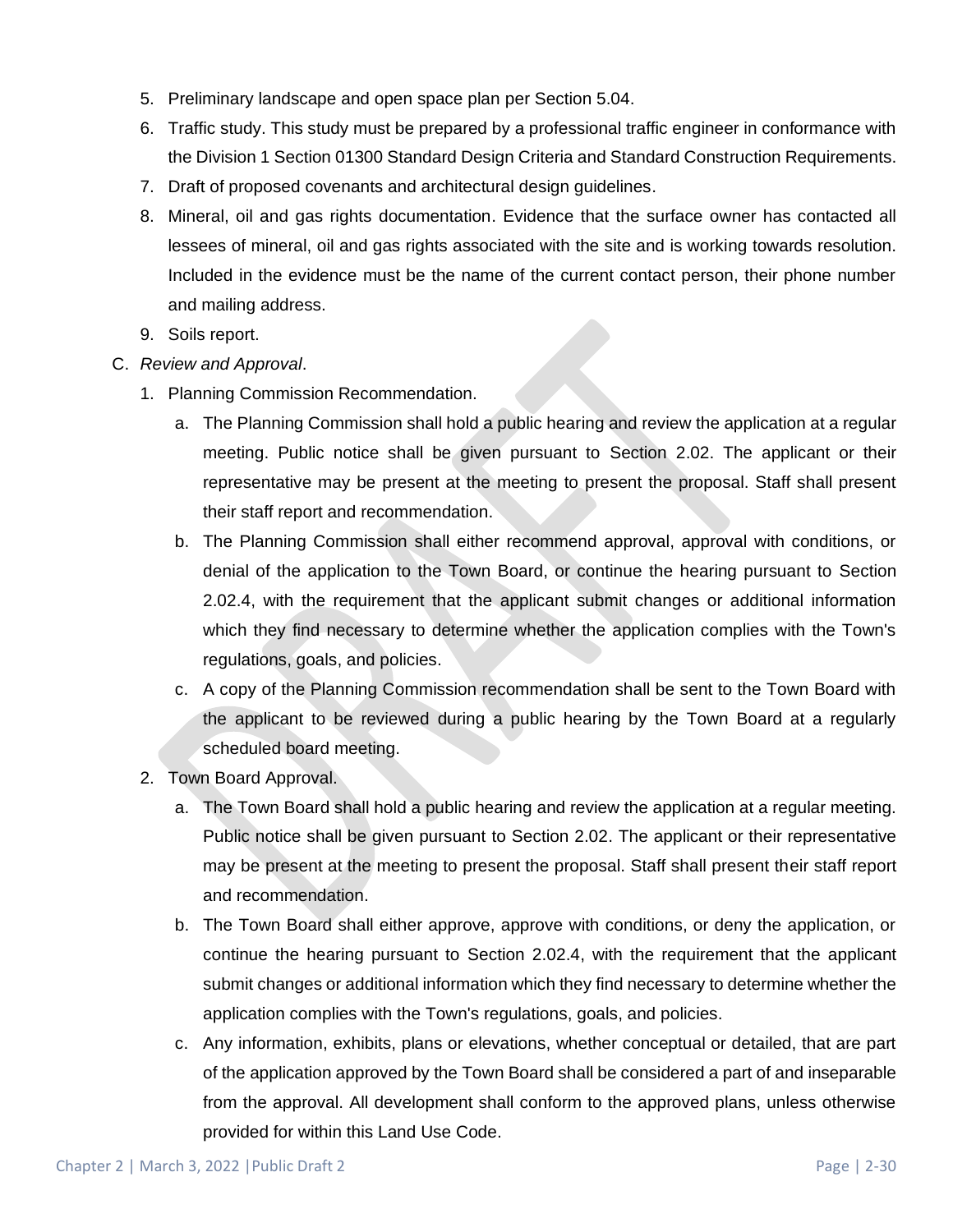## 2.17.5 **Findings for Approval**.

- A. The preliminary plat represents a functional system of land use and is consistent with the rationale and criteria set forth in this Code and the Comprehensive Plan.
- B. The land use mix within the project conforms to the Town's Zoning District Map and furthers the goals and policies of the Comprehensive Plan including:
	- 1. The proposed development promotes the Town's small town, rural character;
	- 2. Proposed residential development adds diversity to the Town's housing supply;
	- 3. Proposed commercial development will benefit the Town's economic base;
	- 4. Parks and open space are incorporated into the site design;
	- 5. The proposed project protects the Town's environmental quality; and
	- 6. The development enhances cultural, historical, educational and/or human service opportunities.
- C. The utility design is adequate at a capacity that promotes the Town's character while strengthening the Town's vitality.
- D. The transportation design meets the intent of the Comprehensive Plan to provide increased connectivity, reduce traffic impacts, and encourage walkability.
- E. Negative impacts on adjacent land uses have been identified and satisfactorily mitigated.
- F. There is a need or desirability within the community for the applicant's development and the development will help achieve a balance of land use and/or housing types within the Town, according to the Town's goals. (Ord. 11-2007 §1)

## *Final Plat*

- 2.17.6 **Purpose**. The purpose of the final plat is to complete the subdivision of land consistent with the technical standards. (Ord. 11-2007 §1)
- 2.17.7 **Procedure**. All major subdivision preliminary plat applications shall comply with the following specific procedures in addition to the general procedures in Section 2.04.3.
	- A. *Pre-application Conference*. A pre-application conference is not required for a major subdivision final plat application.
	- B. *Land Use Application Submittal*. In addition to the requirements set forth in Section 2.04.3, a major subdivision application shall include:
		- 1. Final plat.
		- 2. General development information. Provide a written description confirming that the final plat conforms with the preliminary plat. In addition, the description shall address how the proposed development conforms with the Design and Development Standards.
		- 3. Complete engineering plans and specifications.
			- a. *Construction plans and profiles*.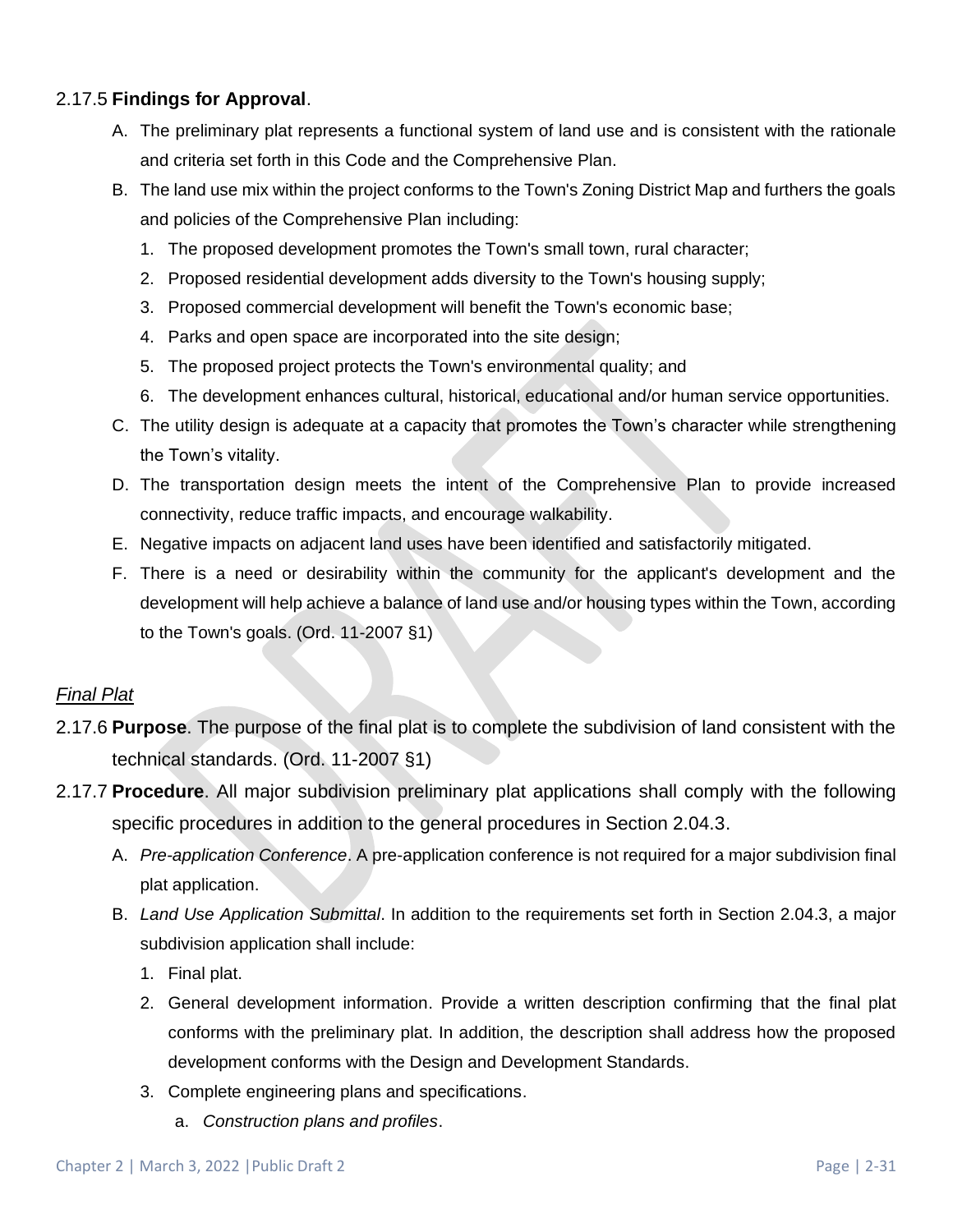- b. *Structure details*. Sufficient data shall be given to construction of major structures and road appurtenances such as bridges, culverts, gutters, drives, walks, cross pans, etc.; detail shall include orientation line and grade, cross-sections, dimensions, reinforcement schedules, materials, quality specification, etc.
- c. *Sewage collection and water supply distribution plans, profiles and specifications*. The plans, profiles and specifications shall be prepared by a registered professional engineer and shall conform to the Standard Design Criteria and Standard Construction Requirements.
- d. *Final drainage plans and reports*. Based upon the approved preliminary drainage plan, a final report is to be submitted in accordance with applicable storm drainage design criteria as determined at the initial preapplication conference.
- e. *Final grading plan*.
- f. *Soils reports*. The soils reports shall detail special foundation requirements (shall be submitted after overlot grading is complete) and pavement design (may be submitted prior to building permit).
- g. *Final street lighting plan*. A final street lighting plan shall be prepared in conjunction with the electric utility. The plan must specify the number, kind and approximate location of street lights.
- h. *Final landscape plan*.
- 4. Special documents (as needed).
	- a. Special improvement district documents.
	- b. Maintenance bonds.
	- c. Special agreements (as may be required by the Town).
	- d. Work in Right-of-Way permit (from the Town).
	- e. Floodplain Use permit (from the Town).
	- f. Grading permit (from the Town).
	- g. State Highway Utility permit (from Colorado Department of Transportation).
	- h. State Highway Access permit (from Colorado Department of Transportation).
	- i. Construction Dewatering permit (from Colorado Department of Public Health and Environment).
	- j. 404 permit (from Army Corps of Engineers).
	- k. Air Pollution Emission Notice (APEN) (from Colorado Department of Public Health and Environment).
	- l. Work in Ditch Right-of-Way permit (from individual ditch companies).
	- m. Rare Species Occurrence Survey (from U.S. Fish and Wildlife Service).
	- n. Approved adjudication of water rights and a plan of augmentation (if applicable).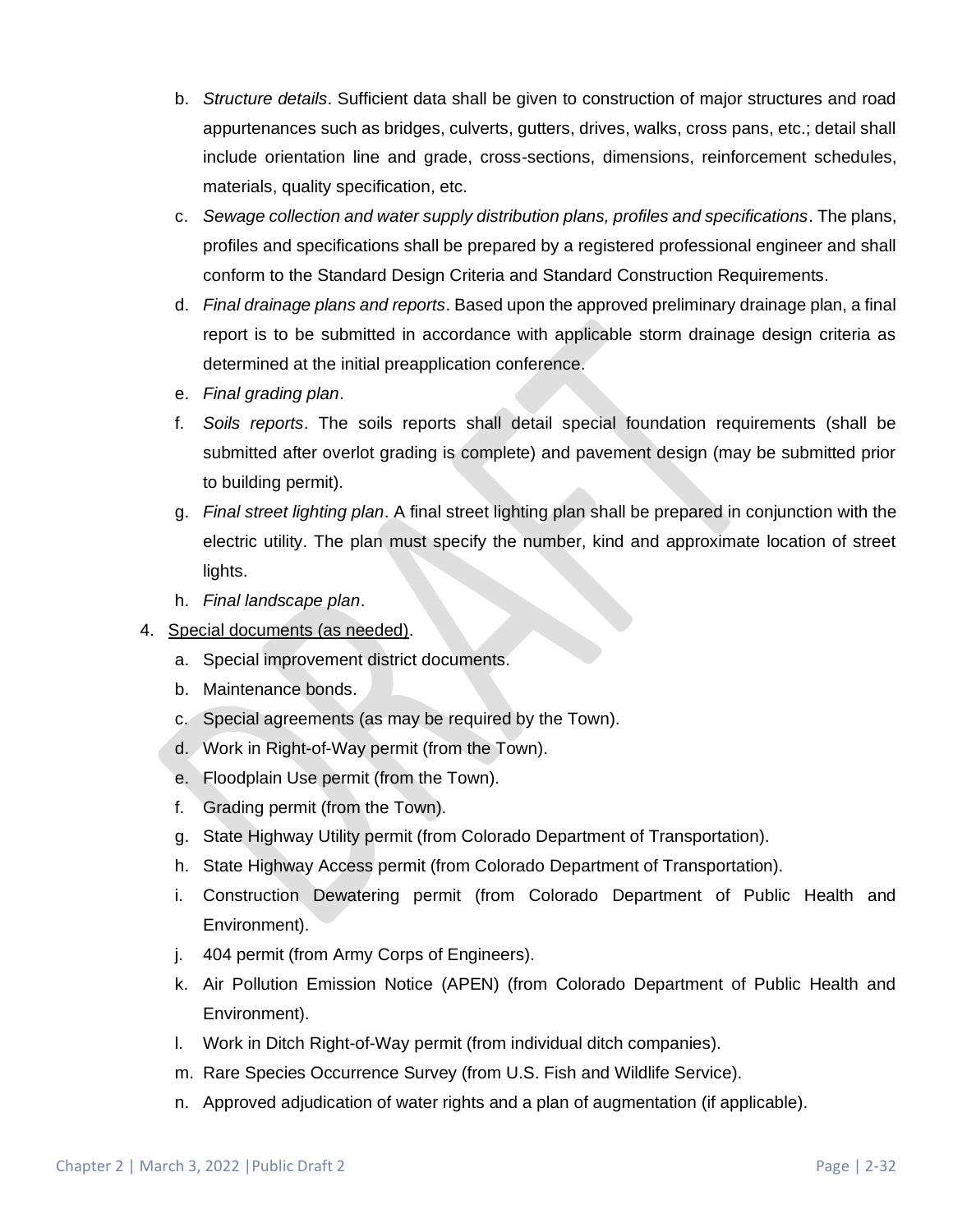- o. Protective covenants, homeowners' association (HOA) documents, articles of incorporation for HOA, and Architectural Design Guidelines finalized and in a form for recording. If there are open space areas to remain in private ownership within the subdivision, the HOA documents must have in place a mechanism which will assure maintenance will be funded in perpetuity.
- p. FEMA-approved applications (i.e., Conditional Letter of Map Revisions [CLOMR] or Letter of Map Revisions [LOMR]).
- q. Documentation showing who will own and maintain the open space.
- r. Documentation for dedication of public sites for open space or other civic purposes.
- 5. "Clean" final plat for addressing.
	- a. Title of project.
	- b. North arrow, scale (not greater than 1 "=100') and date of preparation.
	- c. Vicinity map.
	- d. Lot and block numbers, numbered in consecutive order.
	- e. Rights-of-way and street names.
	- f. Property boundary.
- C. *Review and Approval*.
	- 1. Planning Commission Recommendation.
		- a. The Planning Commission shall hold a public hearing and review the application at a regular meeting. Public notice shall be given pursuant to Section 2.02. The applicant or their representative may be present at the meeting to present the proposal. Staff shall present their staff report and recommendation.
		- b. The Planning Commission shall either recommend approval, approval with conditions, or denial of the application to the Town Board, or continue the hearing pursuant to Section 2.02.4, with the requirement that the applicant submit changes or additional information which they find necessary to determine whether the application complies with the Town's regulations, goals, and policies.
		- c. A copy of the Planning Commission recommendation shall be sent to the Town Board with the applicant to be reviewed during a public hearing by the Town Board at a regularly scheduled board meeting.
	- 2. Town Board Approval.
		- a. The Town Board shall hold a public hearing and review the application at a regular meeting. Public notice shall be given pursuant to Section 2.02. The applicant or their representative may be present at the meeting to present the proposal. Staff shall present their staff report and recommendation.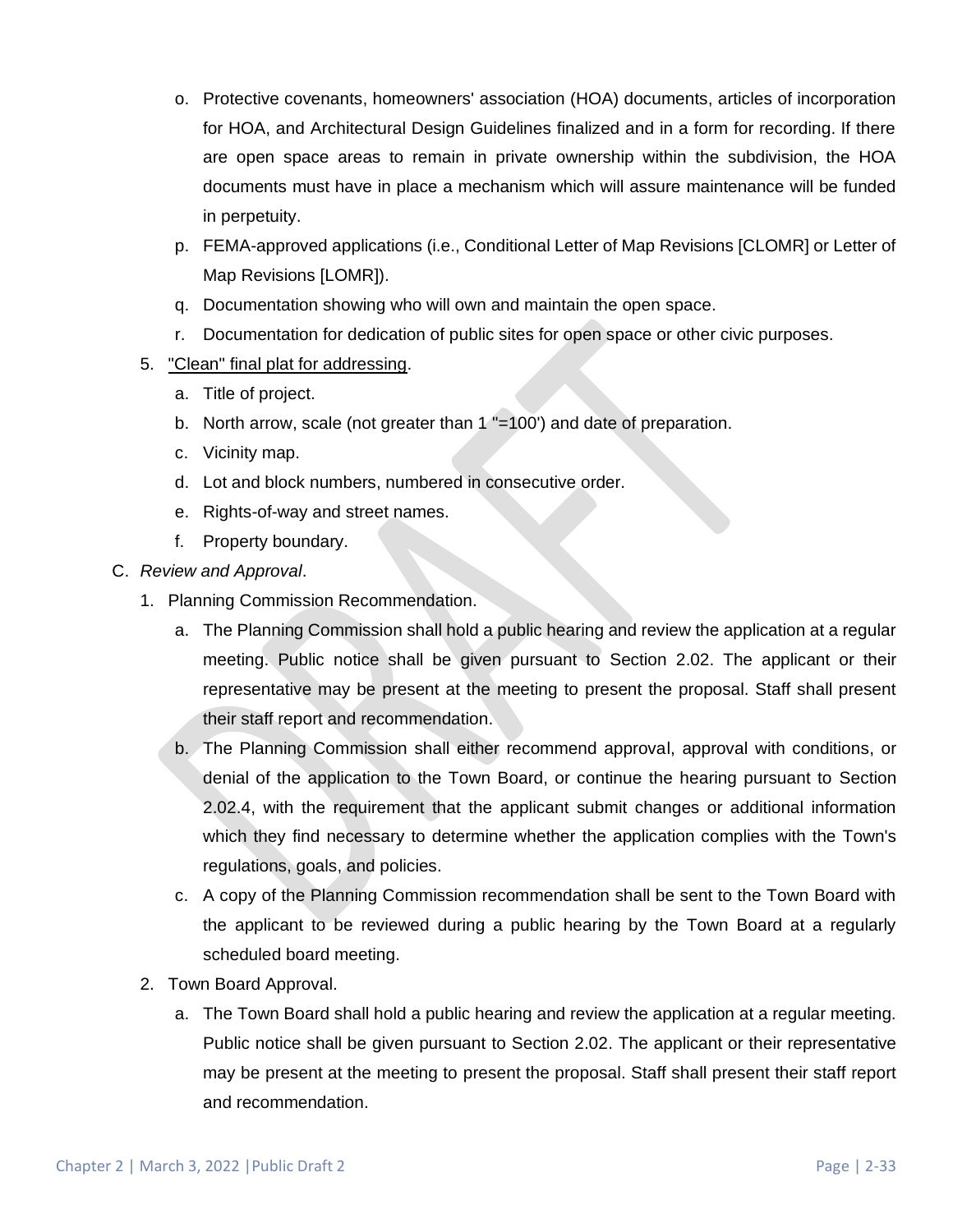- b. The Town Board shall either approve, approve with conditions, or deny the application, or continue the hearing pursuant to Section 2.02.4, with the requirement that the applicant submit changes or additional information which they find necessary to determine whether the application complies with the Town's regulations, goals, and policies.
- c. Any information, exhibits, plans or elevations, whether conceptual or detailed, that are part of the application approved by the Town Board shall be considered a part of and inseparable from the approval. All development shall conform to the approved plans, unless otherwise provided for within this Land Use Code.
- D. *Post Decision Actions*. The applicant shall submit the following documentation to the Town Planner following final decision of the major subdivision final plat:
	- 1. List of contractors. List of all contractors that will be performing the improvements.
	- 2. Proof of insurance. Proof of workers' comprehensive insurance and liability insurance for each contractor.
	- 3. Open space deed restriction. Areas designated as open space shall be protected by a deed restriction or other appropriate method to ensure that they cannot be subdivided or developed in the future and will remain as open space in perpetuity.
	- 4. Other certificates, affidavits, enforcements, or deductions. As required by the Planning Commission or Town Board. (Ord. 11-2007 §1)
	- 5. Memorandum of Public Improvements (MOAPI). This agreement assures construction of the required improvements. This document shall be signed by the developer and the Town, the signatures shall be notarized and the document shall be recorded by the Town Administrator/Clerk with the County Clerk and Recorder.
	- 6. General warranty deed. This deed conveys to the Town all public lands other than streets shown on the plat or, in lieu of a deed, a check in an amount to be determined by the Town.
	- 7. Improvements guarantee. Letter of credit from a bank in Colorado or other acceptable collateral in the amount stipulated to in the MOAPI or other agreements or contracts, posted in favor of the Town in an amount sufficient to assure construction of public improvements.

## 2.17.8 **Findings for Approval**.

- A. The final plat conforms with the approved preliminary plat and incorporates recommended changes, modifications and conditions attached to the approval of the preliminary plat unless otherwise approved by the Town Board.
- A. The development will substantially comply with the Design and Development Standards as set forth in Chapter 16, Article 3 of this Code.
- B. All applicable technical standards have been met.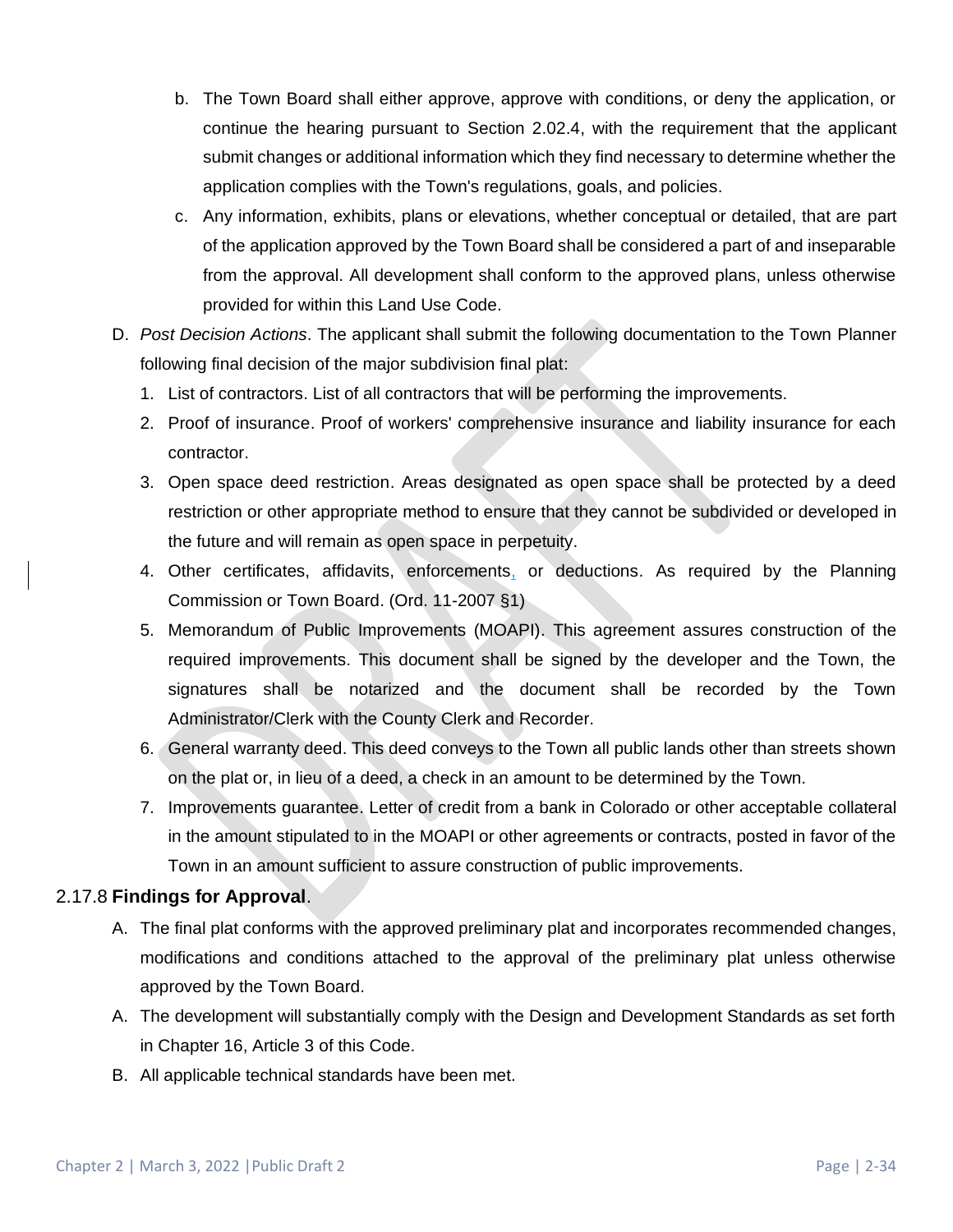## **2.18 Planned Unit Development (PUD)**

- 2.18.2 **Purpose**. The Planned Unit Development (PUD) permits and encourages innovative design and high quality, master-planned developments on large parcels of land.
- 2.18.3 **Applicability**. Planned Unit Developments may be eligible for approval pursuant to the requirements established in this section.
- 2.18.4 **General PUD Requirements**. Properties utilizing the PUD Overlay District shall be subject to the following:
	- A. The area of land for the PUD may be controlled by one (1) or more landowners and must be developed under unified control or a unified plan of development.
	- B. Any areas designated as private streets and/or common open space, including land, an area of water or a combination of land and water within the site designated for a PUD, shall be designed and intended primarily for the use or enjoyment of residents, occupants and owners of the PUD; and provisions shall be made for the establishment of an organization for the ownership and maintenance of such private streets and/or common open space areas unless other adequate arrangements for the ownership and maintenance thereof are provided in a manner acceptable to the Town.
	- C. All requirements set forth in this Code otherwise applicable to the area of land proposed for a PUD shall govern, except to the extent that the unified plan of development for residential, commercial, educational, recreational, or industrial uses or any combination thereof may propose exceptions in lot size, bulk, type of use, density, lot coverage, open space, or other standards within the existing land use regulations.
	- D. No PUD may be approved by the Town without the written consent of the landowner whose property is included within the PUD.

## 2.18.5 **General PUD Procedure**.

- A. All PUD applications shall be submitted and processed simultaneously with the processing of subdivision applications for the property per the procedures set forth in Section 2.167. In addition, an application for a rezone shall be processed per Section 2.07.
- B. Rezoning to a PUD shall occur concurrently with a preliminary plat/preliminary PUD development plan. Public hearings for the zoning of a property as a PUD and for preliminary PUD development plan approval may be combined or can occur separately.
- C. Development within a PUD cannot occur unless and until a final plat for the portion of the property to be developed has been approved and recorded as provided in Section 2.167.
- D. Upon approval of a final PUD development plan, the Town Board shall adopt an ordinance establishing the PUD Overlay District for the property in accordance with that plan.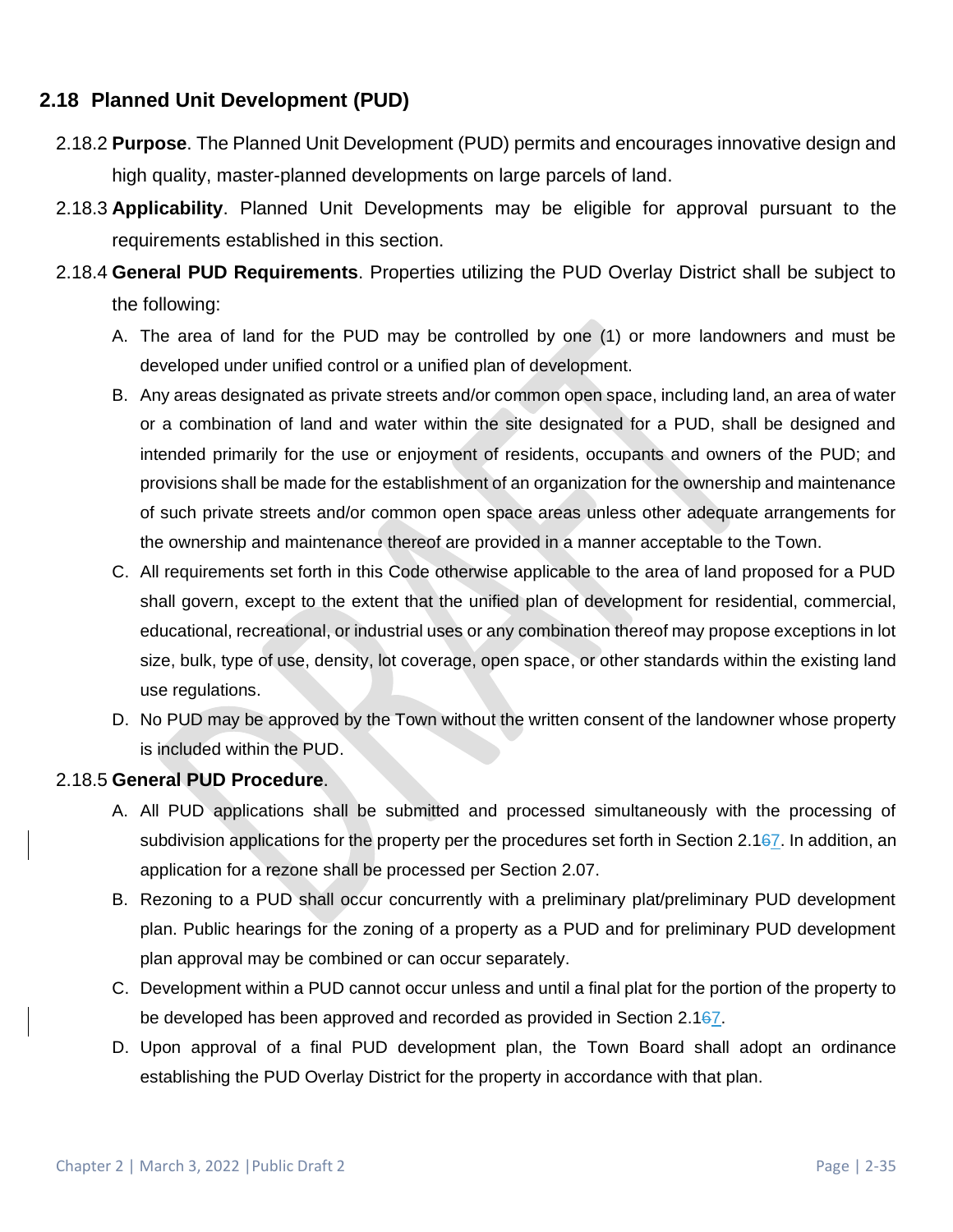E. In addition to all of the information required as part of the sketch plan, preliminary plat and final plat application packages, applications for a PUD development plan and PUD Overlay District shall include additional information as outlined below.

## *Sketch PUD Development Plan*

- 2.18.6 **Purpose**. The purpose of the sketch PUD development plan is to provide the Town with a preliminary master plan concept for the proposed development.
- 2.18.7 **Procedure**. All sketch PUD development plan applications shall comply with the following specific procedures in addition to the general procedures in Section 2.04.3.
	- A. *Pre-application Conference*. A pre-application conference is required for a sketch PUD development plan application to discuss specific application procedures, criteria, and requirements for a formal application.
	- B. *Land Use Application Submittal*. In addition to the requirements set forth in Section 2.04.3, a major subdivision application shall include:
		- 1. A written PUD description as part of the general development information, which includes:
			- a. A list of all subdivision regulation exceptions proposed for the PUD.
			- b. Identification of the underlying zoning districts for the property and a description of any proposed modifications and/or restrictions to the allowed uses and/or standards within the districts. If any conditional uses are requested, explain how the conditional use review criteria will be addressed.
			- c. Identification and explanation of the benefits which will be provided by the PUD to offset the impact of the modifications requested (i.e., if the minimum lot size is decreased, additional functional, centrally located common open space will be provided; or if the width of the local street right-of-way is decreased by eliminating on-street parking, then there will be designated parking areas within five hundred [500] feet of all residences, etc.). All proposed benefits must offset the proposed modifications.
			- d. An explanation of how the proposed PUD will be compatible with adjacent neighborhoods which now exist or are proposed in the future. Describe any proposed buffering techniques which serve to achieve such compatibility.
			- e. Any additional relevant information which the Town may deem necessary.
	- C. *Review and Approval*.
		- 1. Administrative Approval.
			- a. The Planning Director or designee shall either approve, approve with conditions, or deny the application.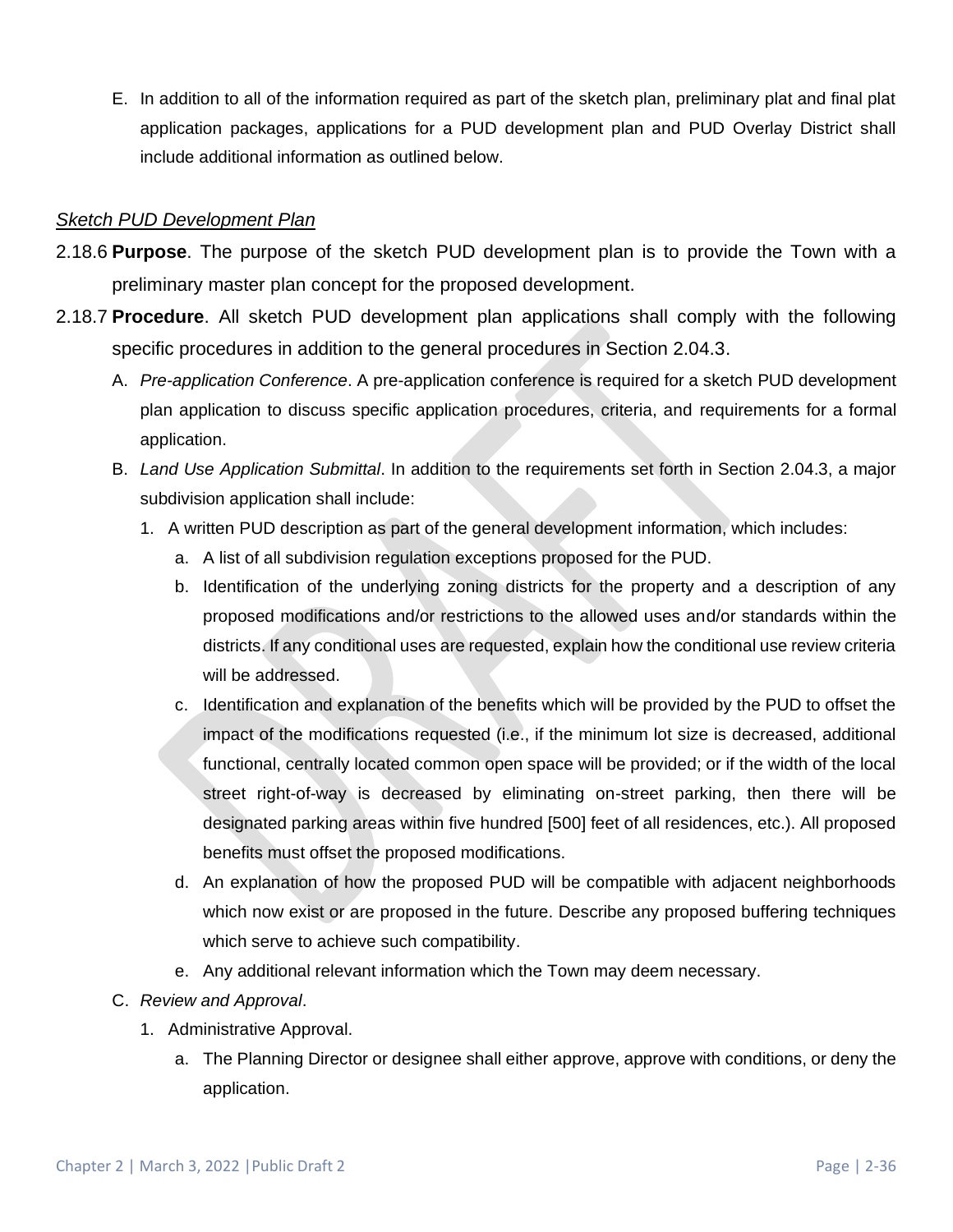b. Any information, exhibits, plans or elevations, whether conceptual or detailed, that are part of the application approved by the Planning Director or designee shall be considered a part of, and inseparable from, the approval. All development shall conform to the approved plans, unless otherwise provided for within this Land Use Code.

### *Preliminary PUD Development Plan*

- 2.18.8 **Purpose.** The purpose of the preliminary PUD development plan is to provide the Town with an overall master plan with preliminary engineering detail to ensure all provisions of this Land Use Code can be met.
- 2.18.9 **Procedure**. All preliminary PUD development plan applications shall comply with the following specific procedures in addition to the general procedures in Section 2.04.3.
	- A. *Pre-application Conference*. A pre-application conference is not required for a preliminary PUD development plan application.
	- B. *Land Use Application Submittal*. In addition to the requirements set forth in Section 2.04.3, a major subdivision application shall include:
		- 1. A written PUD description as part of the general development information which includes:
			- a. A list of all subdivision regulation exceptions being proposed for the PUD and an explanation of why such exceptions are justified.
			- b. Identification of the underlying zoning districts for the property and a description of any proposed modifications and/or restrictions to the allowed uses and/or standards within the districts. Provide a comparison between the proposed preliminary PUD plan to the elements and standards of the underlying zone districts as contained in this Chapter. If any conditional uses are requested, explain how the conditional use review criteria will be addressed.
			- c. A description of how the proposed PUD overlay rezoning satisfies one (1) or more of the criteria for amendments to the official zoning map.
			- d. Identification and an explanation of the benefits which will be provided by the PUD to offset the impact of the modifications requested. The proposed benefits must offset the proposed modifications.
			- e. An explanation of how the proposed PUD will be compatible with adjacent neighborhoods which now exist or are proposed in the future. Buffering techniques which serve to achieve such compatibility shall be described.
			- f. An explanation of how the preliminary PUD development plan is consistent with the sketch PUD development plan or, if there are differences, the rationale for the changes.
			- g. Draft copies of owners' association documents (covenants, conditions, restrictions, and any architectural design guidelines) that provide an acceptable program for the continuing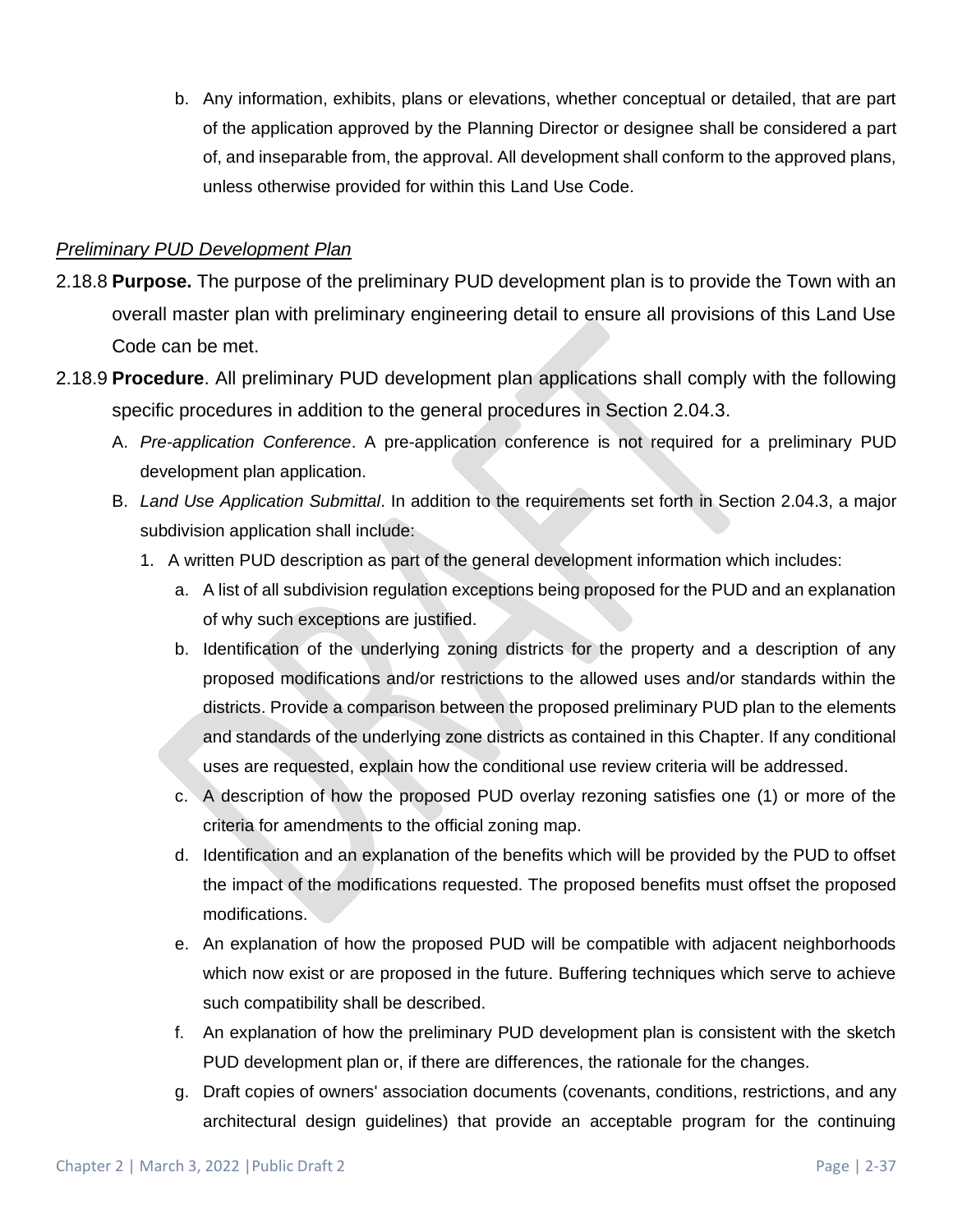maintenance of open space, recreational areas, walkways, and private streets within the PUD that detail the type of organizational structure responsible for such ongoing maintenance and that provide for architectural review based on the design guidelines.

- h. Any additional relevant information which the Town may deem necessary.
- 2. Preliminary PUD development plan map. The preliminary PUD development plan map shall be prepared using the preliminary plat map as the base. The base shall include a clear graphic or written representation of:
	- a. All principal, conditional and accessory uses within each land use category within the PUD (i.e., single-family, multi-family, commercial, etc.), either listed specifically or by reference to the zoning districts within the Town. In particular, any modifications to the principal, conditional, and accessory uses of the underlying zone districts shall be noted.
	- b. Standards for principal and accessory uses within each land use category, to include:
		- i. Minimum lot area.
		- ii. Maximum lot coverage.
		- iii. Maximum floor area ratio (total floor area to total lot area).
		- iv. Maximum building height.
		- v. Parking requirements for principal, accessory, and conditional uses.
		- vi. Any additional relevant information which the Town may deem necessary.
	- c. Proposed phasing for the development.
- C. *Review and Approval*.
	- 1. Planning Commission Recommendation.
		- a. The Planning Commission shall hold a public hearing and review the application at a regular meeting. Public notice shall be given pursuant to Section 2.02. The applicant or their representative may be present at the meeting to present the proposal. Staff shall present their staff report and recommendation.
		- b. The Planning Commission shall either recommend approval, approval with conditions, or denial of the application to the Town Board, or continue the hearing pursuant to Section 2.02.4, with the requirement that the applicant submit changes or additional information which they find necessary to determine whether the application complies with the Town's regulations, goals, and policies.
		- c. A copy of the Planning Commission recommendation shall be sent to the Town Board with the applicant to be reviewed during a public hearing by the Town Board at a regularly scheduled board meeting.
	- 2. Town Board Approval.
		- a. The Town Board shall hold a public hearing and review the application at a regular meeting. Public notice shall be given pursuant to Section 2.02. The applicant or their representative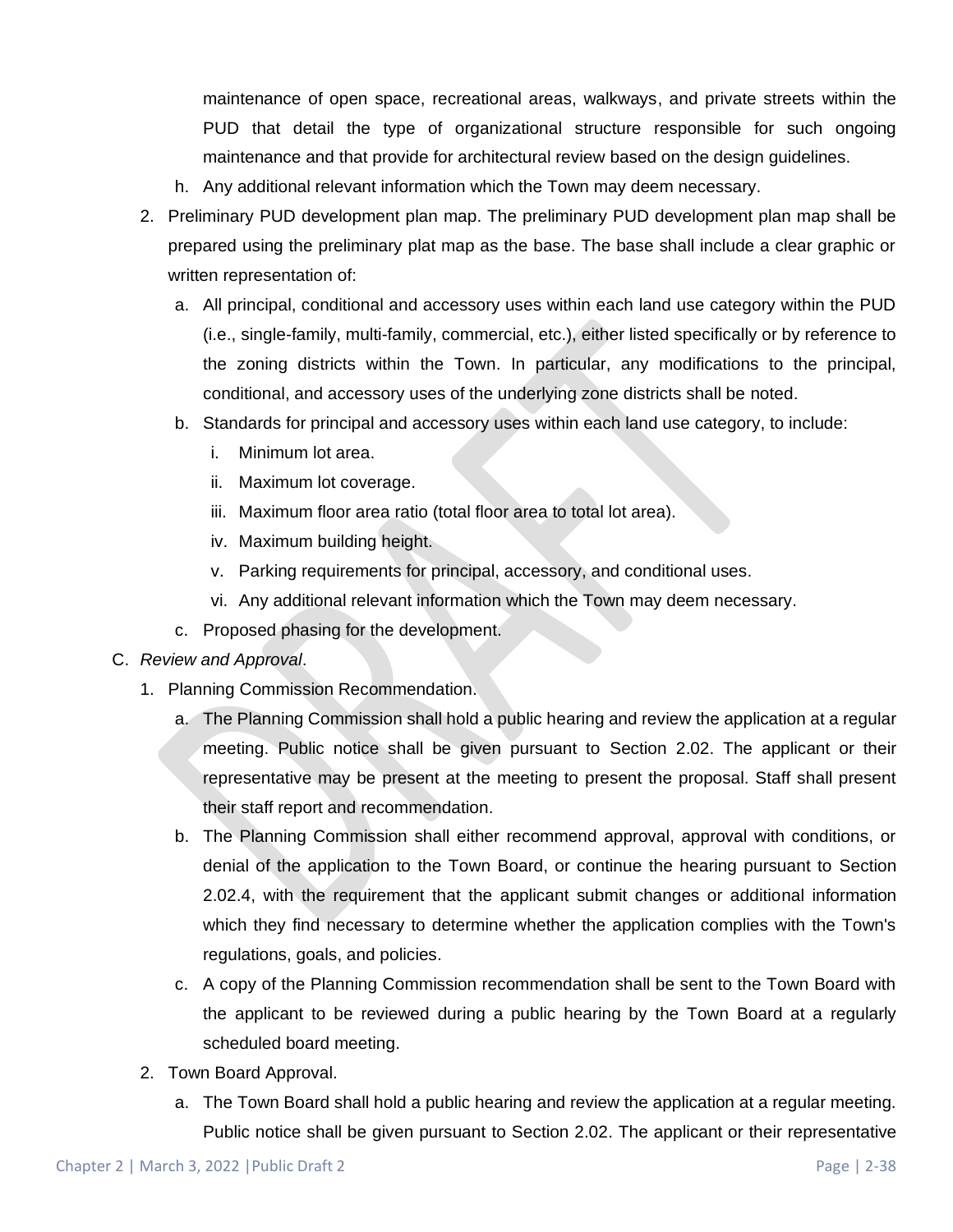may be present at the meeting to present the proposal. Staff shall present their staff report and recommendation.

- b. The Town Board shall either approve, approve with conditions, or deny the application, or continue the hearing pursuant to Section 2.02.4, with the requirement that the applicant submit changes or additional information which they find necessary to determine whether the application complies with the Town's regulations, goals, and policies.
- c. Any information, exhibits, plans or elevations, whether conceptual or detailed, that are part of the application approved by the Town Board shall be considered a part of and inseparable from the approval. All development shall conform to the approved plans, unless otherwise provided for within this Land Use Code.

## *Final PUD Development Plan*

- 2.18.10 **Purpose**. The purpose of the final PUD development plan is to complete the subdivision of land consistent with the technical standards.
- 2.18.11 **Procedure**. All final PUD development plan applications shall comply with the following specific procedures in addition to the general procedures in Section 2.04.3.
	- A. *Pre-application Conference*. A pre-application conference is not required for a final PUD development plan application.
	- B. *Land Use Application Submittal*. In addition to the requirements set forth in Section 2.04.3, a major subdivision application shall include:
	- C. A written PUD description as part of the general development information, based on the materials submitted for the preliminary PUD development plan and on comments received from the Town at the time of preliminary plan review. All of the items listed above for the preliminary PUD development plan in finalized form shall be included. An explanation shall also be included of how the final PUD development plan is consistent with the preliminary PUD development plan, or if there are differences, the rationale for the changes.
	- D. A final PUD development plan map. The final PUD development plan map using the final plat map as the base shall be prepared.
	- E. Any additional relevant information which the Town may deem necessary.

## 2.18.12 **Findings for Approval**.

- A. *Sketch PUD development plan review criteria*. The following review criteria will be used by the Town staff, Planning Commission and Town Board to evaluate all PUD applications at the time of sketch PUD plan/sketch plan review:
	- 1. The proposed benefits offset the proposed exceptions to the zoning and subdivision standards, and the exceptions are in the best interest of the public health, safety, and welfare.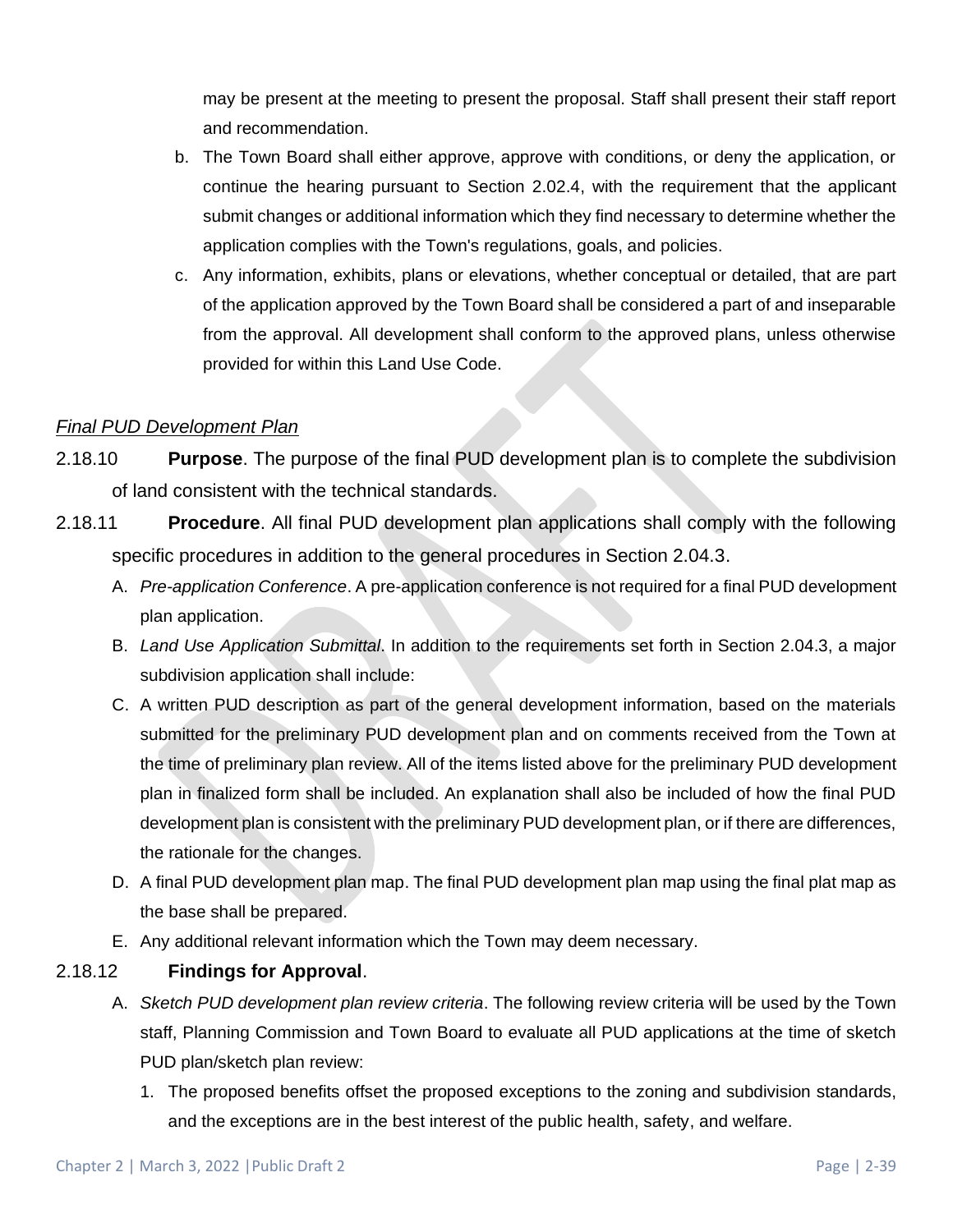- 2. The proposed PUD conforms to the PUD restrictions, and the proposed zoning is compatible with the surrounding land uses.
- 3. The PUD proposes creative and innovative design and high-quality development, thereby protecting and promoting public safety, convenience, health, and general welfare.
- 4. The uses and densities in the proposed PUD are compatible and will be effectively integrated with adjacent neighborhoods which now exist or are proposed in the future.
- 5. The proposed PUD is in general conformance with the Comprehensive Plan.
- 6. One (1) or more of the criteria for amendment of the official zoning map has been satisfied.
- B. *Preliminary PUD development plan review criteria*. In addition to all of the review criteria for a sketch PUD development plan, the following review criteria will be used by the Town staff and Town Board to evaluate all PUD applications at the time of the preliminary PUD plan/preliminary plat:
	- 1. The preliminary PUD development plan is substantially consistent with the sketch development plan as approved by the Town Board.
	- 2. All sketch PUD development plan conditions of approval have been adequately addressed on the preliminary PUD development plan.
- C. *Final PUD development plan review criteria*. In addition to all of the review criteria for a preliminary PUD development plan, the following review criteria will be used by the Town staff and Town Board to evaluate all PUD applications at the time of the final PUD plan/final plat:
	- 1. The final PUD development plan is substantially consistent with the preliminary PUD development plan as approved by the Town Board.
	- 2. All preliminary PUD development plan conditions of approval have been adequately addressed on the final PUD development plan.
		- a. Compliance with PUD Overlay District/final development plan. The Town Board may initiate the process to repeal the ordinance establishing the PUD Overlay District if:
			- i. The project for which the PUD overlay zone was established is not carried out pursuant to the approved final PUD development plan; provided, however, that the Town Board may approve appropriate modifications to the final PUD development plan from time to time prior to completion of the proposed development; or
			- ii. Building activity for the PUD Overlay District has not commenced within a period of one (1) year after the effective date of the creating ordinance, unless otherwise approved by the Town Board.

## **2.19 Condominium/Townhome Plat**

2.19.2 **Purpose**. Condominium or townhome plat approval is intended for adjustments to legal boundaries, easements, and title of property for proper recording. These adjustments have little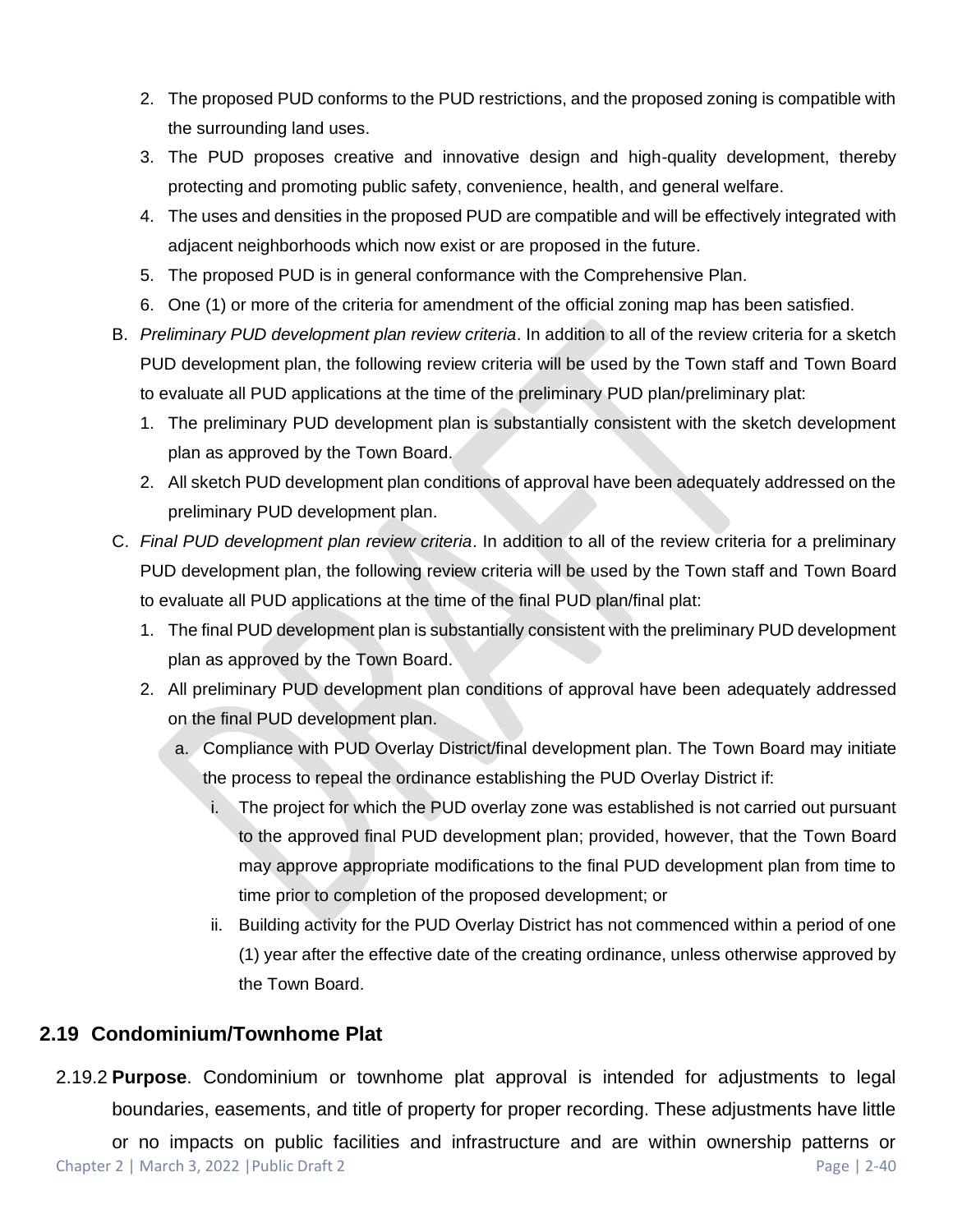development patterns that have otherwise been determined in accordance with the Wellington Comprehensive Plan.

- 2.19.3 **Applicability**. Condominiumization or Townhome Plats may be eligible for administrative approval where:
	- A. The subdivision is a condominiumization or townhome subdivision.
- 2.19.4 **Procedure**. All applications for administrative plat review shall comply with the following specific procedures in addition to the administrative review procedures set forth in Section 2.04.4 and shall meet all requirements for a final subdivision plat as set forth in Section 2.16.
	- A. *Pre-application Conference*. A pre-application conference is required for a condominium or townhome plat application to discuss specific application procedures, criteria, and requirements for a formal application.
	- B. *Application Submittal*. The condominium or townhome plat application shall follow the requirements established in Section 2.08.3.B.
	- C. *Review and Approval*. The condominium or townhome plat shall follow the requirements established in Section 2.08.3.C.
- 2.19.5 **Additional Standards – Condominiumization**. For final condominiumization approval the following additional provisions are needed:
	- A. A map showing all common areas (general and limited common elements) and usages of the building and grounds, for the interior division of the building showing horizontal and vertical boundaries of all units, including a distance from a building corner to a property corner or other survey reference; and
	- B. A copy of the declaration applicable to the condominium project, as defined in Section 38-33-105, C.R.S. 1973, as amended and/or as may be required pursuant to the Colorado Common Interest Ownership Act, C.R.S. 38-33.3-101 et.seq., as amended.
	- C. A copy of the condominium association Articles of Incorporation, bylaws, and covenants. The bylaws and declaration of covenants shall contain the information required by the Condominium Ownership Act of the State of Colorado and the Colorado Common Interest Ownership Act, if applicable. All condominium projects shall comply with this requirement.
	- D. A management plan that states:
		- 1. The responsible party for managing the common area;
		- 2. Provisions for selecting, appointing, and securing management; and
		- 3. Responsibilities and duties of the management entity.
	- E. A maintenance plan that states:
		- 1. The responsible entity for repair and maintenance of common areas;
		- 2. What will be included in the maintenance program, including but not limited to provisions for snow removal, trash removal, maintenance of pools, hot tubs, common areas and other amenities; and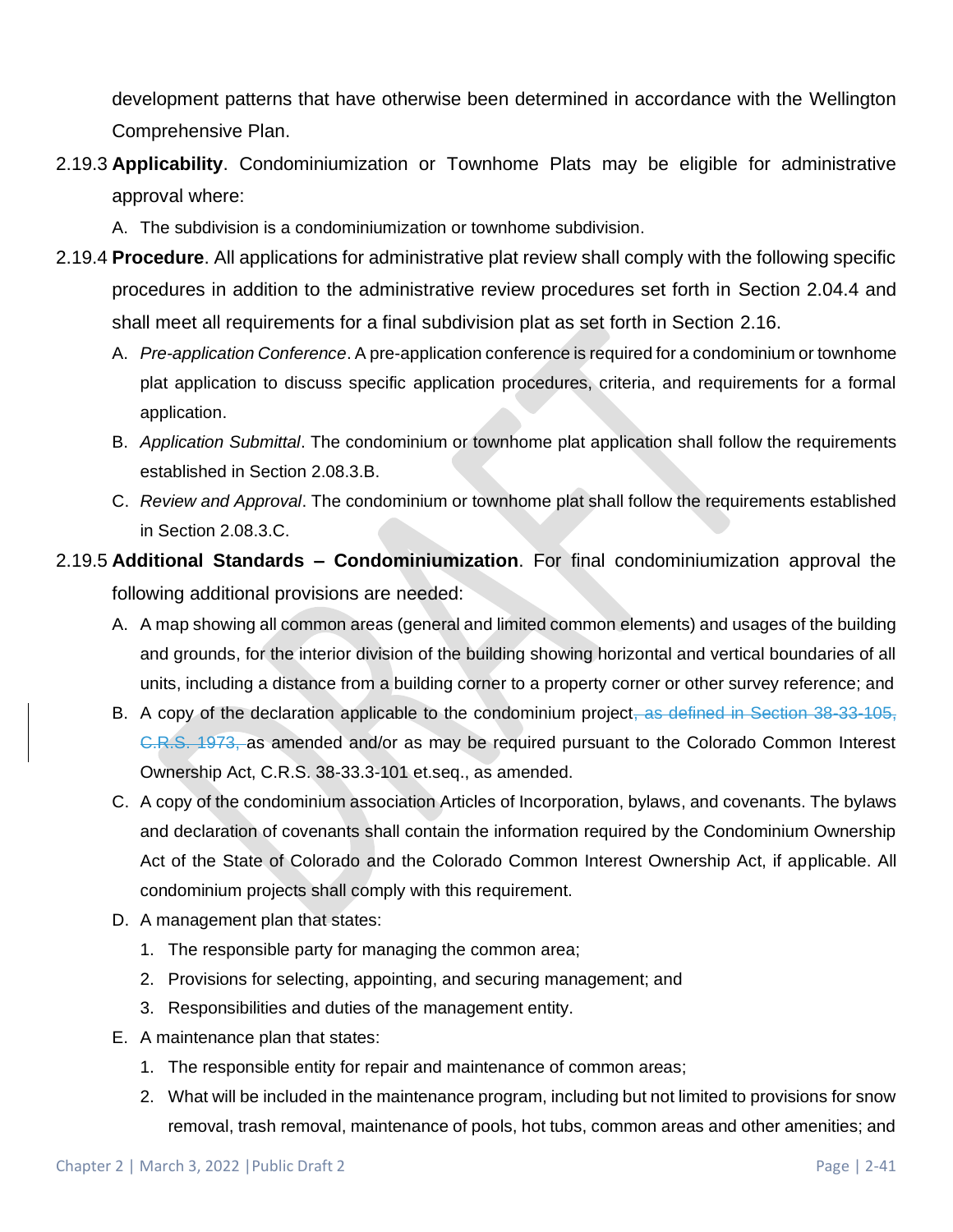- 3. The mechanism used to fund the management and maintenance activities of the development.
- F. In addition, if there are any restrictive covenants, conditions, or restrictions other than specified in the declaration, they shall be filed concurrently with the filing of the final plat.

### 2.19.6 **Additional Standards – Townhomes**.

- A. A townhome lot may be subdivided prior to the construction of the foundation provided that:
	- 1. The final plat of any such townhome lot shall contain a plat note that provides as follows:
		- a. Pursuant to Section 4.02.8.G of the Town of Wellington Code, the townhome lot identified hereon as " \_\_\_\_\_\_\_\_\_\_\_\_\_\_\_\_" has been subdivided prior to the construction of the townhome or its foundation. Pursuant to said section, the owner(s) of the townhome lot, as well as the owner(s) of any property that abuts the townhome lot must, within ninety (90) days after the construction of the foundation for the townhome, have a survey of the location of the foundation prepared and make a subdivision plat amendment application to the Town that shall cause the townhome lot depicted on the plat to be coterminous with the foundation of the townhome as constructed; and
	- 2. Within ninety (90) days after the construction of the foundation for the townhome, the owner(s) of the townhome lot shall have a survey of the location of the foundation prepared and, along with the owner(s) of any property that abuts the townhome lot, shall make and pursue to completion an application to the Town to amend the plat of the townhome that causes the townhome lot to be coterminous with the foundation of the townhome as constructed.
- B. With respect to a townhome lot that has been subdivided prior to the construction of the townhome or its foundation, it is unlawful:
	- 1. For the owner(s) of the lot to fail to, within ninety (90) days after the construction of the foundation, have a survey of the location of the foundation prepared; and
	- 2. For the owner(s) of the lot and the owner(s) of any property that abuts the townhome lot, to fail to, within ninety (90) days after the construction of the foundation, make and pursue to completion an application to the Town to amend the plat of the townhome lot that causes the townhome lot to be coterminous with the foundation of the townhome as constructed.
- C. For final townhome plat approval the following additional provisions are needed:
	- 1. A map showing all common areas (general, limited common area), usages of the building and grounds, and the building showing horizontal boundaries for the interior division of all unit;
	- 2. A copy of the Townhome Association Articles of Incorporation, bylaws, and covenants;
	- 3. A management plan that states:
		- a. The responsible party for managing the common area;
		- b. Provisions for selecting, appointing, and securing management; and
		- c. Responsibilities and duties of the management entity.
	- 4. A maintenance plan that states: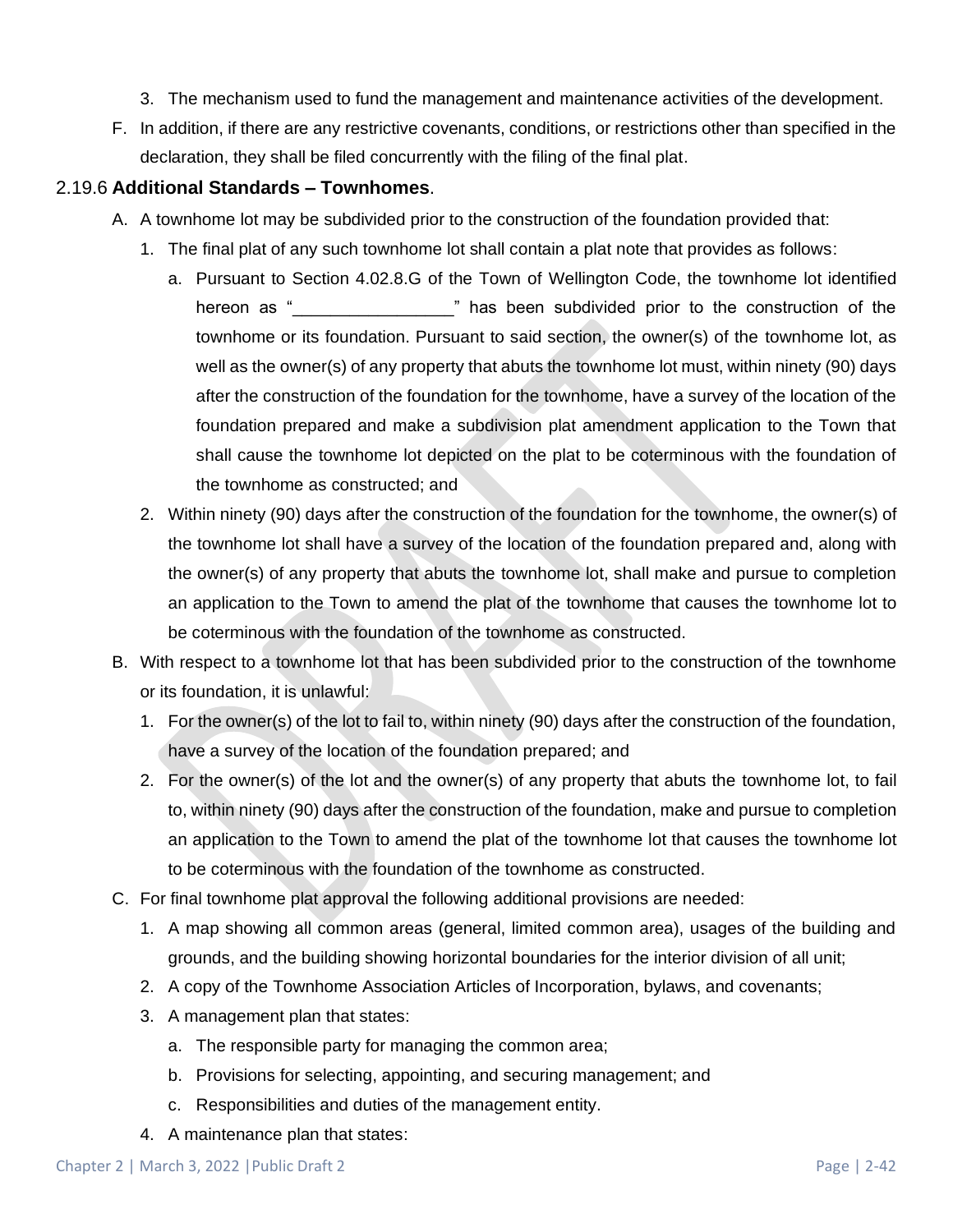- a. The responsible entity for repair and maintenance of common areas;
- b. What will be included in the maintenance program, including but not limited to provisions for snow removal, trash removal, maintenance of pools, hot tubs, common areas and other amenities; and
- c. The mechanism used to fund the management and maintenance activities of the development.
- D. In addition, if there are any restrictive covenants, conditions, or restrictions other than specified in the declaration, they shall be filed concurrently to filing of the final plat; and
- E. A copy of the declaration applicable to the townhome project, as defined in Section 38-33-105, C.R.S.  $1973<sub>1</sub>$  as amended and/or as may be required pursuant to the Colorado Common Interest Ownership Act, C.R.S. 38-33.3-101 et. seq., as amended.

### 2.19.7 **Findings for Approval**.

- A. The condominium or townhome plat is consistent with the Comprehensive Plan and the intent stated in this Land Use Code;
- B. The condominium or townhome plat shall be meet the intent of the zone district in which it will be located and all criteria and regulations specified in that zone district, including but not limited to minimum lot size and setbacks;
- C. The condominium or townhome plat shall not result in new or increased nonconformities;
- D. The condominium or townhome plat shall mitigate, to the maximum extent possible, any negative impacts on existing and planned public facilities in surrounding neighborhood;
- E. The condominium or townhome plat has no effect on the conditions applied to the approval of the plat and does not violate any Code requirement; and
- F. The condominium or townhome plat is consistent with any other prior approvals and official plans and policies created under the guidance of that plan for these areas (e.g., The Comprehensive Plan, specific area plans like a Downtown Corridor Study, etc.).

## **2.20 Revised Final Plat**

- 2.20.2 **Purpose**. Revised final plat approval is intended for revisions to legal boundaries, easements, and title of property for proper recording. These revisions are within ownership patterns or development patterns that have otherwise been determined in accordance with the Wellington Comprehensive Plan.
- 2.20.3 **Applicability**. Revisions to a previously approved final plat may be eligible for administrative approval where:
	- A. The revisions are due to field conditions that could not have been reasonably anticipated or were discovered at the time of the final plat which results in no material change to the application; or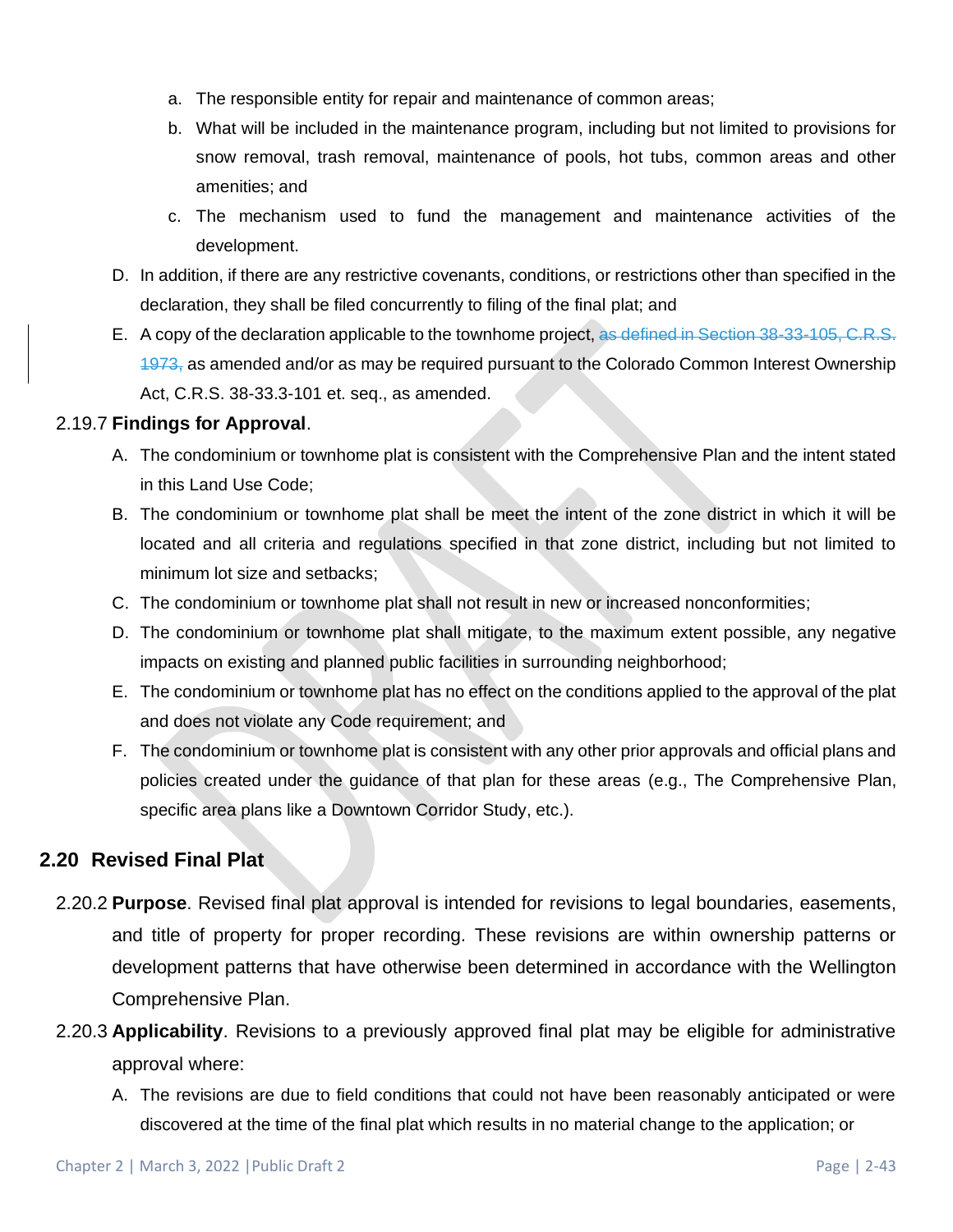- B. The revisions are due to changes in the development program, and these changes will result in no additional lots and will impact public facilities the same or similarly to the previously approved application.
- 2.20.4 **Procedure**. All revised final plat applications shall comply with the following specific procedures in addition to the administrative review procedures set forth in Section 2.04.4 and shall meet all requirements for a final subdivision plat as set forth in Section 2.16.
	- A. *Pre-application Conference*. A pre-application conference is required for a revised final plat application to discuss specific application procedures, criteria, and requirements for a formal application.
	- B. *Application Submittal*. The revised final plat application shall follow the requirements established in Section 2.08.3.B.
	- C. *Review and Approval*. The revised final plat application shall follow the requirements established in Section 2.08.3.C.

## 2.20.5 **Findings for Approval**.

- D. The revised final plat is consistent with the Comprehensive Plan and the intent stated in this Land Use Code;
- A. The revised final plat shall be meet the intent of the zone district in which it will be located and all criteria and regulations specified in that zone district, including but not limited to minimum lot size and setbacks;
- B. The revised final plat shall not result in new or increased nonconformities;
- C. The administrative plat shall mitigate, to the maximum extent possible, any negative impacts on existing and planned public facilities in surrounding neighborhood;
- D. The revised final plat has no effect on the conditions applied to the approval of the plat and does not violate any Code requirement; and
- E. The revised final plat is consistent with any other prior approvals and official plans and policies created under the guidance of that plan for these areas (e.g., The Comprehensive Plan, specific area plans like a Downtown Corridor Study, etc.).

## **2.21 Annexation**

- 2.21.2 **Purpose**. This Section establishes the procedure to bring land under the jurisdiction of the Town in compliance with the Colorado Municipal Annexation Act of 1965, as amended. (Ord. 11-2007 §1)
- 2.21.3 **Responsibilities of Applicant**. In addition to other duties imposed upon all applicants by this Code and the Colorado Municipal Annexation Act of 1965, as amended, all applicants shall have the following responsibilities: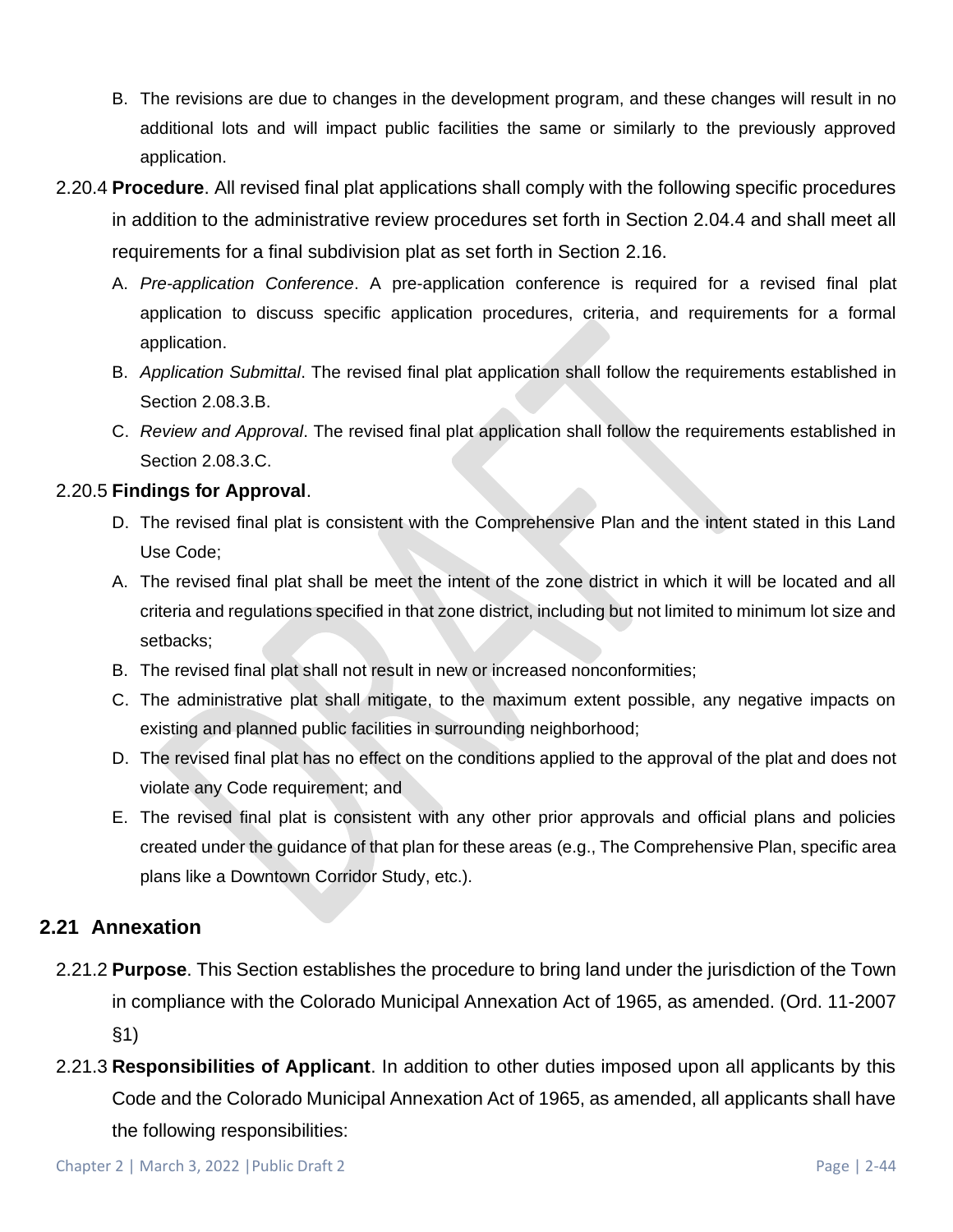- A. The applicant is responsible for having a representative at all meetings where the request is reviewed. Failure to have a representative present will be cause to have the item withdrawn from the agenda of that meeting.
- B. The applicant shall consult with the Planning Department to discuss any special conditions pertaining to the annexation and to obtain an annexation petition. (Ord. 11-2007 §1)

### 2.21.4 **Procedure**.

- A. *Pre-application Conference*. A pre-application conference is required for an annexation application to discuss specific application procedures, criteria, and requirements for a formal application.
- B. *Annexation Petition Submittal*. At least fifteen (15) days prior to the presentation of any annexation petition to the Town Board, the applicant shall submit to the Town an annexation petition including:
	- 1. An Annexation Pap depicting at a minimum the property boundaries, location of existing buildings, parking, utilities, and easements as well as current and proposed zoning and land use categories.
	- 2. A Master Plan depicting the preliminary design of the proposed use including lot and block layout and proposed residential density.
	- 3. A request for zoning of the area pursuant to Section 2.07, to be reviewed concurrently with the annexation.
	- 4. Supportive information. The following supportive information shall be submitted with the annexation map and master plan:
		- a. Soils description and limitation.
		- b. Preliminary utility plan.
		- c. Statement on community need for proposed annexation and zoning.
		- d. For all annexations in excess of ten (10) acres, the applicant shall obtain from the school district governing the area to be annexed a statement of the effect of the annexation upon the school district, including an estimate of the number of students generated by the proposed annexation and the capital construction required to educate such students.
- C. *Review and Approval*.
	- 1. The Planning Director or designee shall review all documents submitted for completeness and accuracy.
	- 2. Once it is determined that the annexation petition is complete and accurate, the Planning Director or designee shall present the annexation petition and a resolution initiating annexation proceedings to the Town Board, which shall thereafter establish a date for a public hearing.
	- 3. Upon the establishment of a public hearing date, the notice shall be given in accordance with the Colorado Municipal Annexation Act of 1965, as amended, and shall specifically direct copies of the annexation petition and the resolution initiating the annexation procedure by certified mail to the Clerk of the Larimer County Board of County Commissioners and to the Larimer County Attorney. Copies of the annexation petition and the resolution initiating the annexation procedure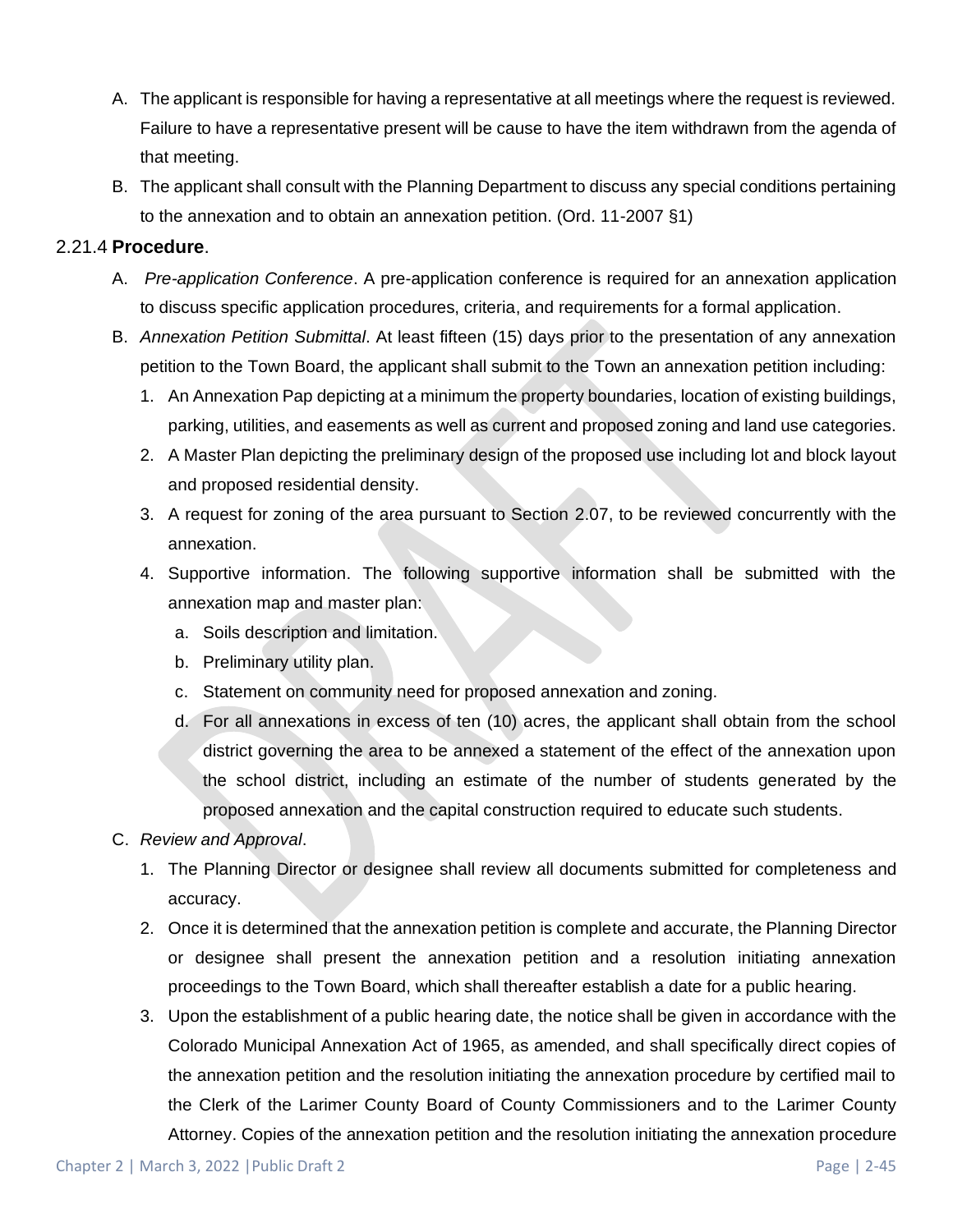shall also be sent by certified mail to any school district or special district having territory within the annexed area. These copies shall be sent at least twenty-five (25) days prior to the public hearing.

- 4. The Planning Director or designee shall furnish the annexation map and the master plan to the following entities and may submit copies of the annexation map and the master plan to additional interested entities at their discretion. Such entities shall be advised by the Planning Director or designee of the scheduled hearing date and shall further be notified that any objections to the annexation and master plan must be submitted to the Town in writing no later than seven (7) days after receipt of the annexation map and master plan:
	- a. Telephone companies.
	- b. Franchise utility companies.
	- c. Town Engineer.
	- d. Fire Department.
	- e. Town Water and Sewer Department.
	- f. Colorado Department of Transportation.
- 5. Planning Commission Recommendation.
	- a. The Planning Commission shall hold a public hearing and review the application at a regular meeting. The applicant or their representative may be present at the meeting to present the proposal. Staff shall present their staff report and recommendation.
	- b. The Planning Commission shall either recommend approval, approval with conditions, or denial of the application to the Town Board, or continue the hearing pursuant to Section 2.02.4, with the requirement that the applicant submit changes or additional information which they find necessary to determine whether the application complies with the Town's regulations, goals, and policies.
	- c. A copy of the Planning Commission recommendation shall be sent to the Town Board with the applicant to be reviewed during a public hearing by the Town Board at a regularly scheduled board meeting.
- 6. Town Board Approval.
	- a. The Town Board shall hold a public hearing and review the application at a regular meeting. The applicant or their representative may be present at the meeting to present the proposal. Staff shall present their staff report and recommendation.
	- b. The Town Board shall either approve, approve with conditions, or deny the application, or continue the hearing pursuant to Section 2.02.4, with the requirement that the applicant submit changes or additional information which they find necessary to determine whether the application complies with the Town's regulations, goals, and policies.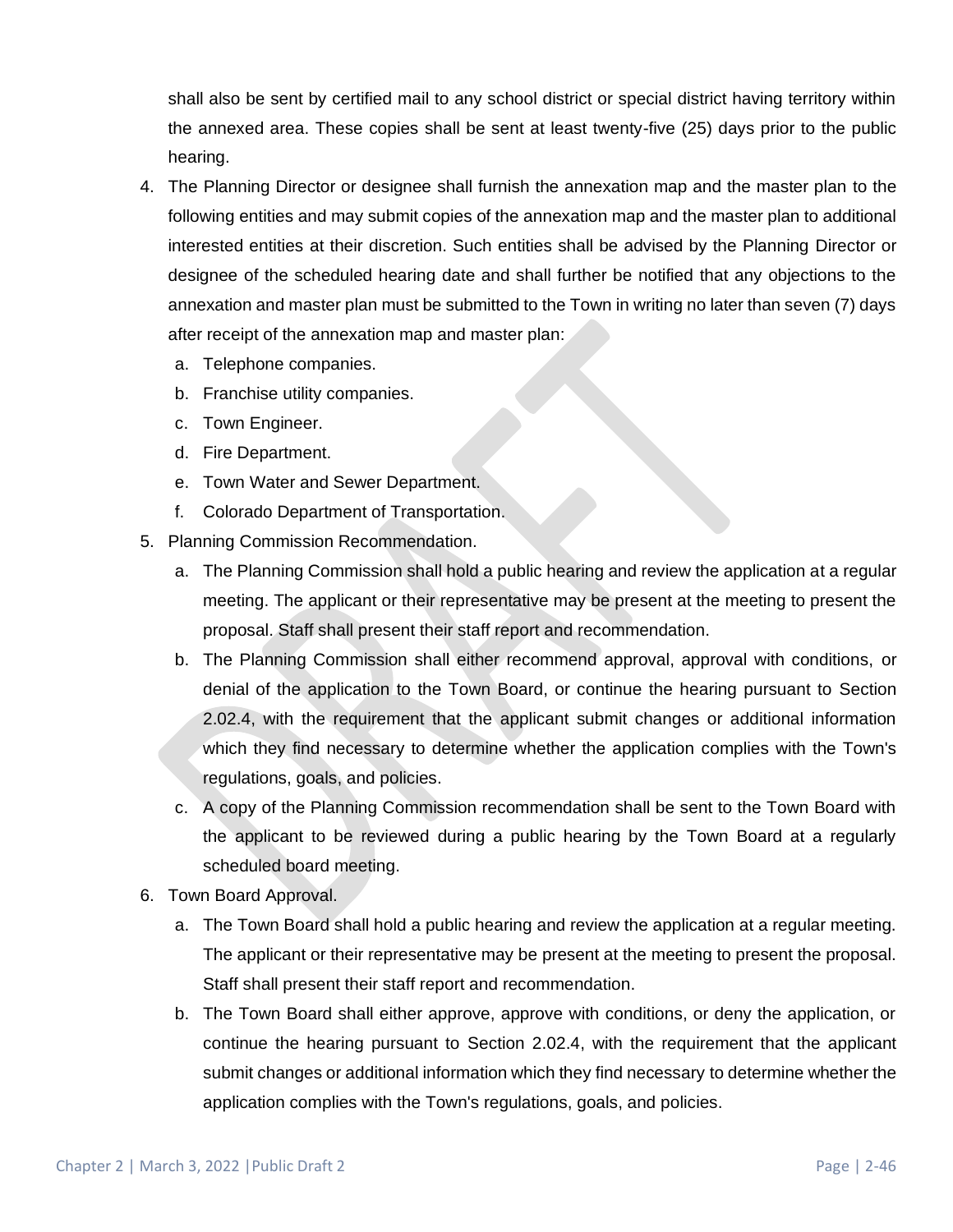c. Any information, exhibits, plans or elevations, whether conceptual or detailed, that are part of the application approved by the Town Board shall be considered a part of and inseparable from the approval. All development shall conform to the approved plans, unless otherwise provided for within this Land Use Code.

## 2.21.5 **Annexation Impact Report**.

- A. For all annexations in excess of ten (10) acres, the Town shall prepare an impact report regarding the proposed annexation not less than twenty-five (25) days before the date of the annexation hearing. One (1) copy of the impact report shall be filed with the Larimer County Board of County Commissioners within five (5) days thereafter. The preparation and filing of the annexation impact report may be waived upon approval of the Larimer County Board of County Commissioners.
- B. The annexation impact report shall include the following:
	- 1. A map or maps of the Town and adjacent territory showing the following information:
		- a. The present and proposed boundaries of the Town in the vicinity of the proposed annexation.
		- b. The present streets, major trunk water lines, sewer interceptors and outfalls, other utility lines and ditches and the proposed extension of such streets and utility lines in the vicinity of the proposed annexation.
		- c. The existing and proposed land use pattern in the areas to be annexed.
	- 2. A copy of any draft or final pre-annexation agreement, if available.
	- 3. A statement of the Town's plans for extending or providing for municipal services within the area to be annexed.
	- 4. A statement of the Town's plans for the financing of municipal services to be extended into the area to be annexed.
	- 5. A statement identifying all existing districts within the area to be annexed.
	- 6. A statement of the effect of the annexation upon the school district governing the area to be annexed, as is more fully set forth in Paragraph 15-1-30(d)(7) above. (Ord. 11-2007 §1)
- 2.21.6 **Consideration of Annexation Ordinance**. Upon the submission of documentation in accordance with this Chapter and upon compliance with the notice and hearing requirements as set forth in the Colorado Municipal Annexation Act of 1965, as amended, the Town Board may consider the approval of an ordinance annexing the subject property to the Town. If the Town Board considers and disapproves the ordinance, no similar request may be heard for a period of one (1) year from the date of denial.

#### 2.21.7 **Findings for Approval.**

1. The annexation is consistent with the Comprehensive Plan and the intent stated in this Land Use Code;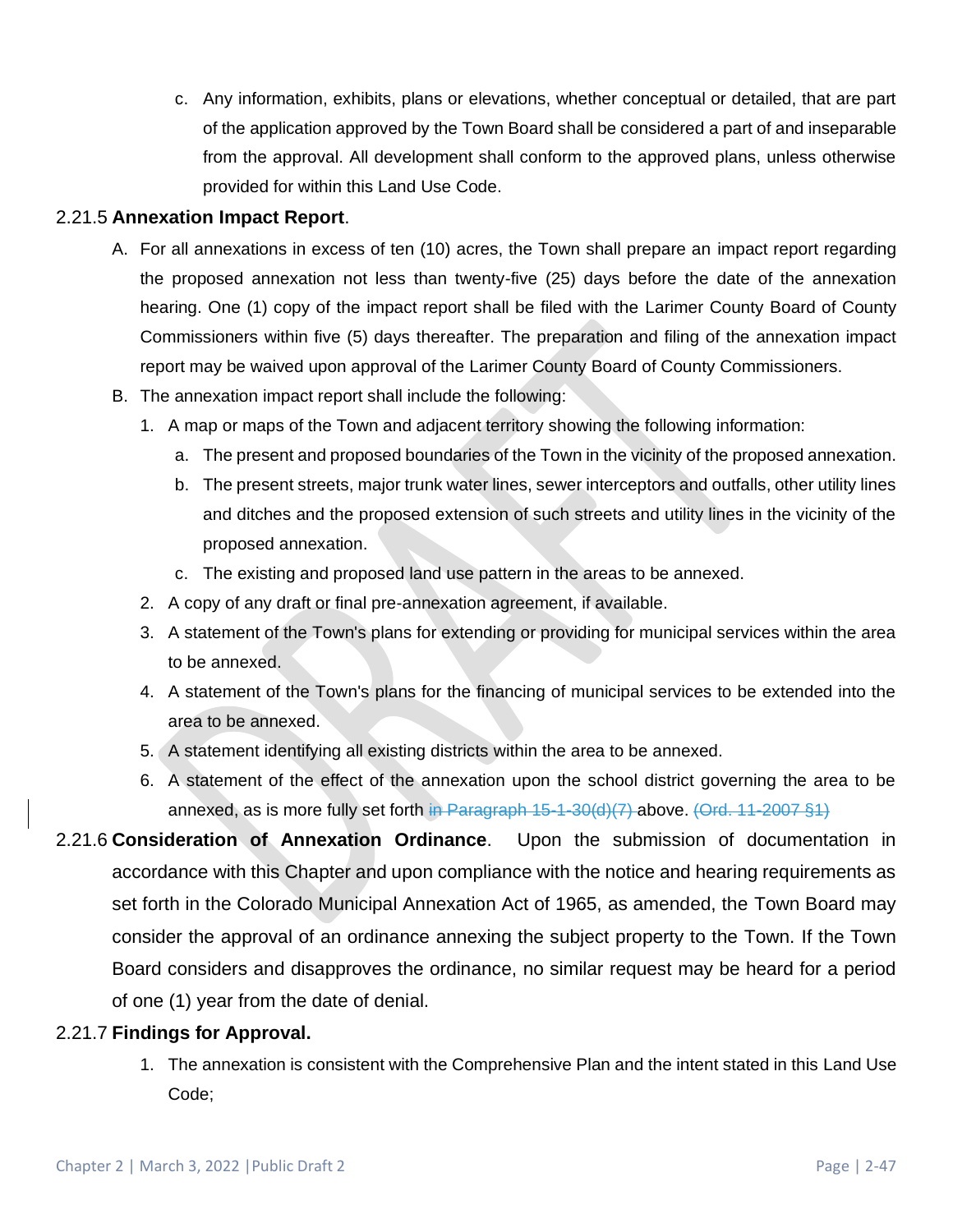- 2. The annexation shall not create any additional cost or burden on then-existing residents of the Town to provide public facilities and additional community services in any newly-annexed area;
- 3. The applicant has demonstrated that they arranged with the school district regarding the dedication of school sites, or payment of fees in lieu of said dedication, as may be agreed to among the applicant, the school district, and the Town;
- 4. All existing and proposed streets in newly annexed territory shall be constructed in compliance with all current Town standards unless the Town determines that the existing streets will provide appropriate access during all seasons of the year to all lots fronting on each street; and that the curbs, gutters, sidewalks, bike lanes, culverts, drains, and other structures necessary to the use of such streets or highways are satisfactory or not necessary to promote public safety. The location, type, character and dimensions of all structures and the grades for all existing or proposed street work shall be subject to approval by the Town;
- 5. The annexation is in the best interest of the citizens of the Town of Wellington; and
- 6. The annexation is consistent with any other prior approvals and official plans and policies created under the guidance of that plan for these areas (e.g., The Comprehensive Plan, specific area plans like a Downtown Corridor Study, etc.).
- 2.21.8 **Final Submission**. If the Town Board approves an annexation ordinance, the applicant shall submit to the Planning Department the final annexation map and master plan within ten (10) days of the effective date of the annexation ordinance.

## **2.22 Variance**

- 2.22.2 **Purpose**. A variance provides relief from the strict application of a standard to a specific site that would create an unnecessary hardship or practical difficulties on all reasonable use of the property.
- 2.22.3 **Applicability**. Variances may be sought for relief from dimensional and numerical standards of this Land Use Code. Variances may not be sought to vary the allowed use on a property.
- 2.22.4 **Procedure**. All applications for Variances shall comply with the following specific procedures in addition to the general procedures set forth in Section 2.04.
	- A. *Pre-application Conference*. A pre-application conference is required for a variance application to discuss specific application procedures, criteria, and requirements for a formal application.
	- B. *Application Submittal*. The variance application shall include:
		- 1. A site plan detailing property boundaries, footprints of all existing and proposed buildings, parking configuration, location of all utilities and easements, and any other details required to demonstrate conformance with all regulations and development standards applicable to the proposed zoning district;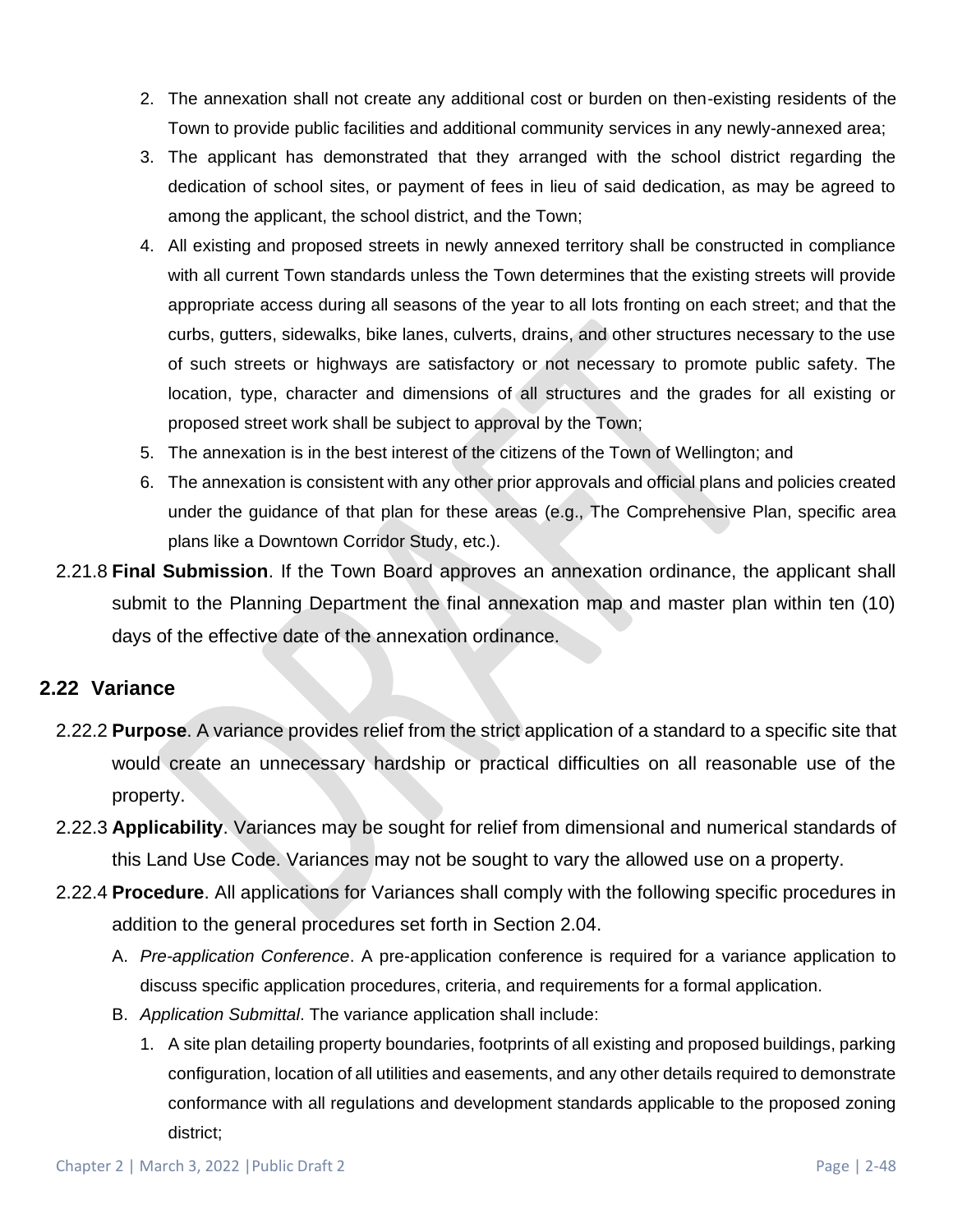- 2. A written narrative justifying why the proposed variance fits in with the surrounding neighborhood;
- 3. Conceptual building plans, including elevations, exterior materials, doors, decks, etc., if applicable;
- 4. Any other information identified in the pre-application meeting.
- C. *Review and approval*.
	- 1. Planning Commission Recommendation.
		- a. The Planning Commission shall hold a public hearing and review the application at a regular meeting. Public notice shall be given pursuant to Section 2.02. The applicant or their representative may be present at the meeting to present the proposal. Staff shall present their staff report and recommendation.
		- b. The Planning Commission shall either recommend approval, approval with conditions, or denial of the application to the Town Board, or continue the hearing pursuant to Section 2.02.4, with the requirement that the applicant submit changes or additional information which they find necessary to determine whether the application complies with the Town's regulations, goals, and policies.
		- c. A copy of the Planning Commission recommendation shall be sent to the Town Board with the applicant to be reviewed during a public hearing by the Town Board at a regularly scheduled board meeting.
		- d. The review of a development permit may occur concurrently with review for a general rezone or other land development application.
	- 2.1. Town-Board of Adjustments ReviewApproval.
		- a. The Town Board of Adjustments shall hold a public hearing and review the application at a regular meeting. Public notice shall be given pursuant to Section 2.02. The applicant or their representative may be present at the meeting to present the proposal. Staff shall present their staff report and recommendation.
		- b. The Town Board of Adjustments shall either approve, approve with conditions, or deny the application, or continue the hearing pursuant to Section 2.02.4, with the requirement that the applicant submit changes or additional information which they find necessary to determine whether the application complies with the Town's regulations, goals, and policies.
		- c. Any information, exhibits, plans or elevations, whether conceptual or detailed, that are part of the application approved by the Town-Board of Adjustments shall be considered a part of, and inseparable from, the approval. All development shall conform to the approved plans, unless otherwise provided for within this Land Use Code.

#### 2.22.5 **Findings for Approval**.

A. The relief requested is consistent with the Comprehensive Plan and the intent stated in this Land Use Code;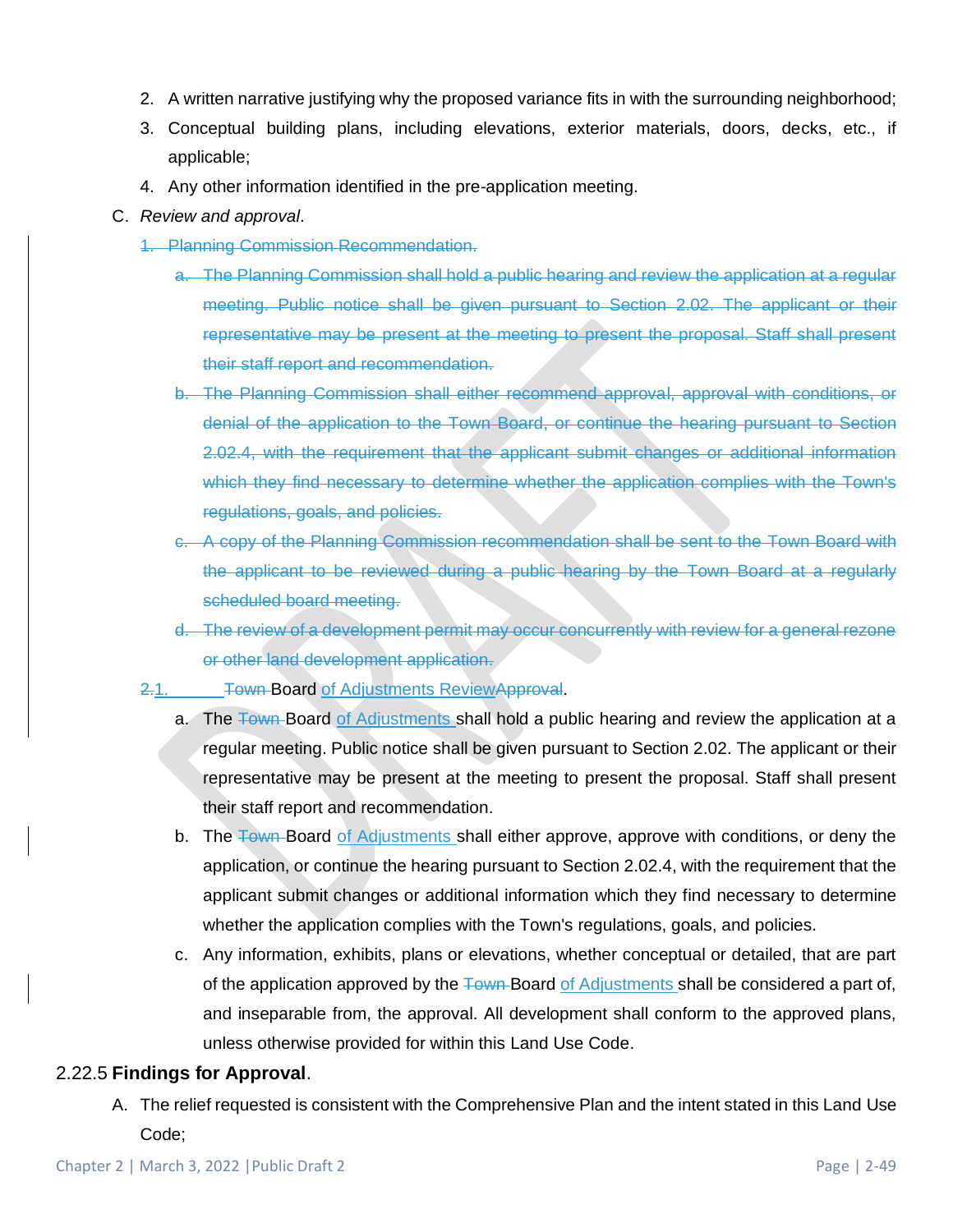- B. Strict application of the regulation will result in an unnecessary hardship and practical difficulties on all reasonable use of the land intended by the existing zoning, as opposed to convenience or benefit of the applicant or a specific application;
- C. The need for the variance is due to specific and unique physical conditions on the site that do not exist on similarly situated land in the area;
- D. The manner in which strict application of the regulation deprives the applicant of reasonable use of the land compared to other similarly situated land in the area;
- E. The circumstances warranting the variance are not the result of actions by the applicant, or could not be reasonably avoided by actions of the applicant;
- F. Granting the variance will not harm the public health, safety and welfare or the purposes and intent of these regulations;
- G. The relief requested is the minimum necessary to alleviate the hardship and practical difficulties; and
- H. The relief requested is consistent with any other prior approvals and official plans and policies created under the guidance of that plan for these areas (e.g., The Comprehensive Plan, specific area plans like a Downtown Corridor Study, etc.).

## **2.23 Appeals**

- 2.23.2 **Purpose**. This section sets forth the process for appealing land use decisions made by any applicant, administrative official, board, or commission under this Code.
- 2.23.3 **Applicability**. An appeal application may be initiated by any person aggrieved by a final decision made by an administrative officer or agency, based upon or made in the course of the administration or enforcement of this Code. Appeals are made in accordance with C.R.S. § 31- 23-307.
	- A. Appeals may be taken by any officer, department, board, or commission of the Town affected by the grant or refusal of the building permit, or by other decision of the administrative officer or agency, based on or made in the course of administration or enforcement of this regulation.
	- B. *Appeal of Administrative Decisions*. Appeals of all administrative decisions shall be to the Board of Adjustment.
	- C. *Appeal of Planning Commission Decisions*. Appeals of all Planning Commission decisions shall be to the Town Board.
	- D. *Appeal of Town Board Decisions*. Appeals of any final decision by the Town Board decisions made pursuant to this Code shall be to the District Court in the manner set forth in the Colorado Rules of Civil Procedure.
	- D.E. *Appeal of Board of Adjustment Decisions*. Appeals of any decision of the Board of Adjustments shall be to the District Court.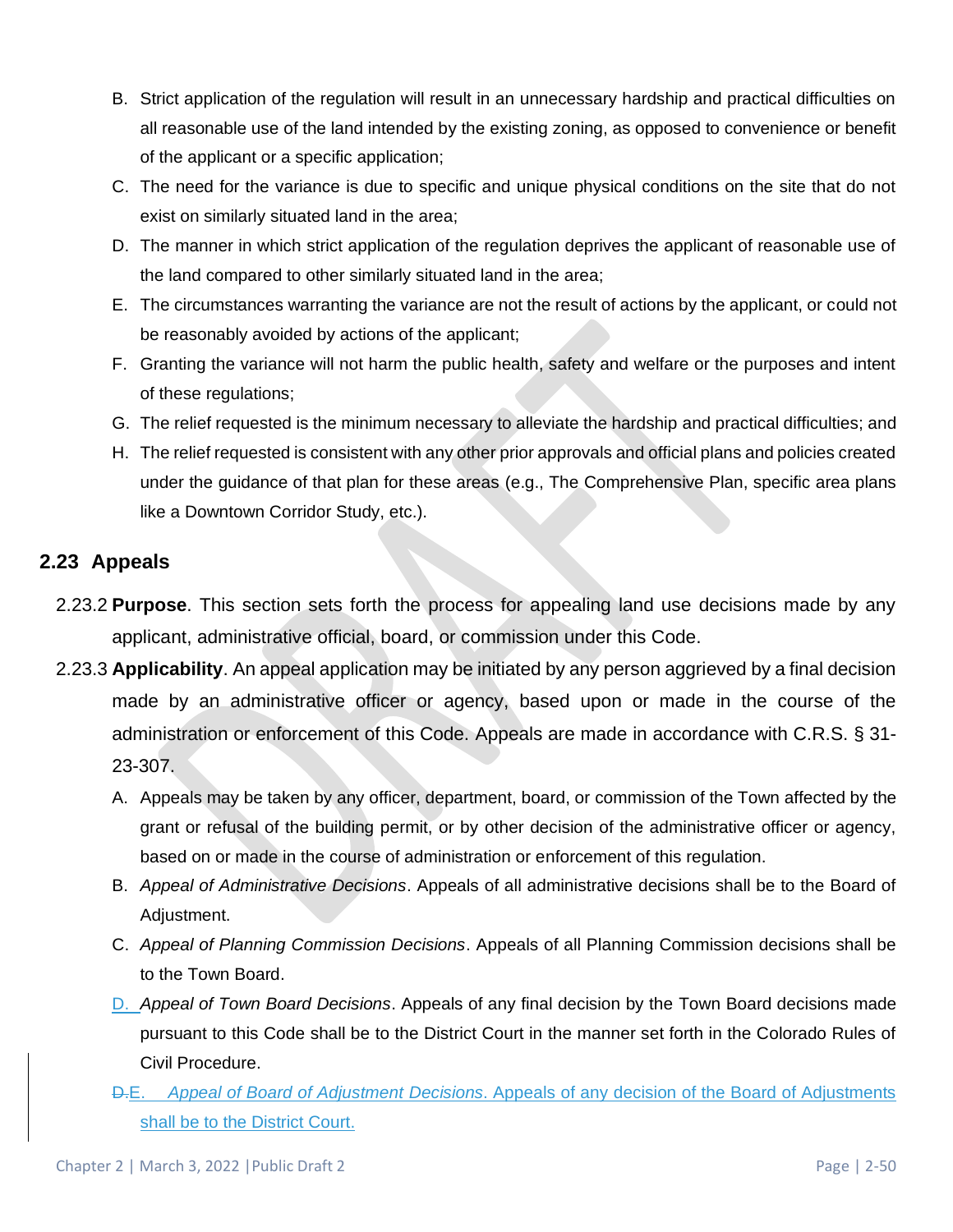#### 2.23.4 **Procedure**.

- A. *Pre-application Conference*. A pre-application conference is not required for an appeal of an administrative decision, but may be used to discuss specific application procedures, criteria, and requirements for a formal application.
- B. *Application Submittal*. Appeals shall be:
	- 1. Made in writing and submitted to the Planning Director stating the specifics of the appeal, the grounds for the requested relief, and include all pertinent records of the decision.
	- 2. Made within  $7-30$  days of the final decision.
	- 3. Demonstrate that the decision is final and that all other administrative remedies have been exhausted.
- C. *Review*. Upon receipt of a formal application staff will conduct an internal review and may supplement the application with any additional records on the decision.
	- 1. Upon submittal of a formal application, staff shall only review the application to confirm that it is complete and that the appeal is heard by the appropriate review body. The staff report shall not make a formal recommendation, but rather shall include only the necessary facts to warrant an appeal, which shall be provided by the appellant.
	- 2. The appellant has the burden of proving the necessary facts to warrant approval of an appeal by the appropriate decision-making body. Such proof shall be provided at time of a written application with the non-refundable application fee. If the appellant fails to provide facts warranting an appeal, the application shall be rejected.
	- 3. An appeal stays all proceedings from further action unless the Town Administrator determines that a stay would create adverse impacts to the health, safety, and welfare of the Town or subject neighborhood.
- D. *Public Hearings*.
	- 1. The Town Board of Adjustments or Town Board of Trustees, as applicable, shall review the application subject to the criteria in this section. Upon the close of the public hearing the Board of Adjustments or Town Board of Trustees, as applicable, shall either affirm the decision of the administrative official or Planning Commission, affirm the decision of the administrative official or Planning Commission with specific conditions and modifications, overturn the decision of the administrative official or Planning Commission and make the decision that the Town-Board of Adjustments or Town Board of Trustees, as applicable, determines should be made, or continue the application to collect additional information pertinent to the application or to take the matter under advisement.
		- a. If the hearing is postponed, new notice shall be required.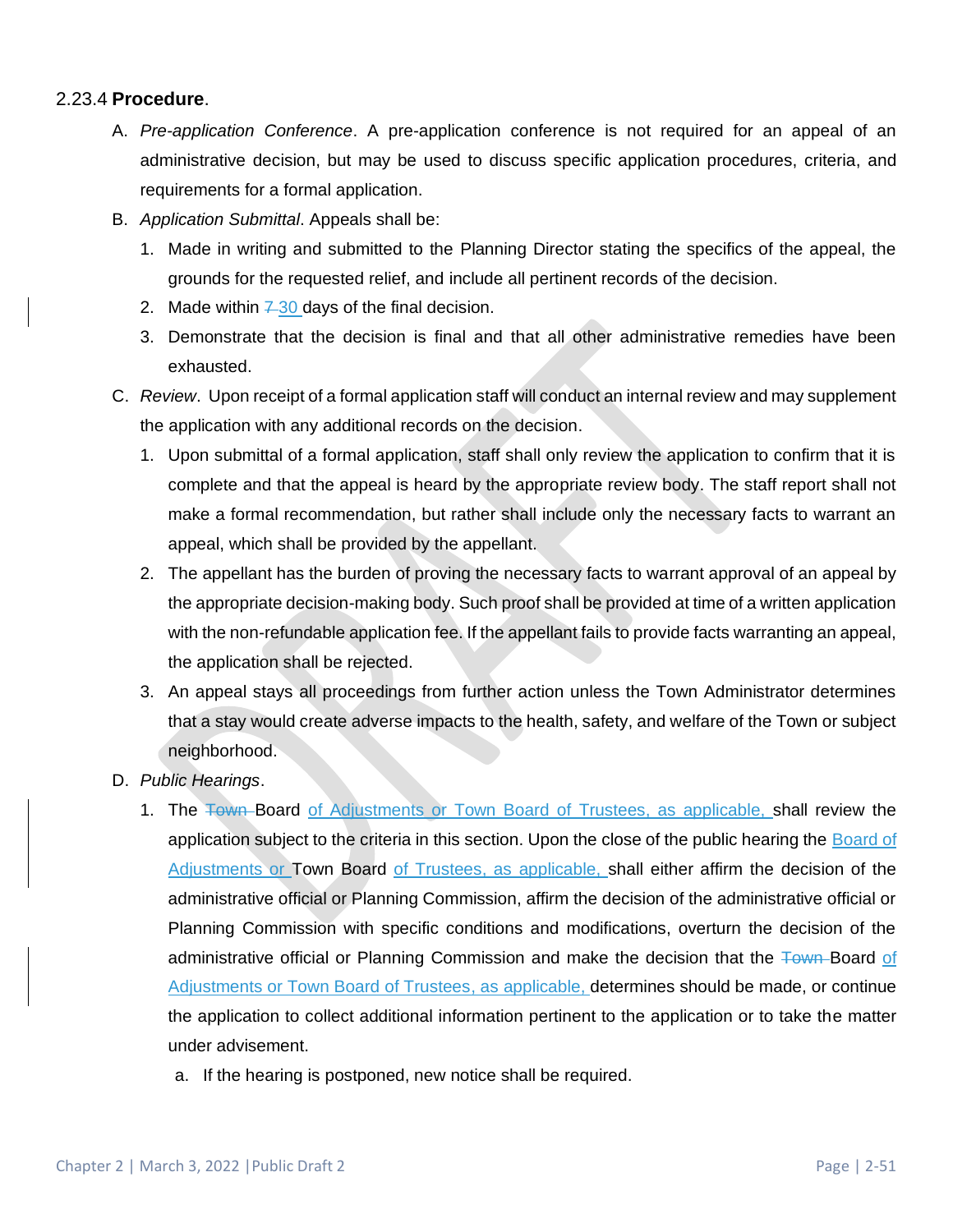- b. The continued hearing shall occur at the next  $\frac{1}{2}$  Fown Board regular meeting, or at some other time within 60 days with the consent of the applicant. No application may be postponed more than once by the Town Board without the applicant's consent.
- 2. No decision of the Town-Board of Adjustments or Town Board of Trustees, as applicable, may exceed the authority granted to the administrative official or Planning Commission under these regulations,
- 3. The appeal authority may reverse a previous decision in whole or in part, or may modify the order, requirement, decision, or determination appealed from.
- 4. The appeal authority may attach conditions of approval on any appeal to ensure the health, safety, and welfare of the Town.
- 2.23.5 **Findings for Approval**. In reviewing and determining whether to affirm, reverse, or amend a decision of another decision-making body, the current decision-making body shall consider the following findings:
	- A. Whether the decision of the administrative official or Planning Commission was a clear error, as opposed to fairly debatable, according to the provisions of these regulations.
	- B. The interpretation instructions of these regulations.
	- C. The purposes, intent, and design objectives of any standards that are subject to the appeal.
	- D. The record on the application, including the official plans and policies of the Town used to evaluate the application or make the decision.
	- E. Whether the final decision and the grounds for relief requested in the appeal are within the authority granted by these regulations.
	- F. Whether there are other more appropriate and applicable procedures to achieve the applicant's proposed objective, such as a plan amendment, text amendment, planned zoning districts, a zoning map amendment, or a variance.
- 2.23.6 **Post Decision Actions**. Any further appeals from the appropriate appeal authority shall be made as provided by law.

## **2.24 Special Review**

- 2.24.2 **Purpose**. Special Review approval provides an administrative process for approving permitted uses that have specific design standards associated with them
- 2.24.3 **Applicability**. Because of their unusual or special characteristics, special uses require review and evaluation so that they may be located properly with respect to their effects on surrounding properties. The review process prescribed in this section assures compatibility and harmonious development between conditional uses, surrounding properties and the Town's goals and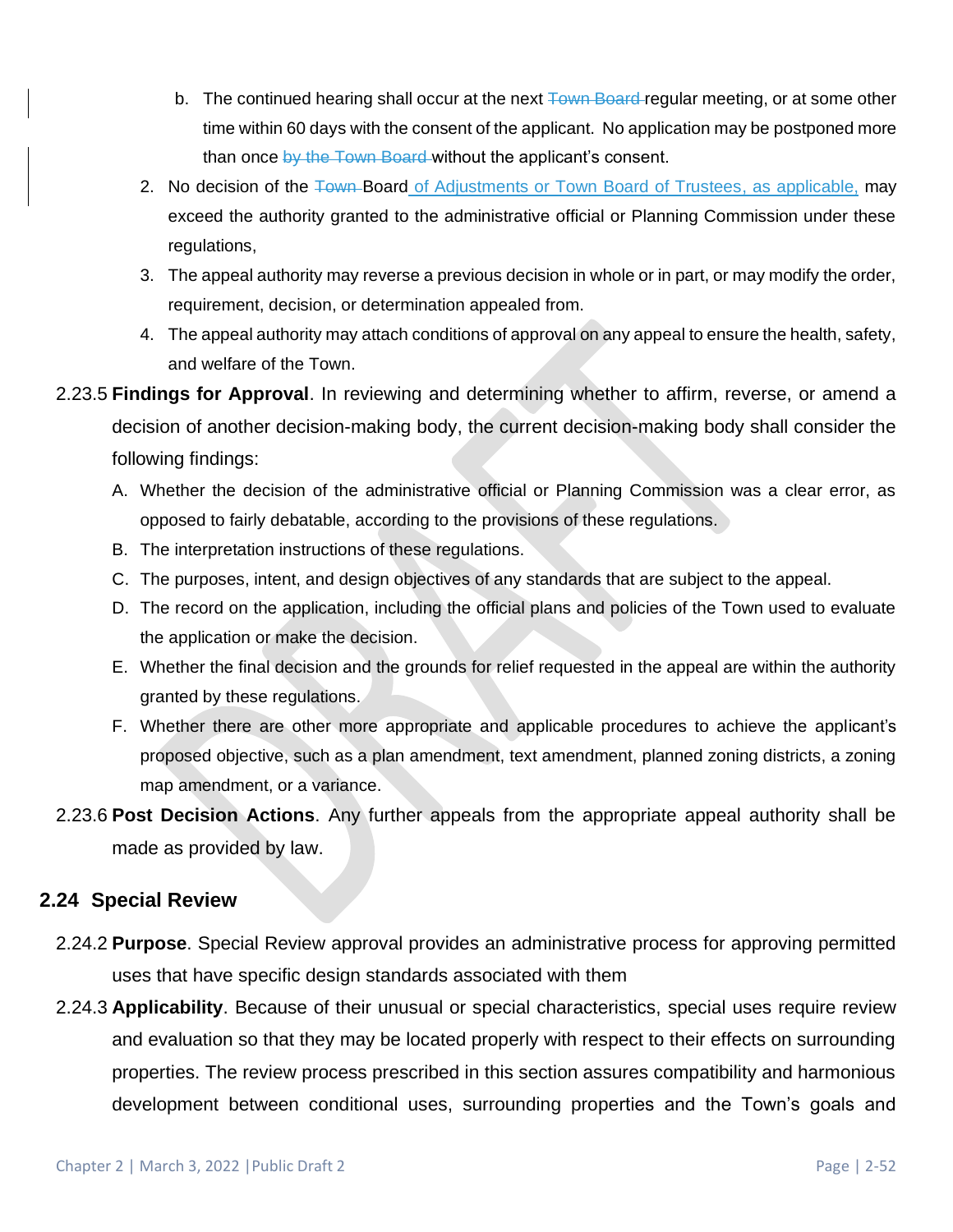policies. Special review uses may be permitted subject to compliance with standards specified in Chapter 4 to ensure compatibility with surrounding uses.

- 2.24.4 **Procedure.** All special review applications shall comply with the following specific procedures in addition to the general application procedures in Section 2.04.3.
	- A. *Pre-application Conference*. A pre-application conference is optional required for a conditional special use application to discuss specific application procedures, criteria, and requirements for a formal application.
	- B. *Land Use Application Submittal*. In addition to the requirements set forth in Section 2.04.3, a special review application shall include the following:
		- 1. A written statement and any graphics necessary to describe the precise nature of the proposed use and its operating characteristics and to illustrate how all conditional use review criteria have been satisfied.
		- 2. A map showing the proposed development of the site, including any applicable topography, building locations, parking, traffic circulation, usable open space, landscaped area and utilities and drainage features.
		- 3. Preliminary building plans and elevations sufficient to indicate the dimensions, general appearance, and scale of all buildings.
		- 4. Such additional material as the Planning Director or designee may prescribe or the applicant may submit pertinent to the application.
	- *C. Review and Approval.* 
		- 1. Administrative Approval.
			- a. The Planning Director or designee shall either approve, approve with conditions, or deny the application.
			- b. Any information, exhibits, plans or elevations, whether conceptual or detailed, that are part of the application approved by the Planning Director or designee shall be considered a part of, and inseparable from the approval. All development shall conform to the approved plans, unless otherwise provided for within this Land Use Code.

## 2.24.5 **Findings for Approval**.

- A. The use is consistent with the Comprehensive Plan and the intent stated in this Land Use Code;
- B. The use will be adequately served with public utilities, services and facilities (i.e., water, sewer, electric, schools, street system, fire protection, public transit, storm drainage, refuse collection, parks system, etc.) and not impose an undue burden above and beyond those of the permitted uses of the district.
- C. The use will not substantially alter the basic character of the district in which it is in or jeopardize the development or redevelopment potential of the district.